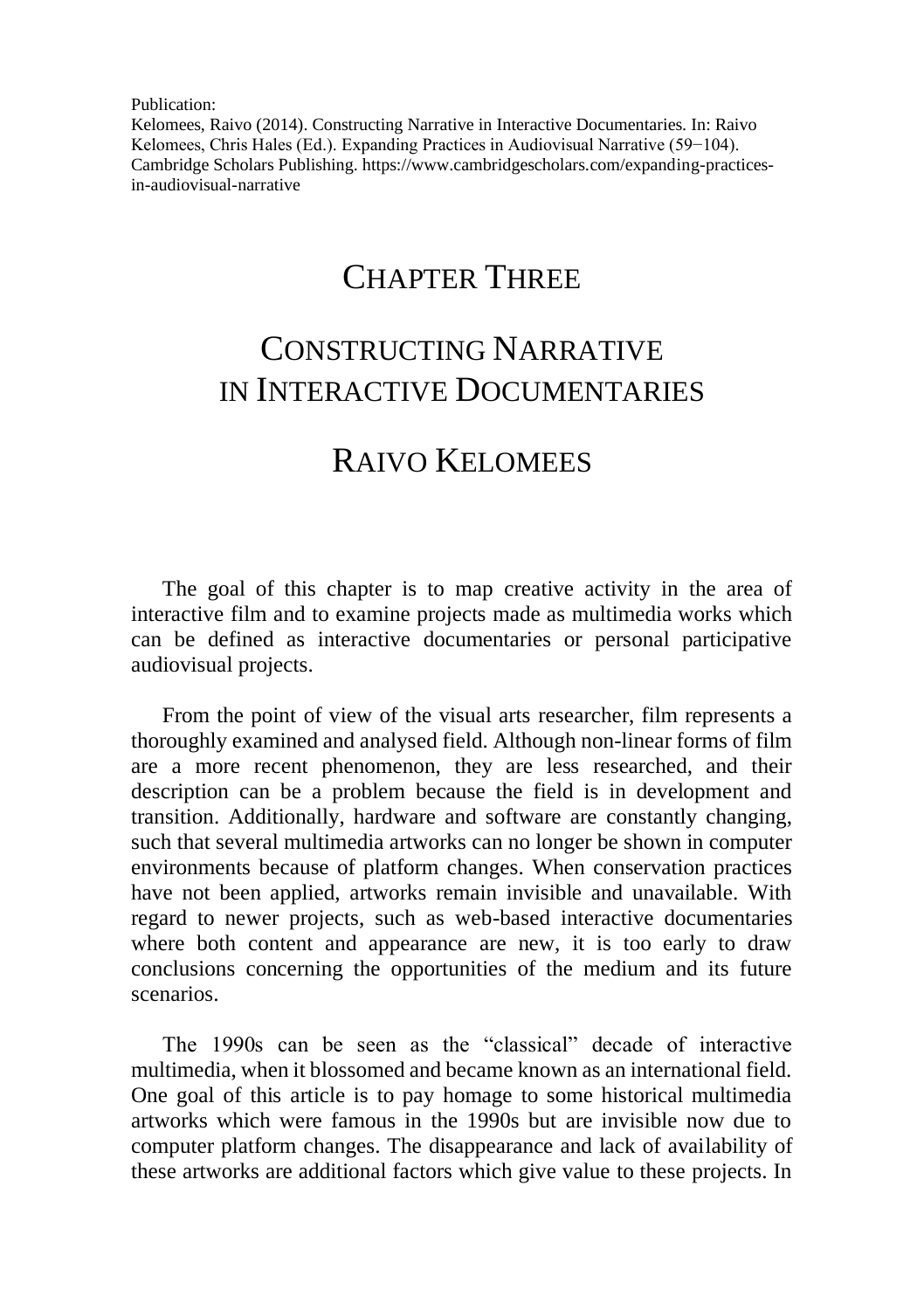fact, these multimedia narratives have not disappeared, but rather there has been a transition to new platforms, mainly online.

From the subjective point of view, evaluation of these works may vary, and recent technological and artistic developments have shown the uniqueness of the works of that period. Additionally, digital media evolved globally in the 1990s, differentiating this decade from the previous and following decades paradigmatically.

The history and dynamics of each medium are characterised by an accumulation of attention and financial resources. The result of this accumulation is a "dominant form",<sup>1</sup> involving aesthetics and technology. Multimedia on CD-ROMs became a kind of standard, whose engine was the money invested in the medium and technology by the commercial sector.

For content authoring, Macromedia Director was mostly used, and it became the industry standard software. The technical and aesthetic competence which radiated into the artistic field involved a surplus of energy, a "game" which arises when basic human needs are fulfilled. Here we can draw parallels with the excitement over software art in the late 1990s and the beginning of the 2000s, which was also a manifestation of artists' and programmers' surplus energy. Projects were made without commercial purpose, the goal being to acquire symbolic capital and reputation in the artistic world.

With the development of the computer environment, radically changing art and communication forms emerged, with earlier professional technologies changing into common and regular forms; exclusive interactive artforms became located on the desks of users, and there was a breakdown of interdisciplinary borders, resulting in moving image environments turning into communication interfaces. The hybrid media environment, including games, social media documentaries, fiction and interactive art, have merged into one whole, where users can choose stories and directions.

Great emphasis should be placed on the discussion of the question of how exclusive desktop multimedia art moved into the network-based shared

<sup>&</sup>lt;sup>1</sup> Stefan Heidenreich. "Steps toward Collaborative Video: Time and Authorship." In Imagery in the 21st Century. Ed. by Oliver Grau with Thomas Veigl. (The MIT Press, Cambridge, Mass., 2011), 99.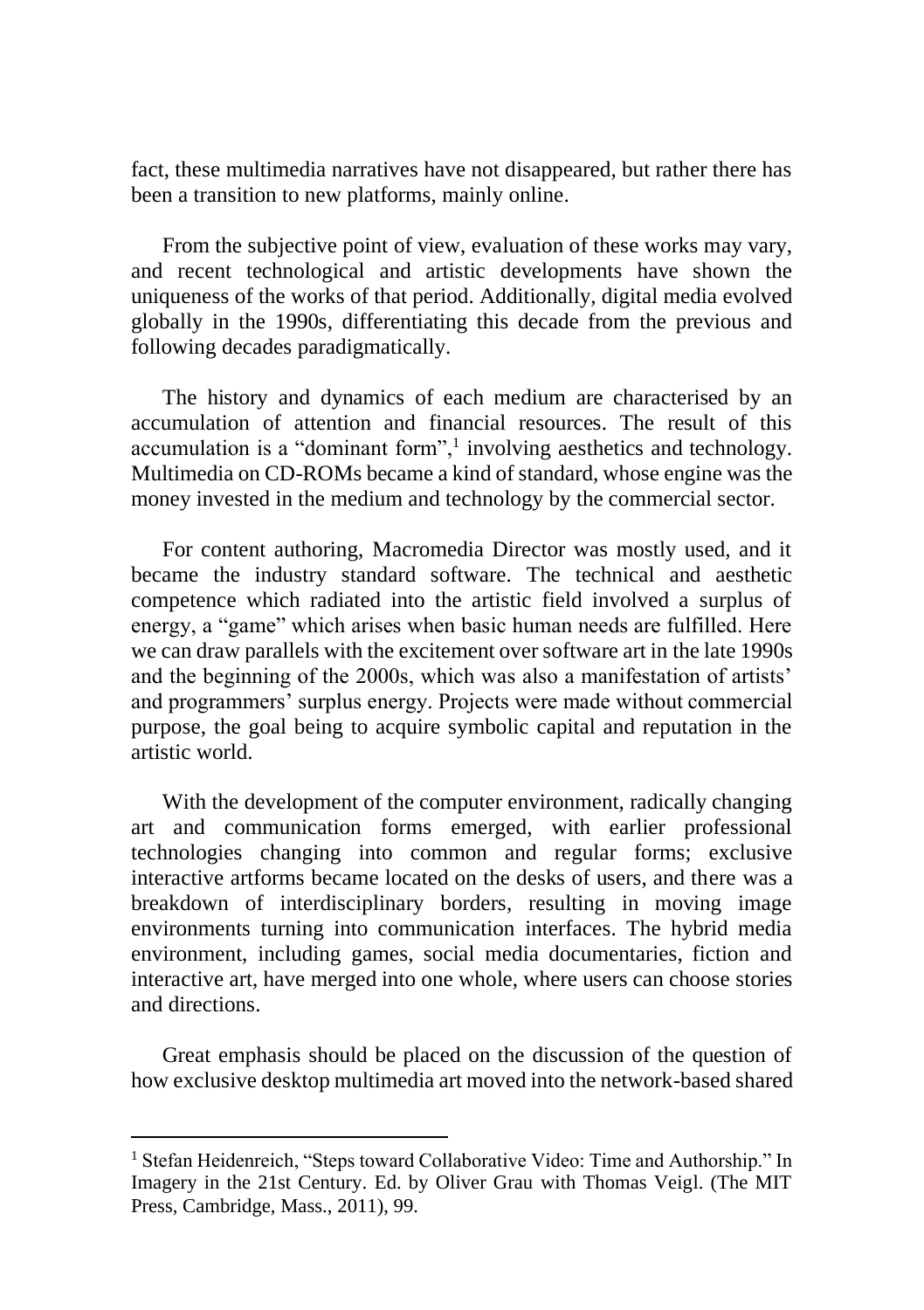space, where the question of authorship is abandoned and moving image practice is embedded into the environment of audiovisual media.

The goals of this text are:

1) to show the development of interactive documentary art in the context of visual art,

2) to characterise the development of the interactive documentary format and its relation to technological carriers and platforms.

3) to describe different strategies of viewers' engagement in the installation and screen art context.

4) to present a short history of the interactive documentary multimedia of the 1990s.

5) to show the development of the interactive documentary in the 2000s and its transfer to the online platform and to a different software, the i-Docs format.

6) to present a more in-depth look at Estonian examples created during different workshops in Tallinn and Tartu, and to evaluate Estonian examples of interactive documentary multimedia.

### **Linearity and Interactivity of Thinking**

The linearity of conventional film depends for the most part on the technical character of the medium and is connected with historical and traditional narrativity, as we know from literature. Film as an established cultural field is sometimes seen as a continuation of literature and an extension into the visual medium, a view criticised by ambitious filmmakers. In 2003 Peter Greenaway said about film that in pessimistic moments he thinks that everything that audiences have seen in the last 108 years is merely illustrated text.<sup>2</sup> Additionally, the most famous statement by Greenaway: *Twentieth century painting has leapt ahead and left cinema way behind. Cinema hasn't even reached its Cubist period yet.<sup>3</sup>*

We can easily view this opinion as arrogant and baseless and disprove it with examples of computer animation in films of the 1990s, where a modernist artistic experience is embedded in visuality, leaving behind

<sup>&</sup>lt;sup>2</sup> "In pessimistic moments, I would argue that we have never seen any cinema; all we have witnessed is 108 years of illustrated text." (Cinema Militants Lecture, 2003, accessed June 5, 2014, http://petergreenaway.org.uk/essay3.htm)

<sup>3</sup> Peter Greenaway, *Interviews (Conversations with Filmmakers),* (Vernon W. Gras. Univ. Press of Mississippi, 2000), 132.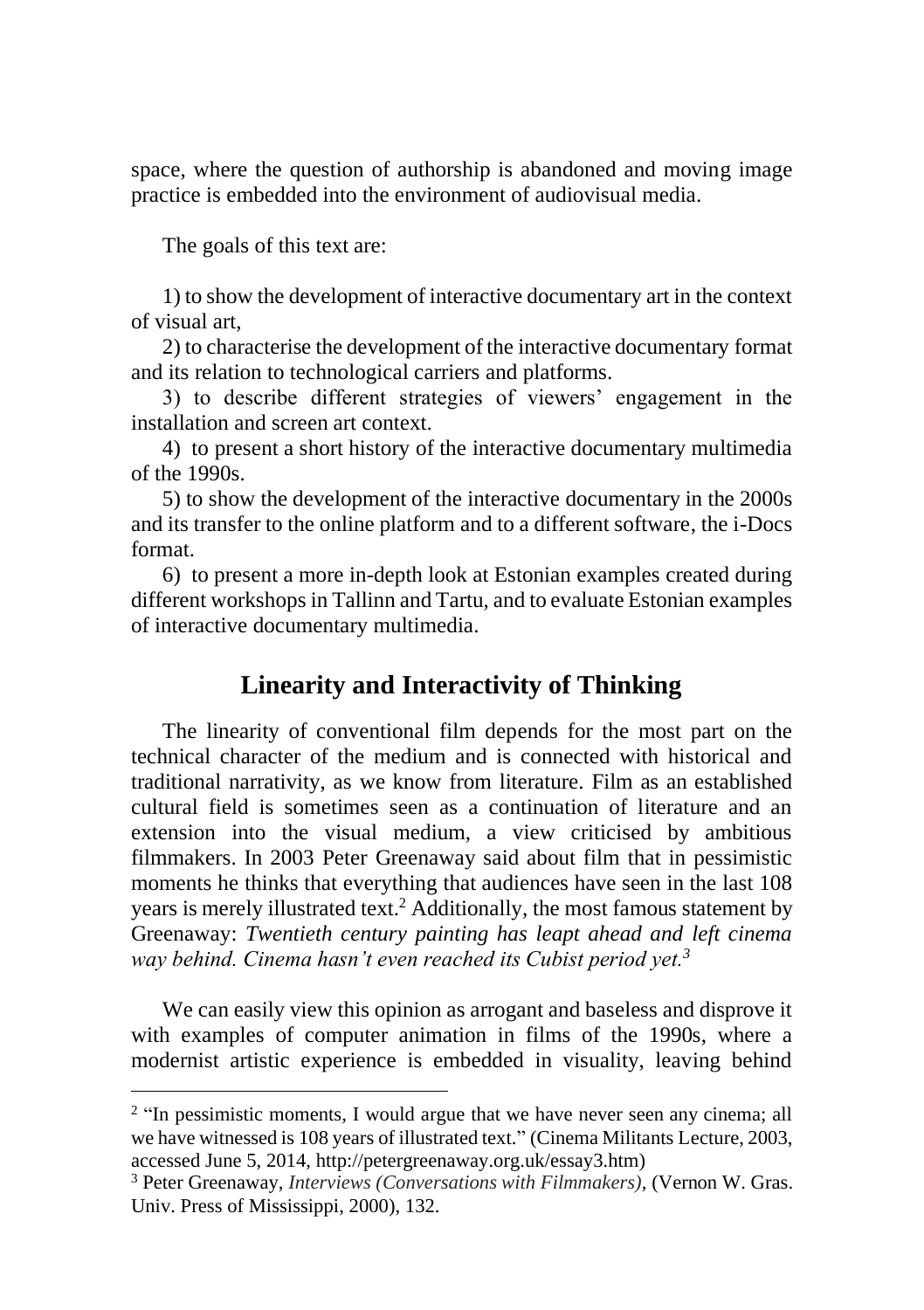surrealist technologies and the sharp focus of photorealism. Although I agree with the view that film is the art of storytelling, for filmmakers this is natural, while for visual artists it seems a limitation.

I disagree with film radicals who think that film directors are somehow developmentally hindered and wish to rise to the "heights" that visual artists have already reached, and whose visual thought flows freely and unconventionally. An objection would be that the rules of filmmaking are not only shaped by authors, but also by producers. Undoubtedly, there are significant trends in alternative and low-budget film making which are more associated with radical filmmakers. From the radical point of view, everything that is linearly continuous is by definition conservative.

Here I will try to provide a formula for radicality and innovation in audiovisual narrative documentary or fiction. What is the source of the attitude that non-linearity is more innovative than linearity? Linearity in itself is not characteristic of an oudated form of audiovisual communication. A non-linear story can be presented linearly as well (if we think about the videos of Zbigniew Rybczyński, and the films of Mike Figgis, Christopher Nolan et al). Non-linearity does not necessarily mean interaction and even interactivity can be combined with a linear story: interaction does not necessarily mean the availability of choices. It could be contained in the viewer's options to stop, slow down, speed up or rewind, which do not provide other control options for the alternative development of the story.

From the point of view of the demanding critic and new media researcher, it is not possible to formulate the evolution of the innovative forms of film as something that developed from "lower" forms of audiovisuality to "higher" interactive forms of cinema, as if the goal of the art of the moving image is to achieve "higher" forms, or to break and change narrative. We see completely different presentation paradigms. Naturally we can not understand one or another presentation method as more or less "natural", and the fact that one is more established in the culture could depend on economic factors.

I will explain normativity and the evolution of presentation forms as follows. I begin with the fact that there are a priori conceptions of "natural" and "artificial" audiovisual narration, which depend on dominant cultural habits. These habits involve statistically cumulative forms when choosing one or other cultural form over another. Consequently we can say that the linear and logical are statistically dominant forms of the audiovisual and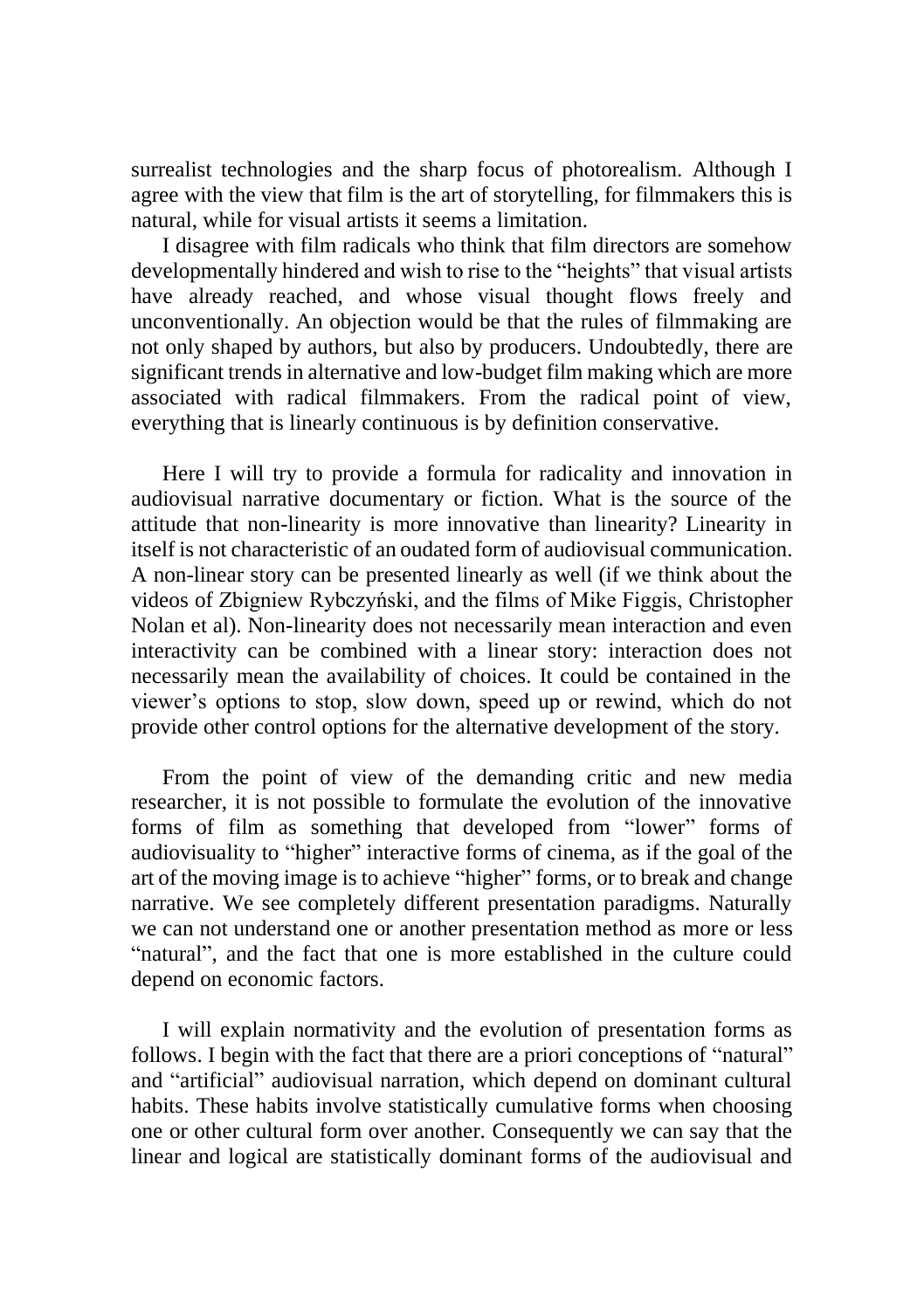therefore the "natural" and artificial—"interactive"—are interrupted, segmented and relatively unpopular with the masses.

Of course, the viewer who is devoted to narrative is much more common than those who reject it. Without relying on research, it is common sense that perceptive works which require decision-making activity also require some psychological and mental energy and therefore they are less appealing than tasks which require less energy and effort. It is a universal human trait to select tasks that are easier and less taxing on perceptive mechanisms.

Pondering the "interactive" and "participative" character of the viewer, we reach the conclusion that considering alternatives is a natural way of thinking, not just in terms of planning life and actions but with artworks as well. Considering alternatives is a part of everyday existence and decision making, although it is impossible to realise all possible alternatives.

After making a decision one might think about what would have happened if one had decided the other way, if life ("narrative") might have flowed differently, but to rewind life is usually not possible. As a result, non-linear, interactive artworks (as well as games and other forms of culture and entertainment), where one can try out different possibilities and "lives", is an interesting medium for viewers and especially for artists who design games. Such a person is like an archetypical storyteller who creates a perfect narrative world that can be experienced in several ways. A comforting conclusion is that the passive and participative positions of the viewer are both cultural constants.

The second argument concerning the universality of time-based arts is that linearity is also part of human nature, as is making choices and thinking along branching alternatives, which is the basis for the creation of interactive applications. Making choices creates stress and later raises doubts about the correctness of the decisions made. Considering the best solution and preparation in making choices are natural processes, and the human condition is defined by a kind of linearity—decisions are made for one "narrative" which becomes a chain of events: a life. Jerome Bruner in his article "Life as Narrative"<sup>4</sup> examines narrative from a constructivist point of view, a view that takes as its central premise that "world making" is the principal function of the mind, whether in the sciences or in the arts.

<sup>4</sup> Jerome Bruner, "Life as Narrative," in *Social Research*, Vol. 54, No. 1 (Spring 1987).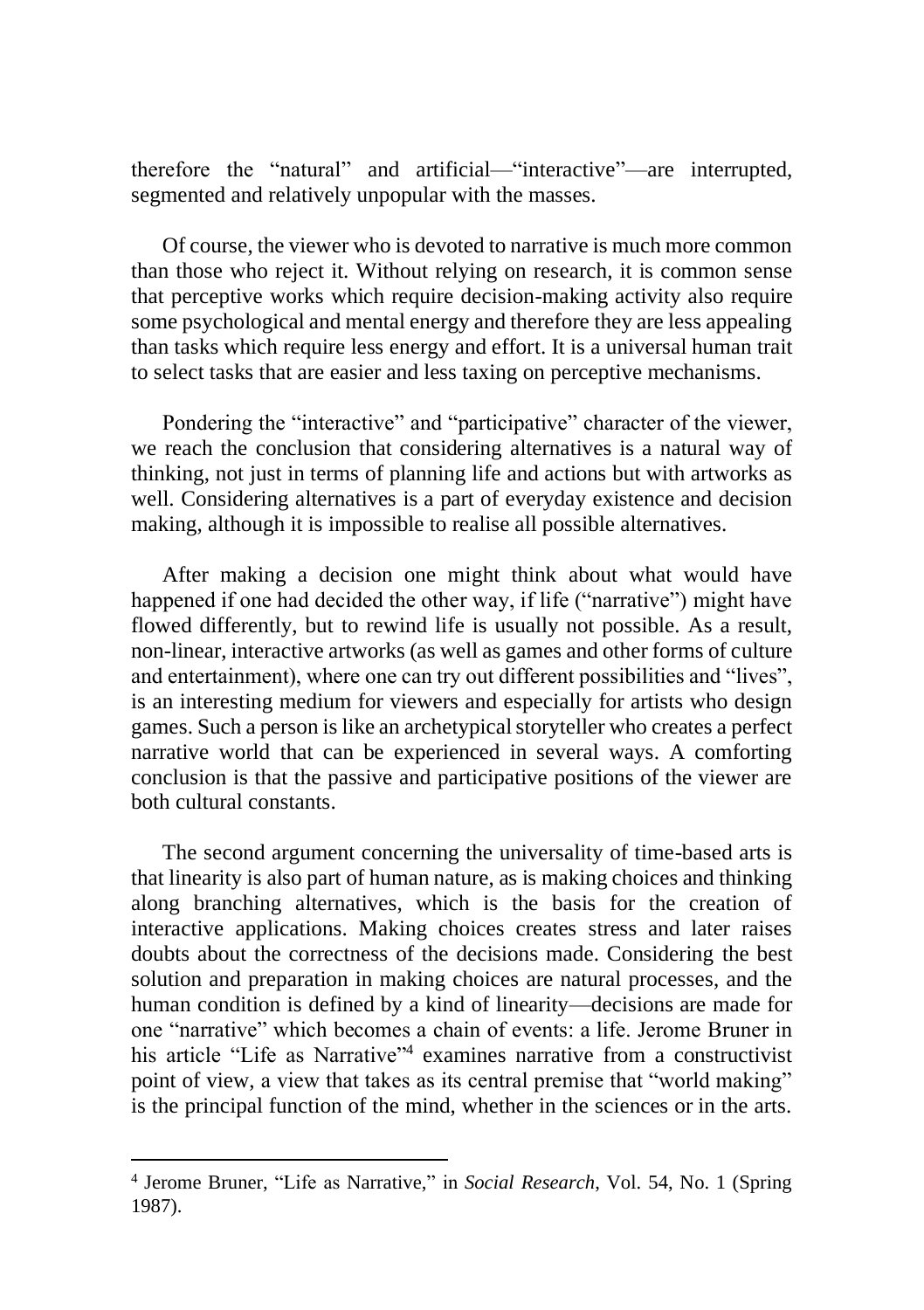As Nelson Goodman claims in his "Ways of World Making" (1978), physics, art and history are "*ways of world making*". Deriving from this, Bruner suggests seeing formal or informal autobiographies, with their procedures, as "*life making*". Bruner: *"...life is not "how it was" but how it is interpreted and reinterpreted, told and retold: Freud's psychic reality*". 5 In conclusion, Bruner writes that *"life is never free of precommitment*"; we are never free of expectations about how things should evolve and when they are finally ready they are put into a frame of re-interpretation, which evaluates what has happened.

Although my goal here is not to dive into details of narratology, an important issue is the understanding of culture as an intertwining of narratives and stories. Stories circulate in culture as given realities; they have been lived by somebody or act as trails to follow. Stories are generally not open.

If we turn our attention to artworks which allow us to experience "open stories", to live them through not as wholes, but as options and opportunities, then we reach interactive multimedia works. However, to show that this is not the only way to offer variations to viewers participating in narratives, I shall present as examples the self-reflective video installations of the 1970s.

#### **The Viewer in the CC-narratives of Video Works**

In my discussion of interactive narrative in the participative documentary, I would like to highlight participative art forms as we see them in the CC-installations of the 1970s. The important dimensions of these works are the participation of the viewer and the real-time delayed/shifted reflection of the viewer. These works are pre-interactive and participatory.<sup>6</sup> I would like to mention five artists and their works: Peter Weibel's *Observation of the Observation: Uncertainty*, 1973 and *Kruzifikation der Identität*, 1973,<sup>7</sup> Dan Graham's *Yesterday/Today*, 1975,

<sup>5</sup> Ibid.

<sup>6</sup> Here we could point out larger trends in the 1960s and 1970s, where exhibition space offered participation and co-action to the viewers, including happenings, actions and environments, which allowed participation by viewers. Today this trend appears as "relational art", which provides opportunities to the audience and which should not be technological. In this chapter, mainly technological art is discussed.

<sup>7</sup> Peter Weibel, "Kruzifikation der Identität," accessed June 5, 2014,

http://www.medienkunstnetz.de/werke/krucifikation/.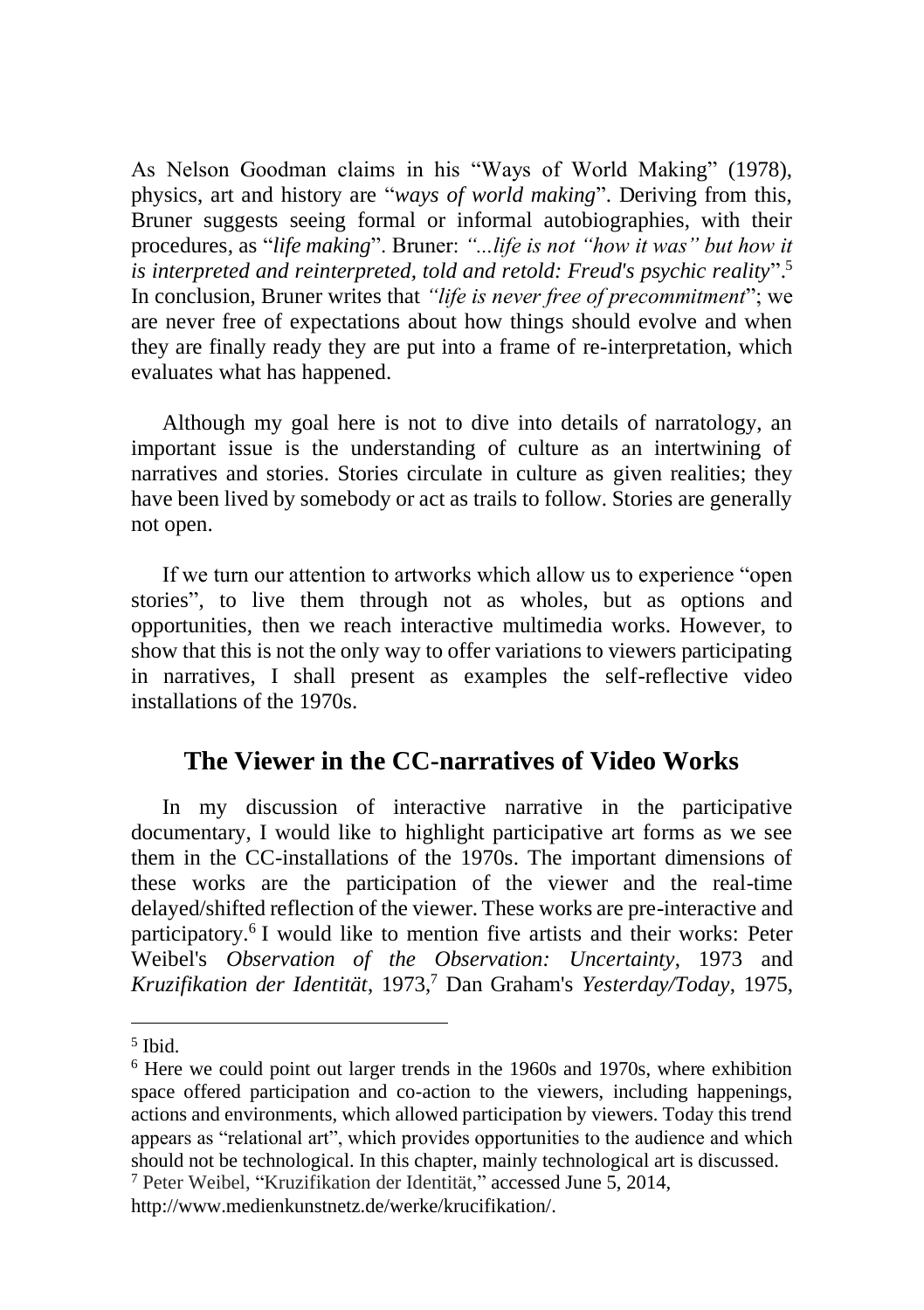*Opposing Mirrors and Video Monitors on Time Delay* 1974/1993<sup>8</sup> and *Time Delay Room*, 1974, Bruce Nauman's *Live-Taped Video Corridor* 1970,<sup>9</sup> Bill Viola's *He Weeps for You*, 1979 and Peter Campus' *Interface,* 1972<sup>10</sup> .

In these classic works, the viewer is confronted with their own image in such a way that the feedback image is shifted, or at least it challenges the viewer's position. In Weibel's work *Observation of the Observation: Uncertainty*, the viewer is placed in an environment where three cameras follow him from an angle of 180 degrees. The viewer is confronted with the image of his neck and his face is not visible. In the work *Kruzifikation der Identität* (1973), the viewer has to stretch out his hands at a cross, covering the cameras, and then switch on the cameras in front of the cross. As a result, almost like a reward, a portrait of the viewer is projected onto a screen in the centre of the cross.

Dan Graham shifts the image of the viewer in his work *Opposing Mirrors and Video Monitors on Time Delay,* 1974/1993. Two screens with cameras which are turned towards each other show an image which is recorded by a camera opposite. On a monitor, the viewer sees a projection of another viewer, and the viewers' images are switched in space. There is a time delay involved as well. The artist splits space and image, breaking the spatial-visual continuity. The viewer steps into the artwork in real time, and the work is characterised by the use of shifted time or delay as a conceptual part of the project.

In Bruce Nauman's *Live-Taped Video Corridor*, 1970, the narcissistic viewer is cheated. Entering a 50-cm wide corridor, the viewer moves towards two screens, seeing himself from the back. As he approaches the screens, his image diminishes to the size of a finger, becoming completely unrecognisable.

In Bill Viola's *He Weeps for You*, 1979, the viewer is reflected in a drop of water, which falls on a drum with an exploding sound, waking the viewer from a meditative silence. In this work, the image of the viewer is magnified as a projection on a wall. The striking contradiction which emerges from

<sup>10</sup> Peter Campus "Interface", accessed June 5, 2014,

<sup>8</sup> San Francisco Museum of Modern Art, accessed June 5, 2014,

http://www.sfmoma.org/explore/collection/artwork/4180#ixzz2AFT7gIrq.

<sup>9</sup> Bruce Nauman, "Live-Taped Video Corridor," accessed June 5, 2014,

http://www.medienkunstnetz.de/works/live-taped-video-corridor/.

http://www.medienkunstnetz.de/works/interface/.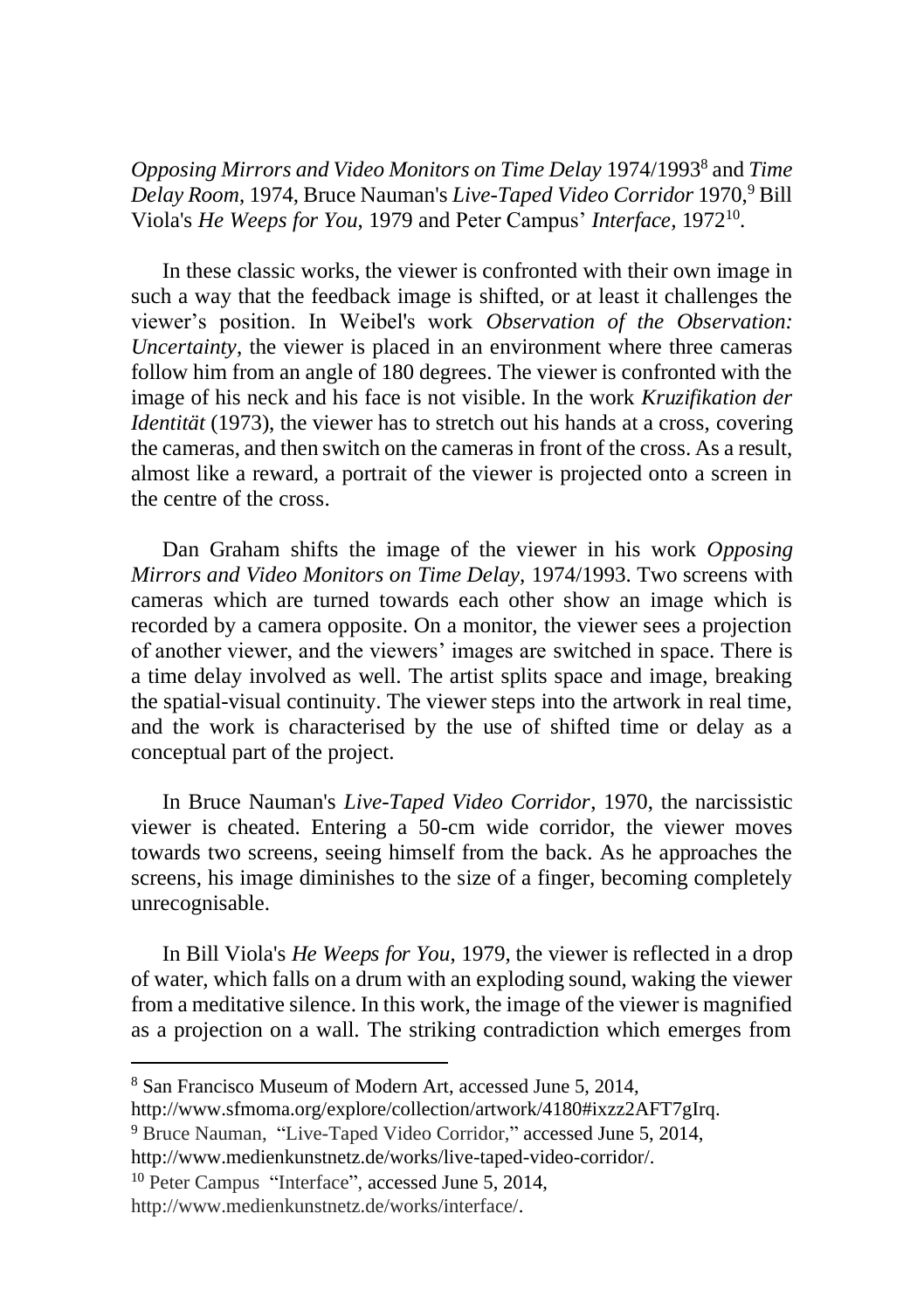juxtaposing the miniature water drop, the huge projection, silence and the sound of the water drop results in events of different scales being connected: the water drop and drum sound, silence and the huge projection of the small waterdrop. An aesthetic experience is guaranteed. The viewer has few choices, and is unwillingly a part of a narrative directed by the artist.

In Peter Campus' installation *Interface* (1972), the viewer is confronted with a mirrored and projected image. It is similar to Joan Jonas' work *Left Side Right Side* (1972) where the artist opposes her mirror image to a video projection. Here the focus is on the author herself, not the viewer. In Campus' work, the viewer moves towards a screen and beyond, discovering the unusual dynamic of their mirrored image. In all of his works, Campus manipulates the behaviour of the viewer in the exhibition space, embedding him in stories and performances, whose solutions are left to the viewer.

Along with these works, which we can describe as low-tech, there are also far more complex works, which can be seen as precursors of interactive screen art. Among them, the projects of Myron Kruger and Lynn Hershman are most prominent and we can clearly see in them something we can call "interactive documentary". In Kruger's work, the shape of the viewer's body is a source of visual compositions. Sometimes the victor and at other times the defeated, the viewer has to defeat "computer demons", shifting them into the periphery or squeezing them against his own body.

Hershman presents the life of a lonely woman in her works *Lorna* (1983–84), *Deep Contact* (1984–89) and *Room of One's Own* (1990-3). In all these projects, the opportunities for audience participation gradually increase, until there is an opportunity to encounter oneself in *Room of One's Own*. The viewer feels like a voyeur, peeking into a tiny box, the living room of a woman. The viewer is the initiator of the work and also a collaborator, a participant in the artist's story. In Hershman's work, the viewer is a rather annoying and impolite intruder.

A classic historical interactive documentary is the *Aspen Moviemap* (*The Interactive Movie Map. A Surrogate Travel System*), which was realised at MIT during 1978–80.<sup>11</sup> On Aspen city streets, images were recorded every three metres using 16 mm cameras. To maintain stable light conditions, filming was done between 10am and 2pm. The material was presented on a

<sup>&</sup>lt;sup>11</sup> Michael Naimark, "Aspen Moviemap," accessed June 5, 2014, http://www.naimark.net/projects/aspen.html.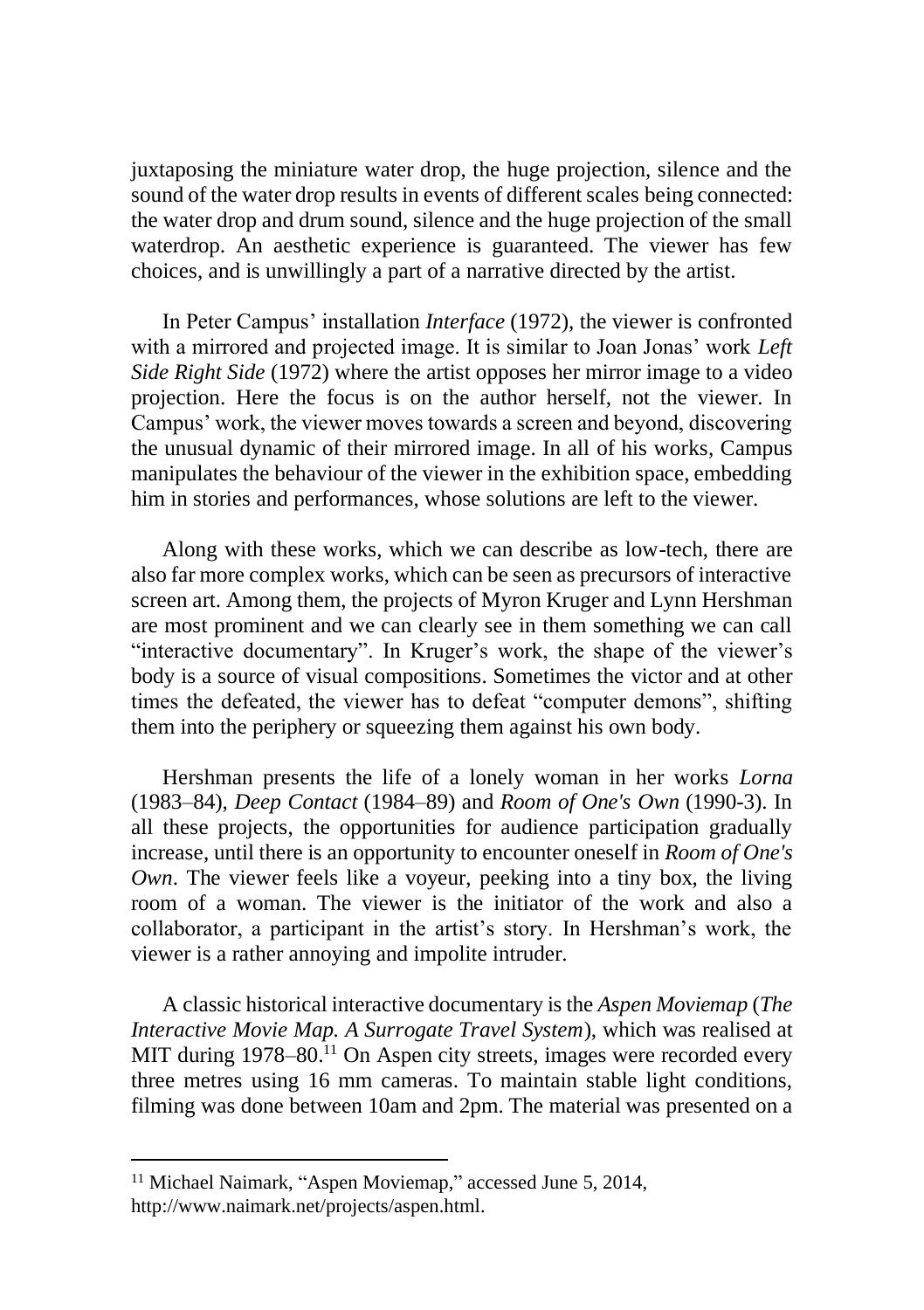laser disc player with a computer and touchscreen, such that the viewer could move around Aspen, choosing directions at crossroads by touching direction arrows on the screen. It is quite impressive that it was made more than 30 years ago, before the revolution in personal computers. Although the project would be seen today as a technical experiment, a precursor of Google StreetView, the recording reflects the city, cars and people of that time, documenting reality.

With this section, highlighting the art of the 1970s, I have shown that the "novel" interactivity of the digital art of the 1990s was previewed in exhibition rooms in earlier decades. Trends in audience engagement develop and change with the technological environment, under the label "interactive art". Additionally, we see that audience interaction with screens has been around for a long time, as we see in the projects of Krueger and Hershman, and in the Aspen Moviemap.

#### **Glimmers of the Future: CD-ROM-Art or -Documentary**

Highlights in the development of interactive installations are reflected in the works of the 1990s, where the feedback image of the viewer intersected with the high technological content of the computer. Some of these narrative projects fall into the category of *CD-ROM-Art*: multimedia projects recorded on CDs which were usually designed with a specific authoring software called Director. <sup>12</sup>

I would like to present a selection of works where we can see the following traits: usage of personal material, non-fictionality, definite location and recognisable environment, engagement of viewer/user, documenting of the moment, information from archives, and "databaseness" which relies on documentary material. Documentarity does not mean that a project is not playful, or that fictionality cannot be mixed with documentary material in a project.

In this context, it is unfortunate that we must neglect projects which were extremely innovative and extended the borders of the medium of CD-ROM,

<sup>12</sup> Director started as "VideoWorks" (1985), from the company MacroMind, for the Apple Macintosh platform. In the beginning, animations were black-and-white. The name "Director" was used in 1987; in 1988 the programming language Lingo was added. The Windows version was available from early 1990. Adobe Director, accessed June 5, 2014, http://en.wikipedia.org/wiki/Adobe\_Director.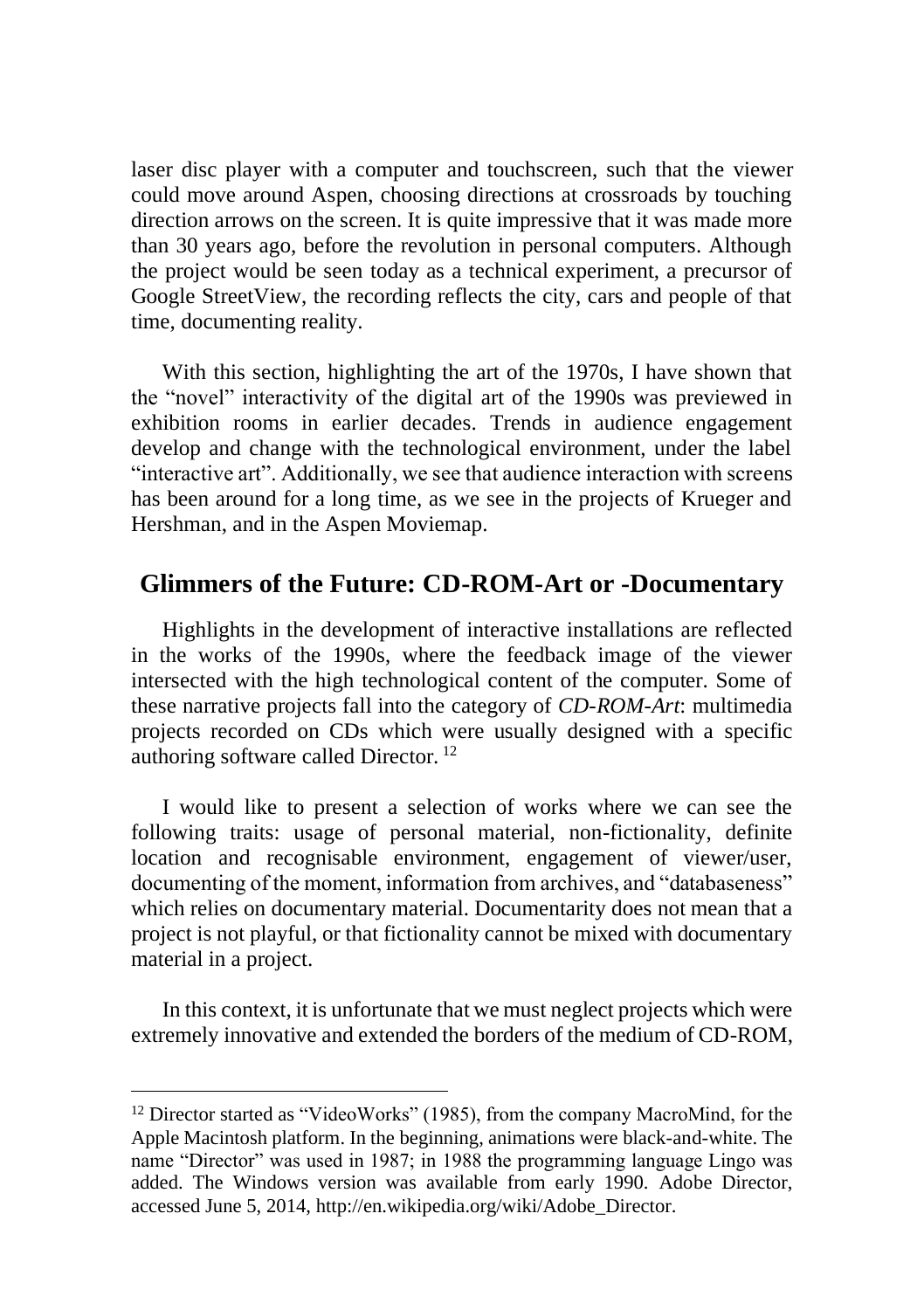such as JODI's *OSS/\*\*\*\** (1998), *Small Fish*, <sup>13</sup> and several projects which were produced by ZKM Artintact (with artworks by Luc Courchesne, Bill Seaman, Jean-Louis Boissier, Tamás Waliczky and others). The documentary material in their works is not direct, and therefore they do not fit into the context of this chapter. In terms of multimedia aesthetics in the broader sense, these works are undoubtedly pioneering and unique. *Small Fish* was adapted for iPhone and iPad in 2011 at a price of 89 cents. Such an update is not possible for all of the projects of the 1990s.

Christoph Blase, in his article of 1995 entitled "Walter Benjamin and the CD-ROM. A New Media Form",<sup>14</sup> based on Walter Benjamin's famous text *The Work of Art in the Age of Mechanical Reproduction* (1936), wrote that "One of the foremost tasks of art has always been the creation of a demand which could be fully satisfied only later." <sup>15</sup> He does not mention a footnote of Benjamin where he quotes André Breton's thought in the same spirit: "An artwork's value is defined by its glimmering reflections of the future."<sup>16</sup> In this context we can cite Lev Manovich's articles "Avant-garde as Software" (1999) and "New Media from Borghes to HTML" (2003), where the author writes about the dynamics of the "new". Even when photography and phones were new, in the works of artists of the 19th century one can see "glimmering reflections of the future", which were projected into new technology. Therefore Blase's hint of the future possibilities of the CD-ROM medium forms part of the same pattern we have already encountered in art history.

However, it is important to recall opinions expressed at the beginning of the 1990s, when artistic multimedia began. Erkki Huhtamo wrote about them as "transitional" media: "Once cyberspace is able to accommodate and

<sup>13</sup> *Small Fish*, Kiyoshi Furukawa, Masaki Fujihata, Wolfgang Münch; (ZKM/ Center for Art and Media Karlsruhe, 1999)

<sup>14</sup> artintact 2. Edited by Zentrum für Kunst und Medientechnologie (ZKM), Karlsruhe, texts by Christoph Blase, Timothy Druckrey, Jean Gagnon and Anna Szepesi; essays by von Luc Courchesne, Miroslaw Rogala and Tamás Waliczky, 1995.

<sup>15</sup> Walter Benjamin, The Work of Art in the Age of Mechanical Reproduction, accessed June 5, 2014,

https://www.marxists.org/reference/subject/philosophy/works/ge/benjamin.htm.

<sup>16</sup> Walter Benjamin, "Das Kunstwerk im Zeitalter seiner technischen Reproduzierbarkeit". In *Walter Benjamin, Gesammelte Schriften,* unter mitwirkung von Theodor W. Adorno und Gershom Sholme herausgeben von Rolf Tiedemann und Hermann Schweppenhäuser. Sieben Bände (in 14 Teilbänden). (Frankfurt am Main: Suhrkamp, 1991, I/2), 471-508.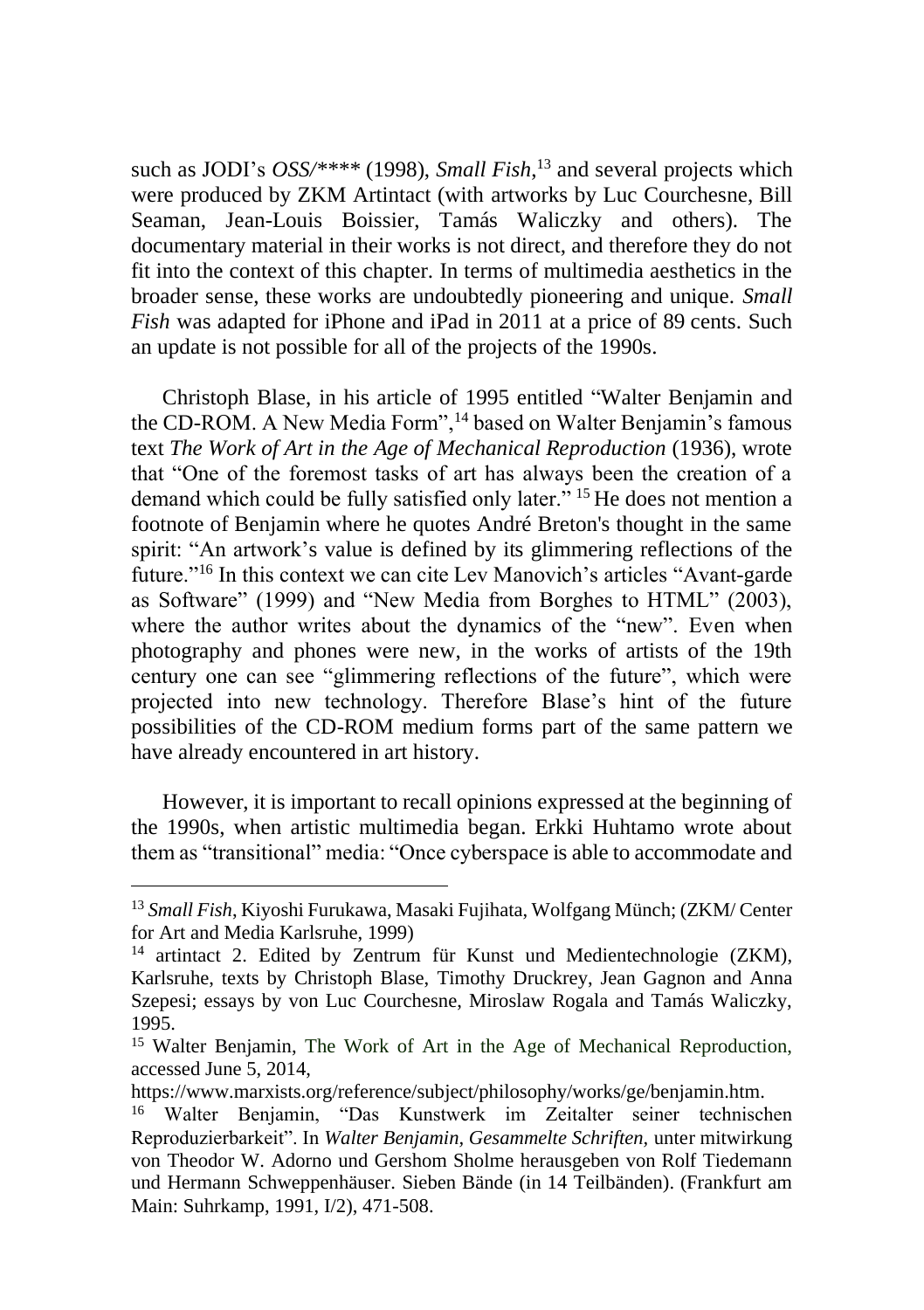transmit high quality sound and image, who needs those little optical discs?"<sup>17</sup> Even in the heyday of the medium, there was an awareness that, just as it would be absurd to speak of "diskette-art", the CD-ROM should not evolve into a permanent artistic brand. Huhtamo was not alone in his foresight; he was quoting the designer of the Director programme Marc Canter, who had doubts about naming a cultural field after a carrier ("diskette-culture"!). Peter Weibel had similar ideas: "The CD-ROM is the little brother of the Internet, a consumption-oriented, physical implementation of the international Web."<sup>18</sup>

In the following text I will describe projects which were famous during the 1990s and produced remarkable artworks mainly in new media. They will be divided into the following themes:

- 1. Visual archives: from form to content.
- 2. Interactive travelogues.
- 3. The World of Things and Memories: biographies and self-reflection.
- 4. Varia: outside the categories.
- 5. Interactive documentaries in Estonia.

### **Visual Archives: From Form to Content**

Eric Lanz's *Manuscript* (1994) looks like it is written in the language of useless things: utensils, tableware and gardening tools. Even the title *Manuscript* suggests writing, although it is in fact a screen-based photo installation. Each object/image on the screen is clickable, and the user can magnify it and see a video clip which shows the tool in action. It is like an ethnographic museum on disc which shows the viewer a world of forgotten objects. The ambivalence of the whole project lies in the presentation of objects as letters, referring to the idea that old objects can be read as texts, books or letters. Although the viewer doesn't understand the relationship of the project to its author, this is less important than the fact that multimedia are used to turn a photo album of dead objects into a living encyclopedia. In some way, this project comments on the popular idea of the 1990s by Jaron Lanier on "post symbolic communication"—that in the communication of

<sup>&</sup>lt;sup>17</sup> Erkki Huhtamo, "Art on the CD-ROM Frontier – a Mirage, a Fly in the Eye, or a real Thing?" in *5 th International Sound Basis Visual Art Festival*, Wroclaw, 3-7 May 1995 (Open Studio/WRO, Wroclaw 1995), 132.

<sup>&</sup>lt;sup>18</sup> Peter Weibel, "The Post-Gutenberg Book. The CD-ROM between Index and Narration," in *artintact 3, Artists'interactive CD-ROMagazin (*Cantz Verlag 1996) 23.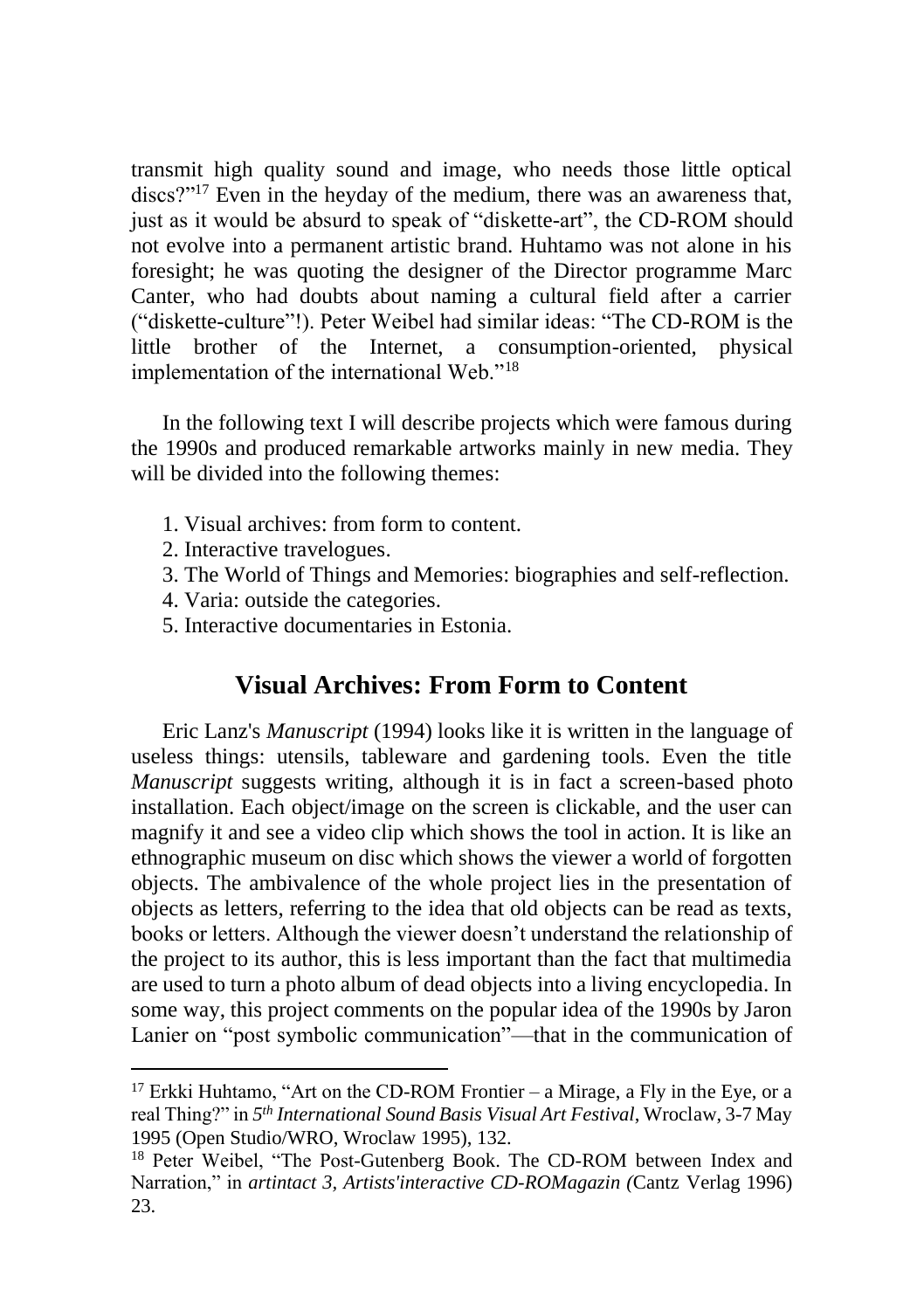the future we will use things themselves, not words, which are signs of things.

Two MA de M Porton.<br>
to My of TP in Perol. Ave.<br>
AW & PM STA Terol. Ave.<br>
AM & PM STA Terol. Vot in T<br>
RyA in An EDA Vot in T<br>
RyA in An Am A. PM Terol.<br>
We find As the Alis A fine

**Figure 3-1.** Eric Lanz *Manuscript* 1994.

On the other hand, we can point to anecdotal "pre-symbolic" communication, as Swift dealt with in *Gulliver's Travels*. Visiting an academy in Lagado, Gulliver encounters extraordinary innovation. Instead of words, real objects are used for communication. The justification lies in the fact that talking exhausts the lungs and therefore life. Thus, the academics of Lagado have servants carry objects for them so that they can communicate.

Lanz's *Manuscript* is an example of both pre-symbolic and postsymbolic communication. Of interest here is that as a multimedia work it is not complicated; the work is even superficial, but that is the beauty of it. At the time that it was made, at the beginning of the 1990s, when authors tried to amaze viewers with complicated projects, simple projects were rare and contrasted with those that were rich in information.

The work *Maire* (1994) by Finnish artist Marita Liulia is like an art historical essay, with supplementary documentary material added on the subject of Maire Gullichen's life. Marita Liulia writes: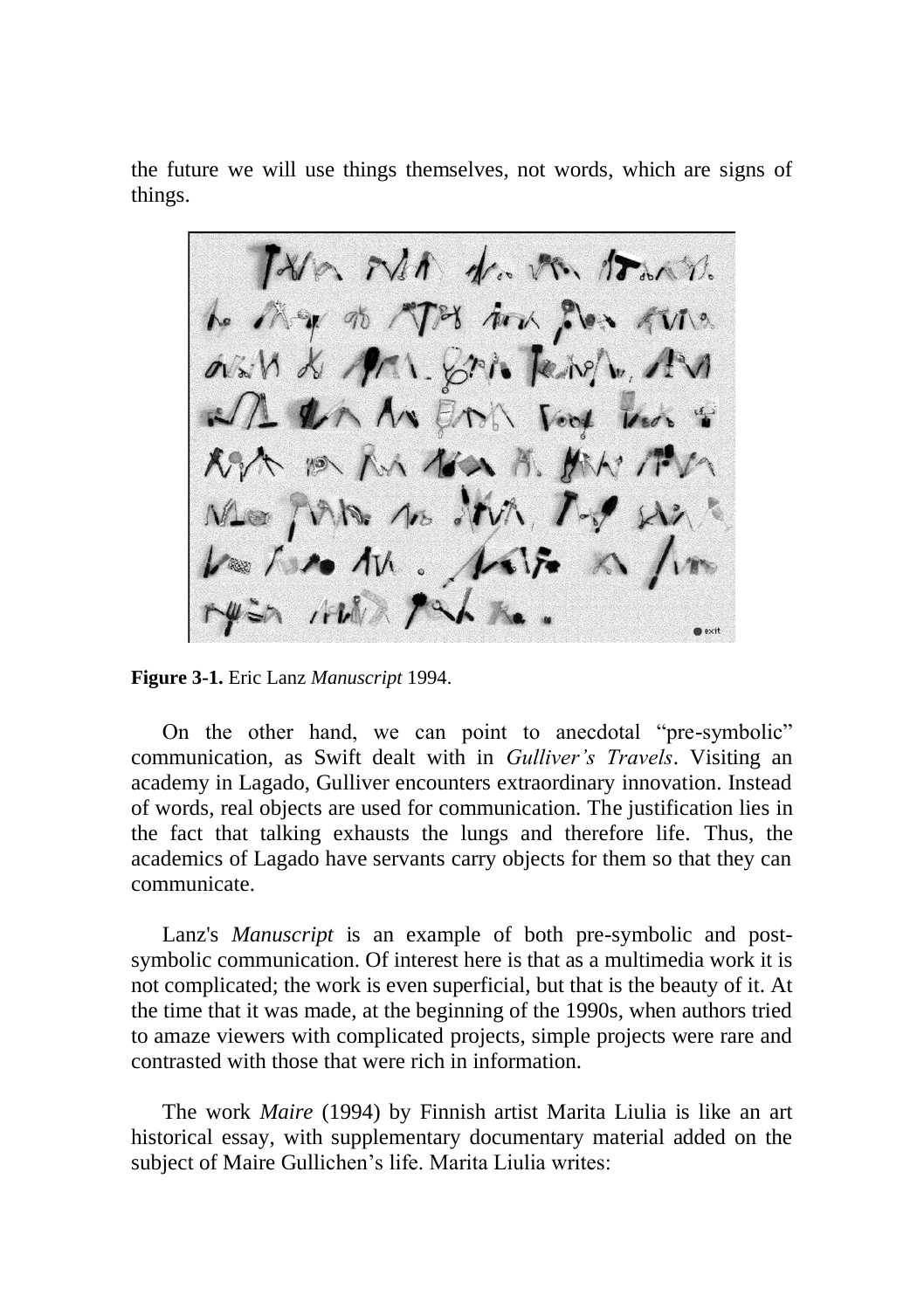There are many paths to Maire: you can search for gems in the modernist flea market, take a plunge into art theory, wander inside the mazes of contemporary criticism, listen to the thoughts of the artists themselves, or browse through a collection of 88 major modernist works of art. One intriguing path is dedicated to Maire Gullichsen, who played a pioneering role in giving modernism a foothold in Finland.<sup>19</sup>



**Figure 3-2.** Marita Liulia *Maire* 1994.

In the context of the multimedia projects of Marita Liulia, her *AB (Ambitious Bitch) 1996* and *SOB (Son of a Bitch)* 1999 should also be mentioned. Both are strong intellectual and visual achievements, but it is difficult to fit them into the matrix of the documentary concept. Instead, they should be considered to be strong artistic projects, emphasising the documentary aspect of *Maire*.

<sup>&</sup>lt;sup>19</sup> http://www.maritaliulia.com/en/productions/maire/index.php (accessed June 5, 2014)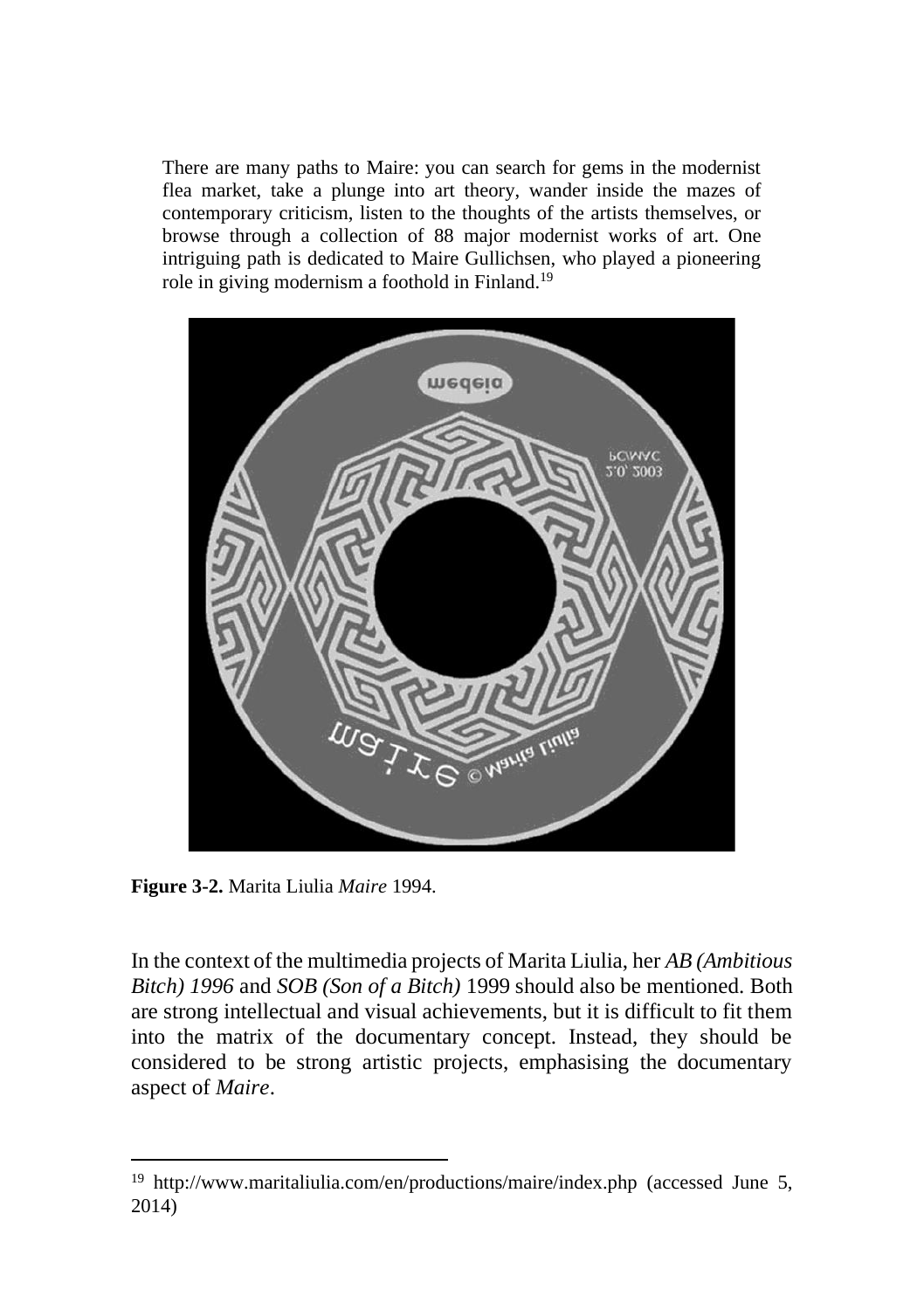Two documentary-based projects I would like to mention which transcend the borders of the category are Miroslaw Rogala's *Lover's Leap* 1994/95 and George Legrady's *Slippery Traces* of 1996. The "category" of documentary here means the mediation of reality. In these projects we see that recorded or found documentation of reality serves as a pretext for the authors to create their own spatial-interactive compositions.

Rogala's project was realised during his residency at ZKM in 1995.<sup>20</sup> The framework of the project is formed by photos taken from a "fisheye" perspective in Chicago; they are combined into a spherical interactive image of a place called "Lover's Leap" in Jamaica. Such tragic places of "cliff jumps of lovers" can be found in numerous locations. The place photographed by Rogala is revealed in the installation space even though the viewer is immersed in the spherical image of Chicago.

The aesthetic experience of the viewer is based on the feeling of being immersed in an image, and the surprise of finding oneself in another image. The author's relationship with reality is rather exploitive, allowing the viewer to forget it completely. Such pictorial transformation shows the new media artist's relationship with image media in a broader sense: visual reality is like a pretext for visual or interactive transformations: "how" is much more important than "what". The form and transformative technology dominates over the content. I would, however, add as an evaluative remark that this "how" evolves into an instrument of content creation in such a way that it influences and changes the original content.

The same kind of exploitation of image layers is encountered in George Legrady's *Slippery Traces*, which he calls a multi-layer visual narrative. The basic material consists of 240 postcards in 24 categories:

*...* The intention of the work has been to explore database structures as a means of generating multi-linear narratives at a time when web search engines were introduced. I wanted to produce a narrative work in which three sets of cultural messages could intersect or collapse into each other. First, the archive consists mostly of commercial postcards selected out of 2000 to represent 20th century culture. The second level consists of my evaluation of these images encoded through keywords and cross-listed through a database to maximize movement between categories. Third, the

<sup>&</sup>lt;sup>20</sup> Collaboration with Ludger Hovestadt and Ford Oxaal. Produced at ZKM /The Center for Art and Media Technology, Karlsruhe, Germany, Artist in Residency Fellowship, 1995. See also: "Lovers Leap" 1995, accessed June 5, 2014, http://www.rogala.org/LoversLeap.htm.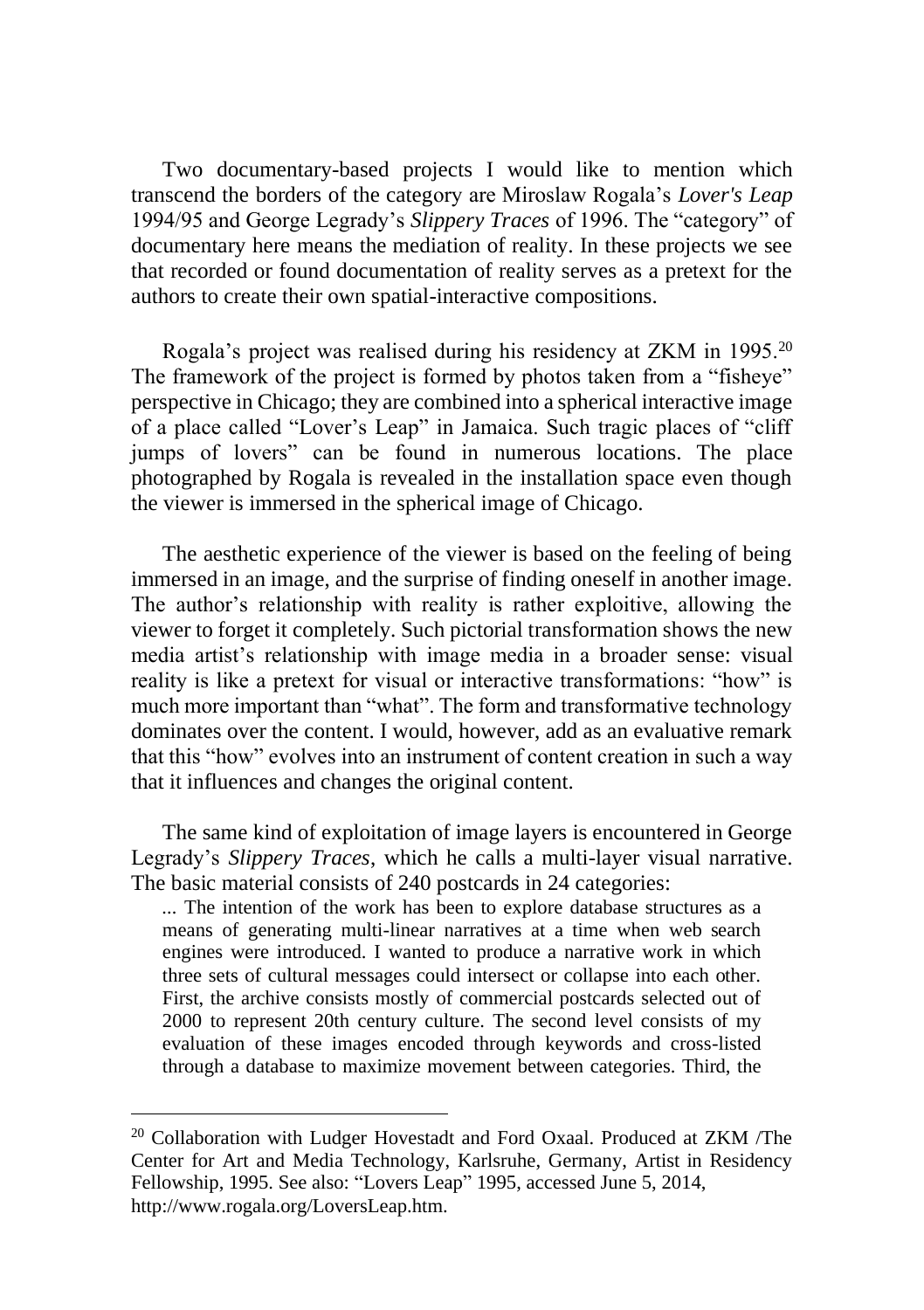collection of these images signifies in a dispersed way my autobiography. Amongst the images can be found 1920s to 1940s family portraits printed on postcards, places I have been, and cultures that shaped me in various ways.<sup>21</sup>

Here the autobiographical dimension is of interest, since the author mentions pictures taken from places which have influenced him. In a way *Slippery Traces* continues, and adds a substantial element to, Legrady's earlier project *An Anecdoted Archive from the Cold War* (1993) which was a personal reflection based on Hungarian Jews and the Eastern European communist past. The author writes that at first *Slippery Traces* was inspired by an installation with two projectors. In this installation, he explores the interrelation of images in a situation of co- or parallel presentation. Images are normally understood in relation to others, where they are expanded and changed. Being transferred into computer space, they are even more released from their spatial relation housed in a box of slides. As a result, tension between the images arises—which in Legrady's interpretation extends to 2000 connections—generating associative wholeness between images. As a result, after each click and image selection, the user, relying on his "perceptual filter", entwines with the network, which is recorded in the temporary memory of the presentation of the programme.

The aesthetic of the interface is the subject of discussion here, it being an important field of innovation for new media artists in the 1990s. In Legrady's project, a system of hotspots on the screen is like a consistent rule of the game, which is quickly understood by viewers. In interpreting this aesthetic, it is important to firstly define the starting point for the discussion, which is an ordinary multimedia button. The button's function is defined by a "mouseover" script which changes the colour of the button, whilst pressing it changes the colour again and the button is "activated". This kind of cliché design is a criterion of "user-friendly" interface design. The expectation of all users is that the buttons "communicate" their readiness or usefulness. In *Slippery Traces* Legrady redefines this routine. The viewer has to discover the hotspots of the postcards and their skills with the mouse are tested. What provides gratification for the viewer is that this non-linear artwork is always a different experience and forms completely individual sequences of images, which remain in the operative memory of the computer. <sup>22</sup>

<sup>21</sup> George Legrady, accessed June 5, 2014, http://www.georgelegrady.com.

<sup>&</sup>lt;sup>22</sup> G. Legrady's installation "Pocket Full of Memories" (2001) is suitable to illustrate the documentary topic from another angle. To produce the content of the work, the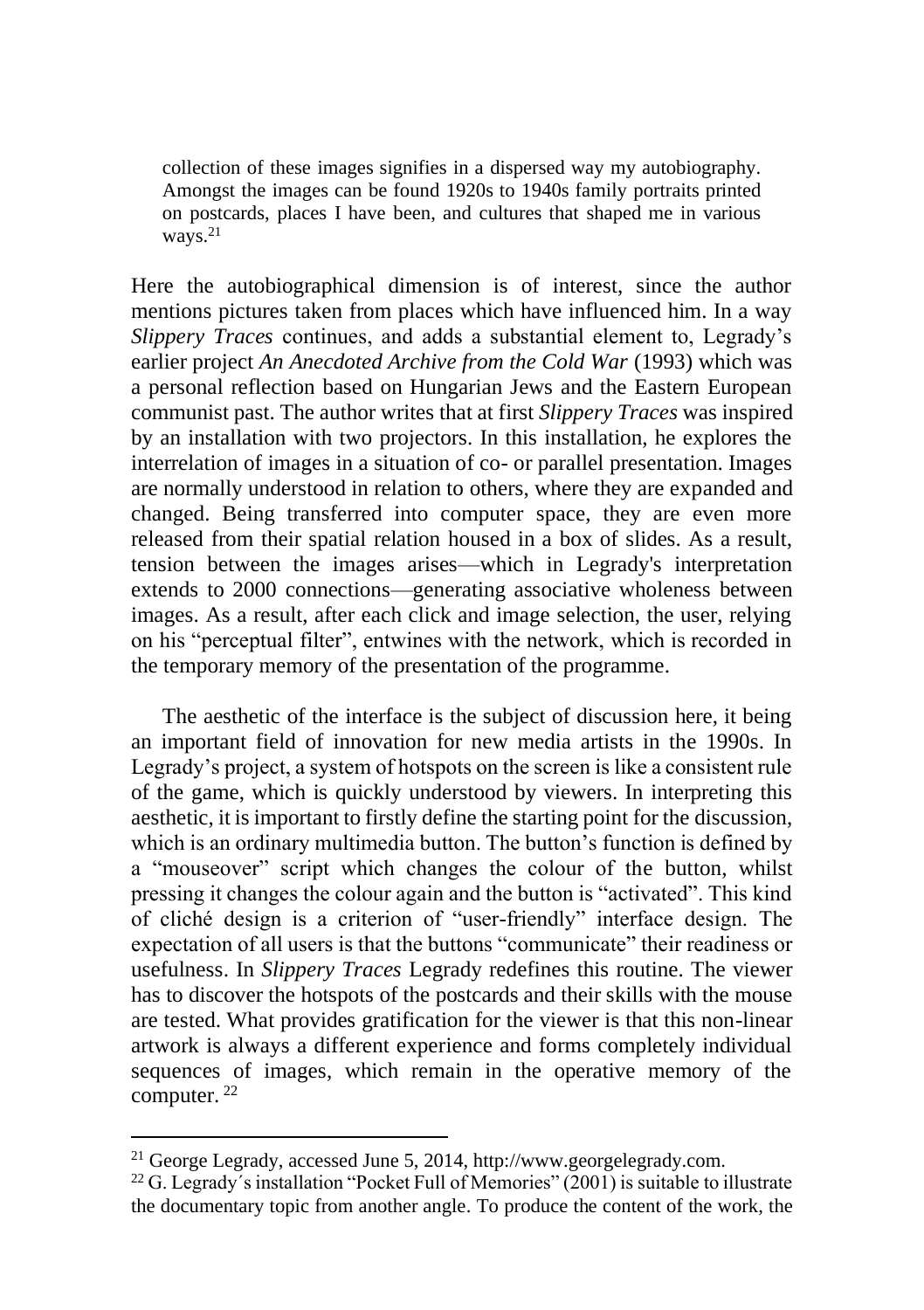Graham Harwood's *Rehearsal of Memory* (1996) is a mixture of documentary stories and artist statements, recorded on CD-ROM. During his trip to Ashworth High Security Mental Hospital in Liverpool, the author recalls his conversation with a former soldier whom he met on a train. Reading a copy of Philosophy Today, the former soldier talks about his experience in the army, hunting down terrorists. His conclusion is that human life is worthless and he could easily take Harwood's life. He says: "I might feel bad about killing you as an individual, but not about ending your life."<sup>23</sup> This makes Harwood think about the borders of reason—and the whole multimedia project can be understood as an homage to the outcasts of society.

Visually the disc is attractive, as scans of the patients' hands and faces were used to provide visual material: this was done by literally "putting the heads into a scanner" as cameras were not allowed in the hospital. In addition to its unusual photographic quality, the CD-ROM pages contain patients' stories about their suicide attempts, escapes and family violence. One of them writes:

My Dad's aways been handy with his fists. Before I was born, he used to box. He also used his fists on our family. He was quite a big man, my Dad. He was about five foot ten, broad and muscular. He had a bit of a belly, though. And he was covered with tattoos over both arms. He had a small face that was completely pock-marked. He always stank of tobacco. He'd never smoke tailor-made cigarettes, always rolled his own. When he talked, you could tell he wasn't interested in anybody's opinion but his own. And if he couldn't get his own way by talking, the fists'd start coming.<sup>24</sup>

personal belongings of exhibition visitors are scanned; then they are placed with descriptions into the database of the work. These are open database projects in which the co-authors are visitors to the gallery. See George Legrady, accessed June 5, 2014, http://www.georgelegrady.com.

<sup>23</sup> Rehearsal of Memory. Harwood 96, accessed June 5, 2014,

http://www.mongrel.org.uk/rehearsal.

 $24$  Ibid.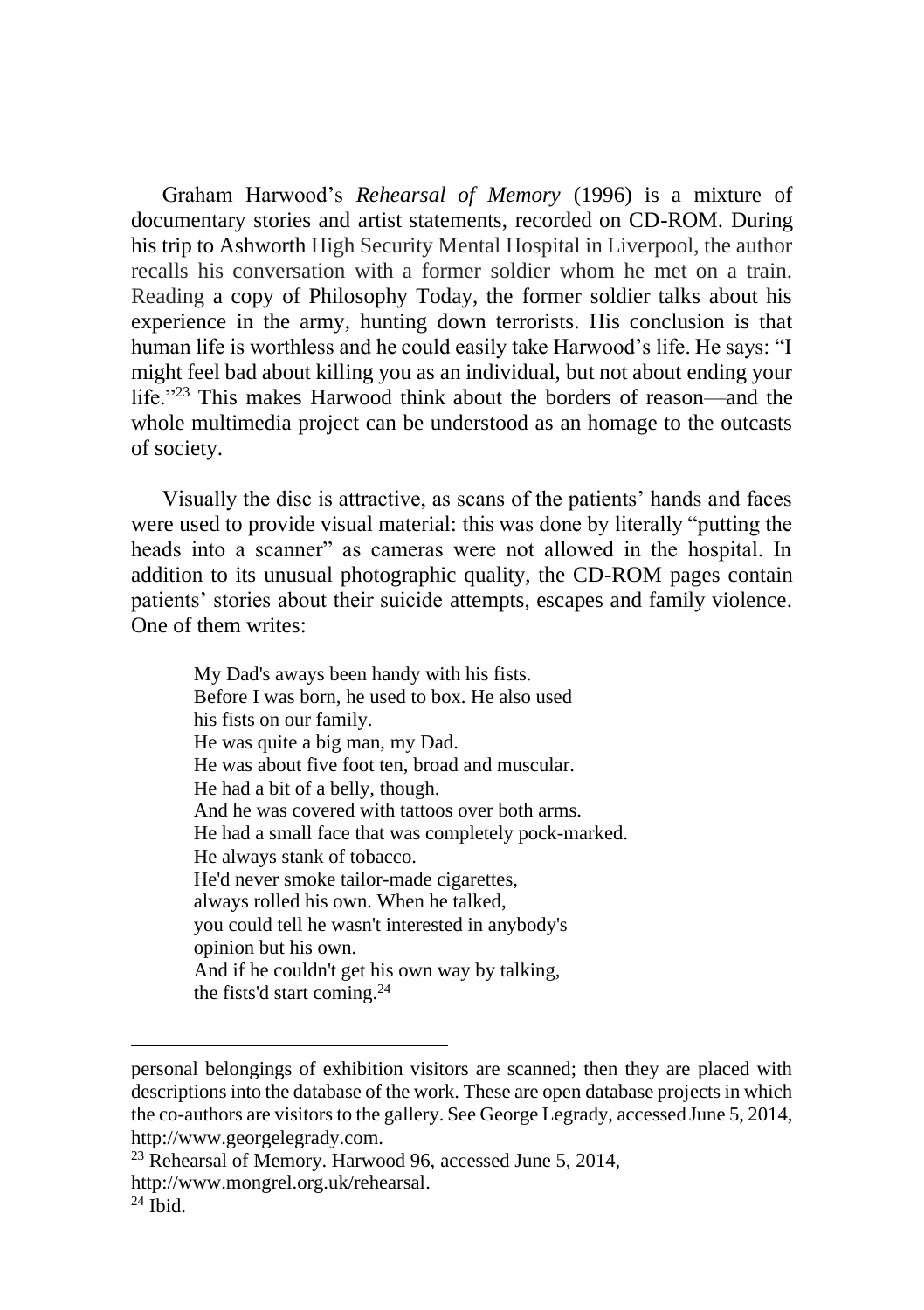Browsing through the pages, the viewer is accompanied by sounds whose strength changes with mouse movements made towards the centre of the screen. The sound design was made by Scanner. The sound environment was recorded on the disc and its multimedial dynamics seem to imitate schizophrenic sensitivity in connection with the auditory environment.

As the project became famous and travelled to several festivals and exhibitions,  $2<sup>5</sup>$  the authors felt guilty that the computer industry was using their work for humanitarian purposes. It brought accusations of the glorification and ennobling of poverty.<sup>26</sup> Additionally the project's authorship was criticised, as the co-authors were patients of a mental hospital together with a group of unemployed activists who worked in the ARTEC centre and later became members of the Mongrel group. <sup>27</sup>

Although the project can be understood as a database of different portraits and stories, it contains, in addition to the universal quality of focusing on abandoned people, extremely powerful photographic language, which is based on a weird scanning technology, creating a unique visual quality.

The above-mentioned five projects characterise the scope of the themes that I would like to highlight. The works of Lanz, Liulia, Rogala, Legrady and Harwood contain both documentary elements and material relating to the author's personal connection to the work, even though the works are quite different. The projects of Lanz, Legrady and Harwood are photographic databases whose interfaces represent the particular aesthetic achievements of their authors. The materials and database offered to users in Rogala's project are quite scarce, the main interest lying in the Chicago scene. The design of the interface is a remarkable achievement, but lacks excitement in comparison with an installation in an exhibition space. In Legrady's work we can talk about the author's distant relationship with photographic material, which is different from Harwood's project in which people are encountered directly. In connection with all of the previously discussed works, as with later examples, the typical invention by the artist has a certain interaction logic, which makes the project different from others.

<sup>25</sup> 1999 presented Graham Harwood his project "National Heritage" (1997) at Tallinn festival Interstanding 3.

<sup>26</sup> Op. cit.

<sup>27</sup> Op. cit.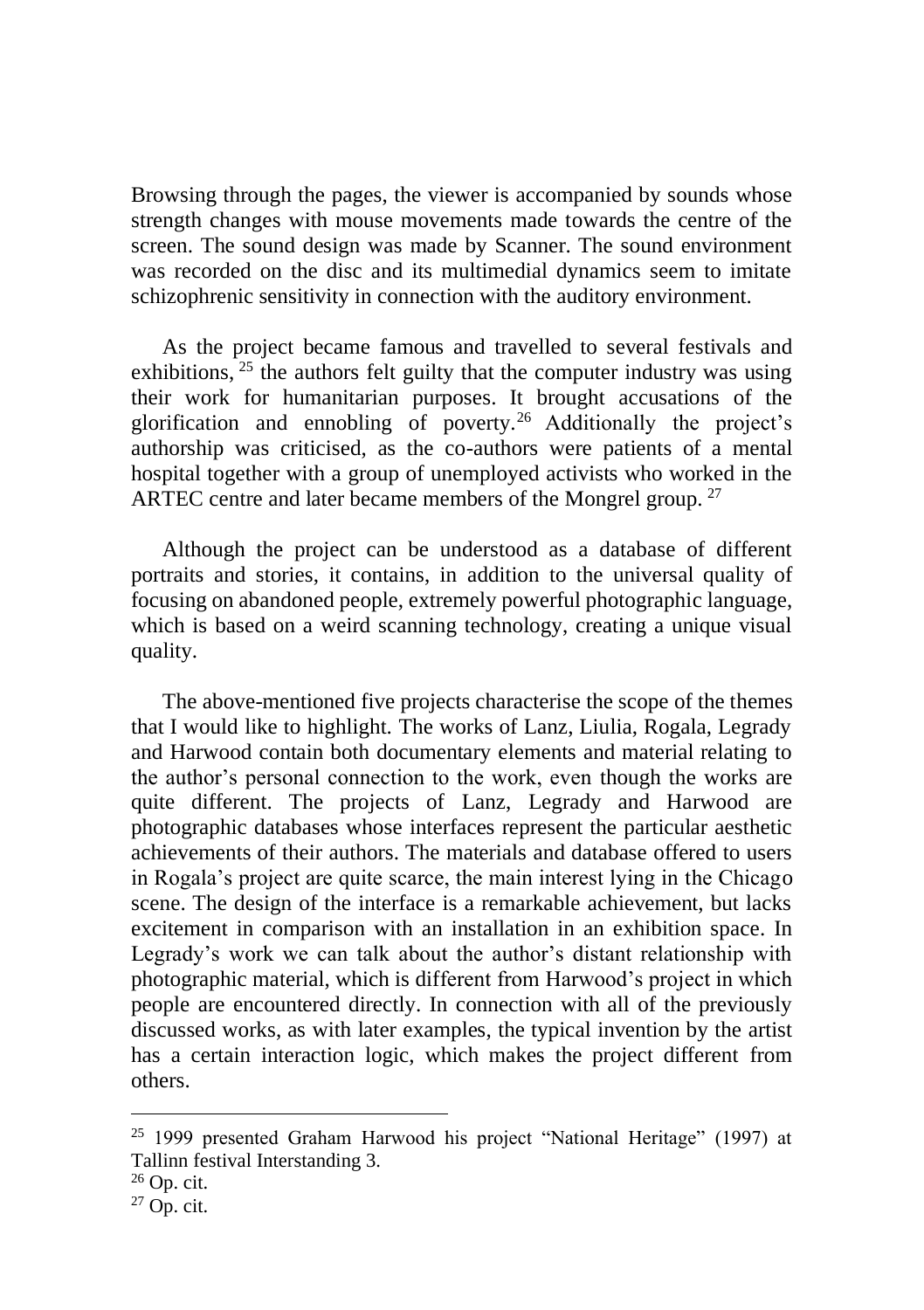

**Figure 3-3.** Graham Harwood *Rehearsal of Memory* 1996.

## **Interactive Travelogues**

In the following section I will turn my attention to interactive travelogues and to certain site researches, as we see them in the multimedia works of Sally Pryor, Russet Lederman and Chris Hales. These represent just a few out of many interesting examples.

Sally Pryor in her multimedia *Postcard From Tunis* (1997) depicts the city of Tunis, where her relatives live. She designed a unique user interface where the user can learn a few words of Arabic. She calls it an "objective" documentary. This is a playful research on writing practices using subjective portraiture of the city and the author's sympathetic presentation of the culture. As a precursor of this project, Pryor created the multimedia *Xchange*, which allowed Arabic non-speakers to translate thoughts into Arabic using a visual interface.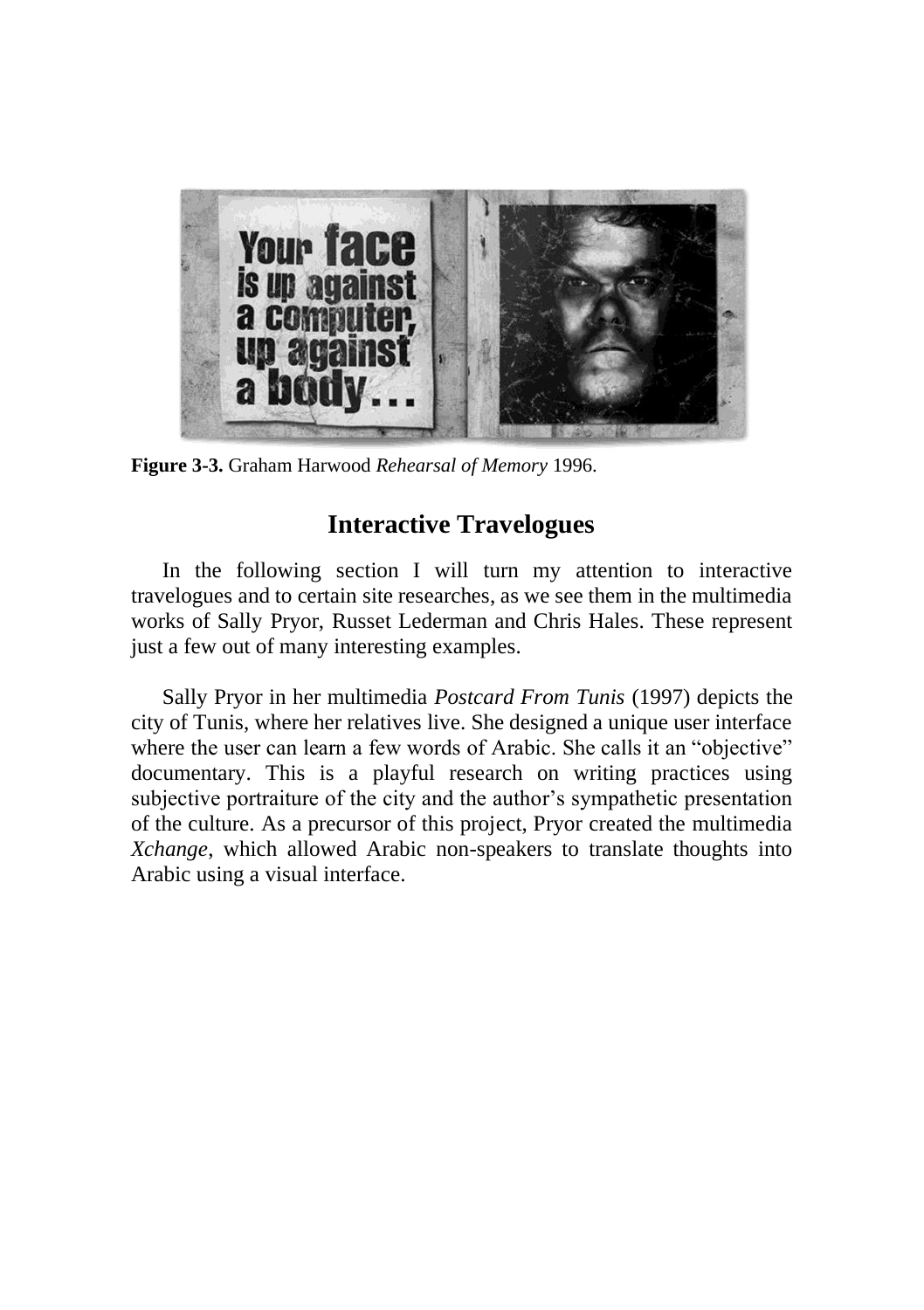The author relies on the integrationism theory of Roy Harris and subsequently continued her research in her doctoral thesis "Extending Integrationist theory through the creation and analysis of a multimedia work of art: Postcard From Tunis".<sup>28</sup> Pryor describes postcards as an expressive genre in which people write in different directions. They are mostly visual. She refers to mail-art, with which she has been involved, and the book by Jacques Derrida *La carte postale: De Socrate à Freud et au-delà, 1980*. The postcard theme provides her with the opportunity to mention George Legrady's opinion, expressed in reference to his own project, that postcards are an ideological form of expression used by culture itself.<sup>29</sup>

Pryor writes about her interactive postcards project in terms of a writing space which completely transforms the text and image environment: "Instead of the single static space of the standard postcard, Postcard has multiple, interrelated and dynamic writing spaces, each with different structures and ways of creating meaning."<sup>30</sup> These new "writing spaces", as she says, "... contain new written signs that are kinetic, dynamic and reflexive, their communicative power depending on the biomechanical skills and macrosocial understandings the audience brings to the work".<sup>31</sup> In short, the project's goal is an integrated experience of activity, relying on the integrationist point of view of communication as the integration of activities, where the borders between the linguistic and non-linguistic are not fixed. Therefore, this CD-ROM is designed for a non-Arabic audience.

<sup>&</sup>lt;sup>28</sup> Sally Pryor, "Extending Integrationist theory through the creation and analysis of a multimedia work of art: Postcard From Tunis". Thesis submitted for the degree of Doctor of Philosophy in the School of Communication, Design and Media, University of Western Sydney, Nepean, 31 August 2003

<sup>&</sup>lt;sup>29</sup> In terms of postcards as subject matter, we can mention the video "Cartes postales" vidéo", by Robert Cahen, Stéphane Huter and Alain Longuet, 1984-86, 63:57 min, colour, sound. At the beginning of the 1990s this video circulated at festivals, as a rather humorous travel diary of French vidéastes about such places as Paris, New York, Rome, Quebec, Iceland, Lisbon, Cairo, Algiers and others. In the video, the image of the city is recorded as a traditional postcard, which is first frozen then released, revealing an anecdotal moment, which becomes frozen again.

<sup>&</sup>lt;sup>30</sup> Sally Pryor, "Extending Integrationist theory through the creation and analysis of a multimedia work of art: Postcard From Tunis", 47.

<sup>31</sup> Op. cit., 47.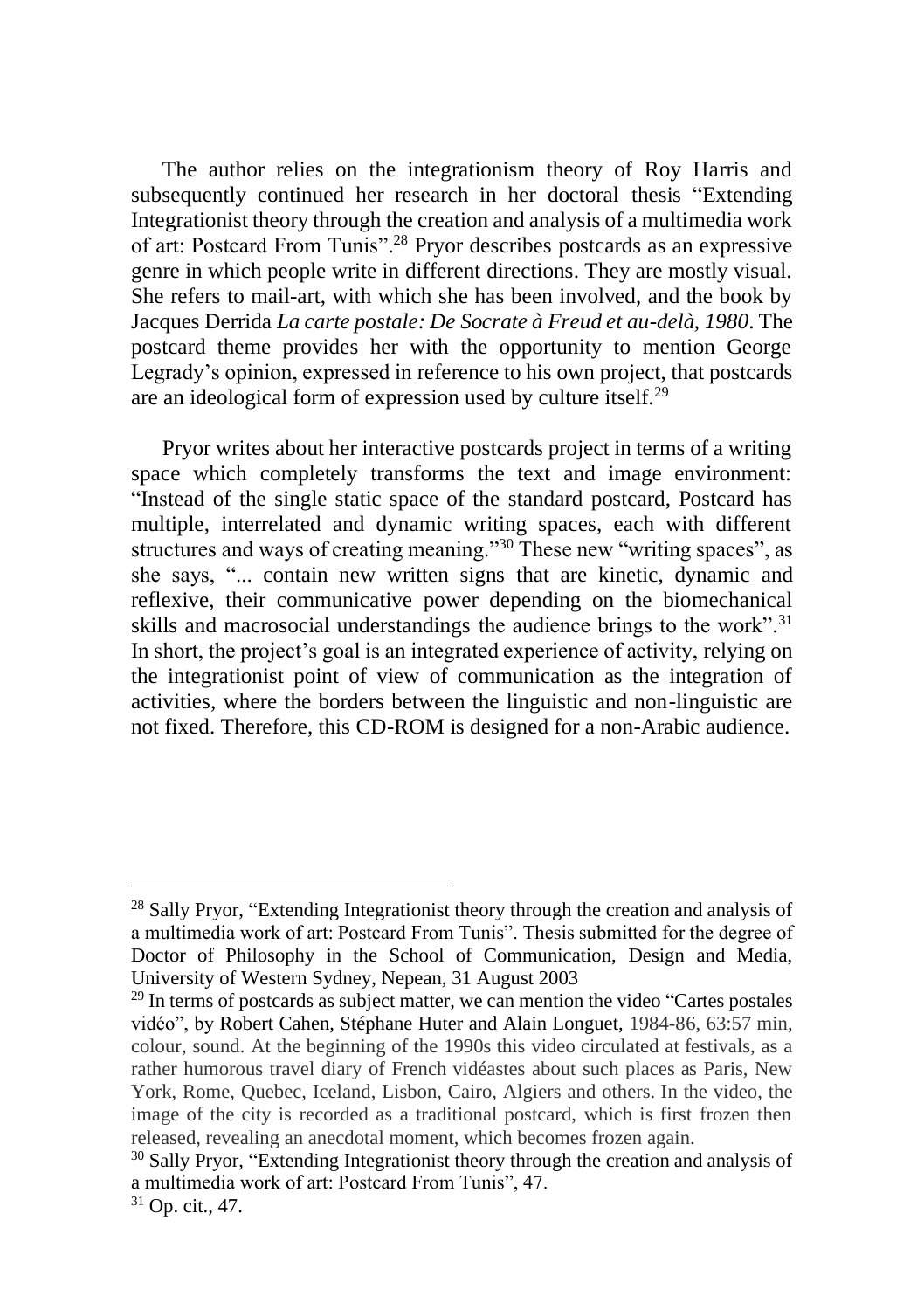

**Figure 3-3.** Russet Lederman *NYC Thought Pictures: Memories of Place* 1999.

Russet Lederman's project *NYC Thought Pictures: Memories of Place* (1999) is based on Walter Benjamin's writings on the city as memory space.<sup>32</sup> There are recollections of New York inhabitants from different decades which have been recorded as interviews. The author explores NYC stories through four themes, "Memory", "Time", "Fragmentation" and "City Experience", combining everything into a graphic format. Moving along an interface, the user can switch to different audio tracks, which are usually personal "micro" tales, where Benjamin's thoughts about the environments of Berlin, Moscow, Paris and Naples can be heard.

In a way, Lederman continues in the established hybrid graphic style of the 1990s, merging photography, moving images, graphics and animation a style which became dominant in multimedia applications, advertisement design, television graphics and movies. It contains technical and visual excitement related to the combinatoric features of new media—which were implemented by artists to achieve innovative audiovisual literature and documentaries, and which are referred to as the "remix culture" by Lev Manovich.<sup>33</sup>

 $32$  NYC Thought Pictures: Memories of Place, 1999 – CD-ROM, accessed June 5, 2014, http://www.russetlederman.com/nyc-thought-pictures/.

<sup>33</sup> Lev Manovich, What Comes After Remix? 2007, accessed June 5, 2014, www.manovich.net.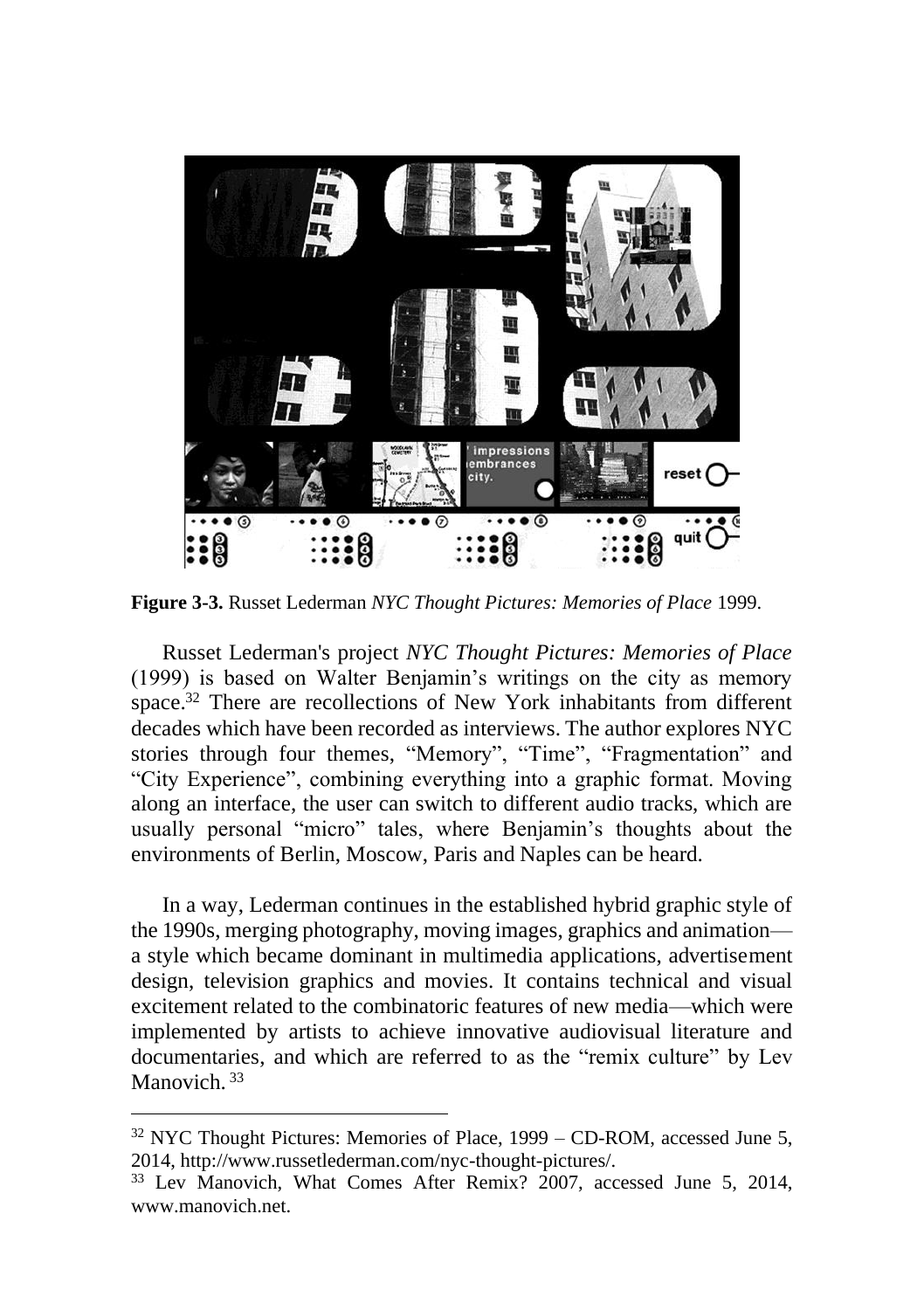

**Figure 3-5.** Chris Hales *The Tallinn People's Orchestra* 1998.

Chris Hales' *The Tallinn People's Orchestra* (1998) is a witty comment on a one-day trip to Tallinn. In terms of multimedia design, it is a rather skillful project in which tiny video images are integrated into a photographic picture such that the images can be erased by clicking on them. Visually, one sees an almost static image of Tallinn's main square in which pedestrians appear accompanied by humorous music. If the user clicks on them, they disappear. The author's annotation: "A cityscape in which the people portrayed can be combined together in various musical combinations. The work is non-fiction, based on real, not enacted, activities*.*" The author describes the technical goals of the project: *"*To attempt a new variation of algorithmic multiscreen representation in which a single video image is deconstructed into numerous component videos. To solve technical issues around the simultaneous display of multiple video streams." He continues:

Activities in the Town Hall Square of Tallinn have been deconstructed in such a way that the user and the computer can combine together to create infinite combinations from the original components of the scene. Thirty seven short elements of the original scene (such as children playing, tourists, car traffic) have been extracted and made into individual video entities, such that they can be played out in their original locations according to a computer algorithm*.*" 34

<sup>&</sup>lt;sup>34</sup> Chris Hales, "RETHINKING THE INTERACTIVE MOVIE: A practical investigation demonstrating original and engaging ways of creating and combining "live action" video segments under audience and/or computer control. " A thesis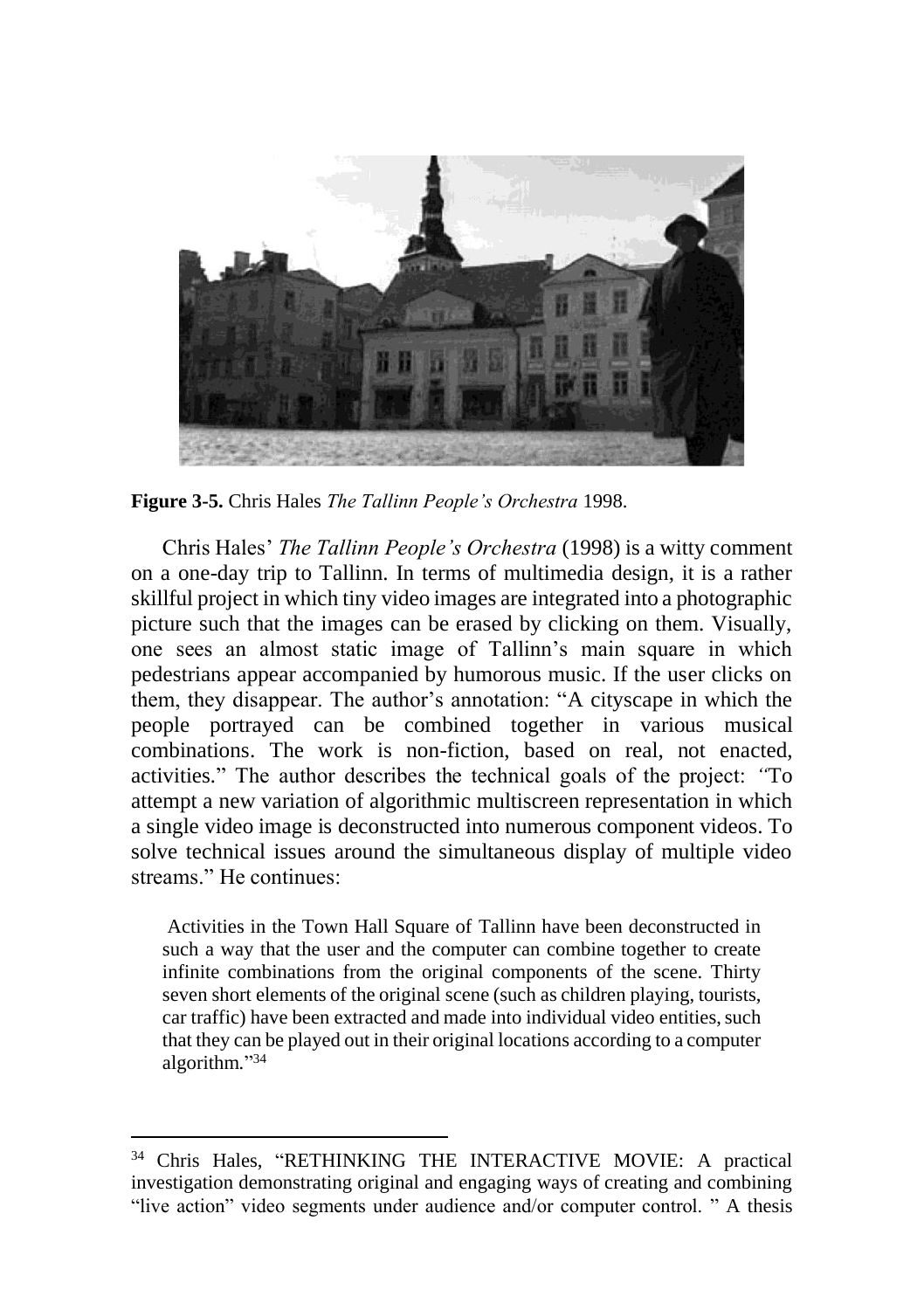In examining user feedback, Hales concludes after reading some opinions that the project reminds some users of "shoot 'em up" games, as the user's preferred activity is like "shooting" the characters in the image, thus cleaning the Town Hall Square. There were, however, other users who enjoyed the project's similarity to a screensaver, which continuously presented new combinations.

The projects of Pryor, Lederman and Hales are connected with locations, but they are not strictly site-specific. The background of Hales' project was recorded in Tallinn, but it could have been recorded in any city. Pryor's work is most passionately connected with the city where it was made, because the intertwining of cultures and languages which characterises Tunis formed the conceptual basis of the project.

## **The World of Things and Memories: Biographies and Self-reflection**

The Finnish artists Veli Granö and Hanna Haaslahti, in their multimedia project *Tangible Cosmologies* (*Esineiden valtakunta*, 1997),<sup>35</sup> conduct interviews with unusual collectors. Granö calls himself "a collector of collectors". He found himself in the fortunate situation of talking with people who were ready to share their thoughts about their collections. Most of these collectors saw the world through their objects, and his description of himself as "a collector of collectors" was warmly received.

Collectors are easy to approach, as they always seem to have plenty to say about the things they collect. During the three years I spent photographing them, I found an interested expression was often enough to get them talking: collectors often seem to see the world through their collections, and my presence seemed to offer them all the excuse they needed to lose themselves in the objects and memories of their collections. The only personal question I was asked was generally concerned with whether I myself was a collector. It was quite impossible to give voice to my horror in the midst of the piles of objects around me, so I evaded the question by saying I was a collector of

submitted in partial fulfilment of the requirements of the University of East London for the degree of Doctor of Philosophy, 2006, 114-115.

<sup>35</sup> Veli Granö and Hanna Haaslahti "Tangible Cosmologies", accessed June 5, 2014, http://veligrano.com/esineiden-valtakunta-1997/tangible-cosmologies/.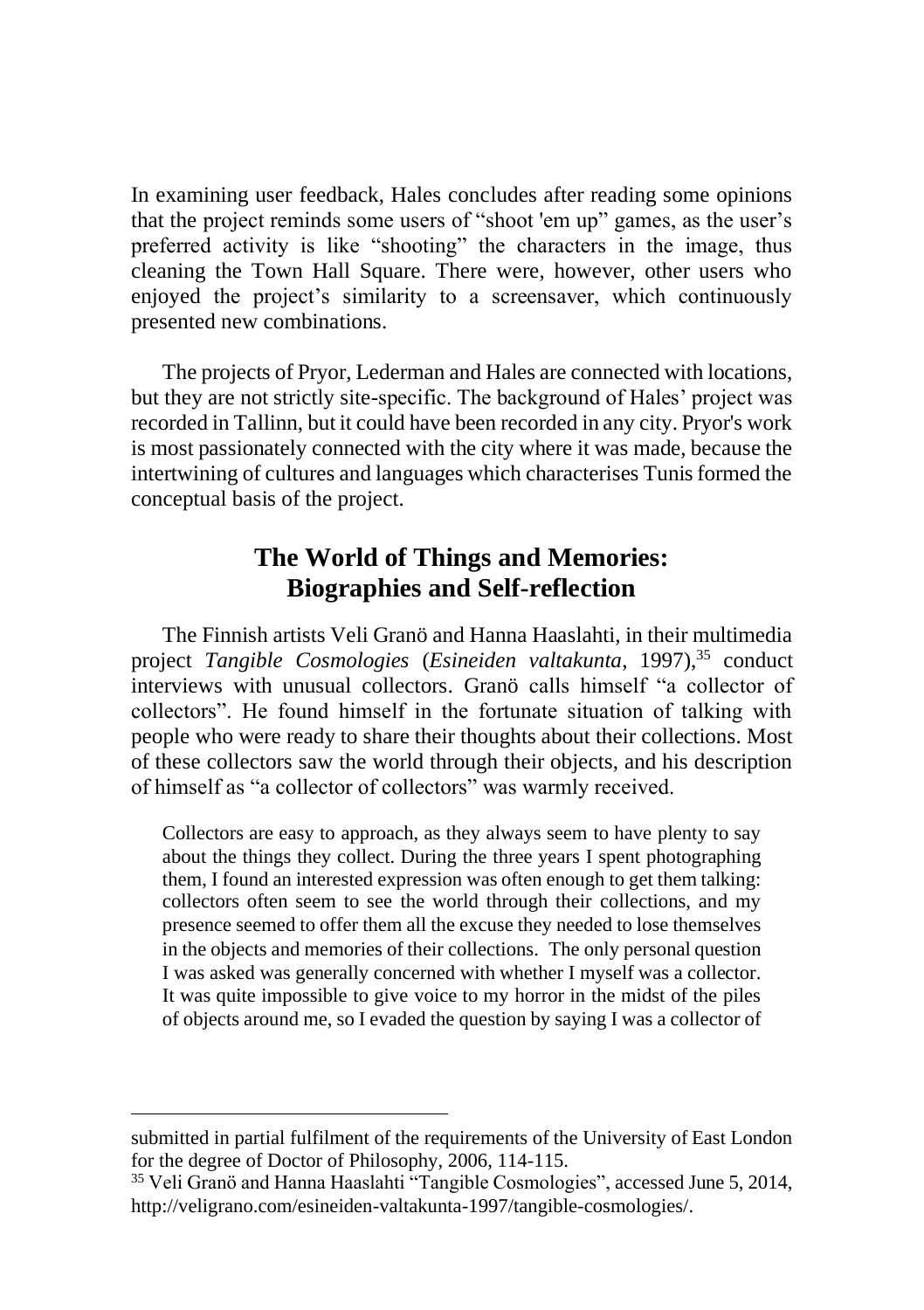collectors. This response, which was intended to be witty, was always received with enthusiasm 36

The material as a whole is based on Granö's photo installation and 8 mm film and is a kind of portraiture of marginal habits. Visually, the disc interface is created using images of scanned film clips, which run across the screen and whose movement the user can influence with the mouse. This is a documentary project at its best: marginal personalities are recorded and documented. It seems rather mainstream in that the documentary makers use deviations from the norm to excite the audience.

Mari Soppela's *Family Files* (1998) is a multimedia reworking of personal film material. What is interesting is the project's specific media quality, which can be achieved only in a programmed environment. The choice of the medium justifies itself completely. The screen is divided into nine squares. Moving onto one of the squares, the image sequence starts moving and we see a film sequence, which is accompanied by Soppela's husband Leo Anemaet's music. The work contains fifteen different chapters depicting amazingly beautiful landscapes of Finland, with snowy winters, a bright summer landscape of beaches, gathering blueberries and boat trips.

The user interface enables the user to move around by clicking thumbnails without a traditional "menu". At first there is an explanatory page and instructions. There is a main selection page, but the user has to make their own choices, as the titles of the stories are not given. Intuitive movement among colourful family episodes frees the viewer from rationality and creates trust, which carries the viewer from image to image. Soppela programmed into the project a certain surprise, a "Russian doll effect interface": by clicking on a certain image, the user is navigated to a screen filled with thumbnails which become smaller and smaller.

The project became the focus of attention in 1998 and appeared on the cover of Mediamatic magazine. Dirk van Weelden discusses in the magazine how, until the 1980s, home videos were made on celluloid:

Vacations, weddings and birthdays were recorded with rattling cameras on expensive reels. Ever since video systems have become smaller and cheaper, making home movies has become as normal as brewing coffee or playing a

<sup>36</sup> Op. cit.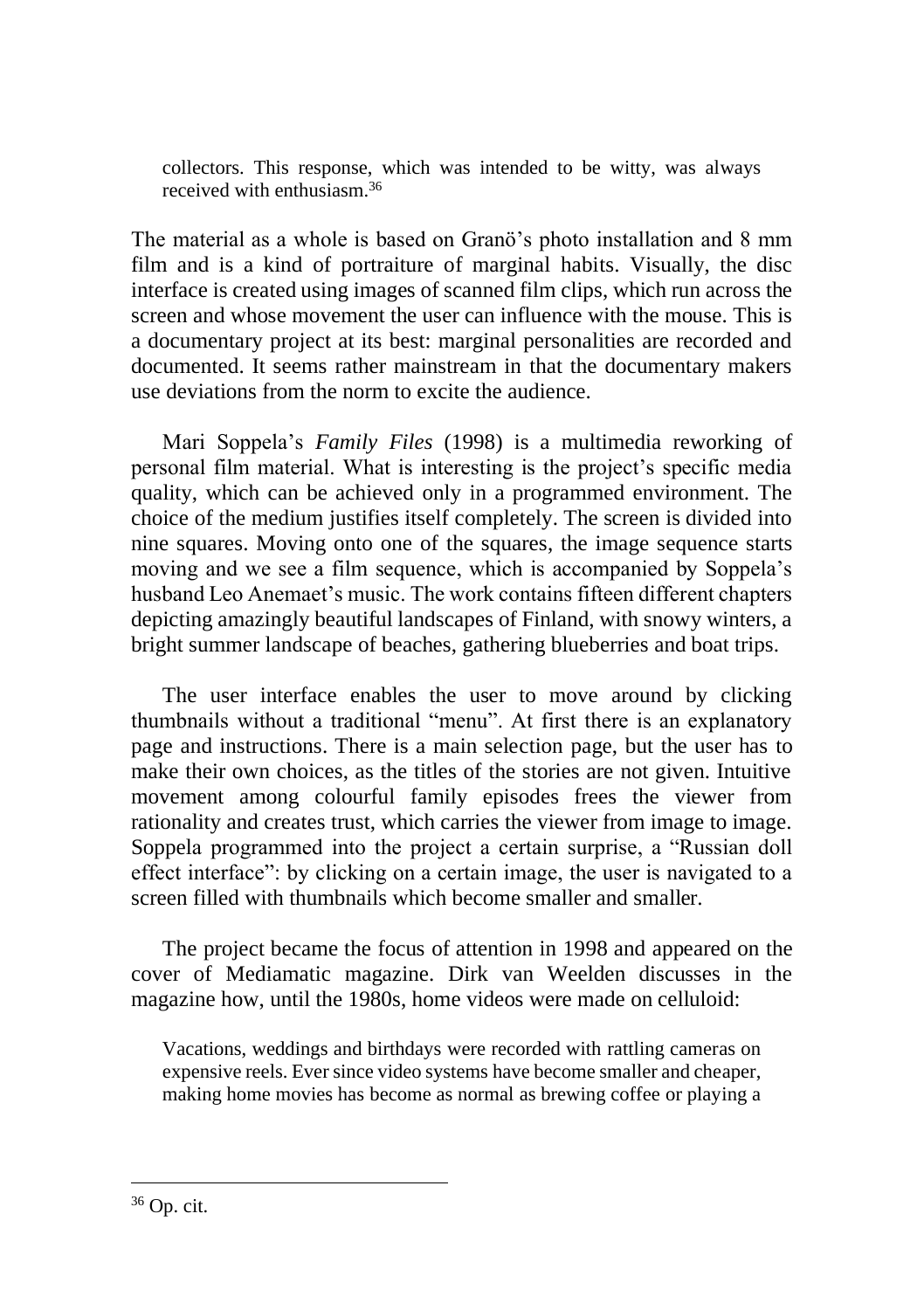cassette. Minute-long movies have become hours of video, arbitrarily strewn-together pictures and sounds from family life.<sup>37</sup>

He is not claiming that putting those videos into a multimedia form was as easy as before. Soppela's intention was to create a universal digital environment in which users could upload their family images and videos, creating their own "family files".<sup>38</sup>



**Figure 3-6.** Mari Soppela *Family Files* 1998.

The exquisite nature of the project, if I may say so, lies with its simplicity and beauty. Van Weelden writes: *"*The linearity of the cinema and the nonlinearity of the interactive medium are woven together*."* This creates a positive experience in the viewer and produces certain emotions at the sight

<sup>37</sup> Dirk van Weelden, "Family Files," accessed June 5, 2014,

http://www.mediamatic.nl/magazine/9\_1/weelden-cdrom/cdrom-2e.html. See also: Mari Soppela, "Family Files," in *French-Baltic-Nordic video and new media festival "offline@online"* (E-Media center, Tallinn 1998), 27.

<sup>38</sup> Personal conversation with the author in Tallinn in 1998.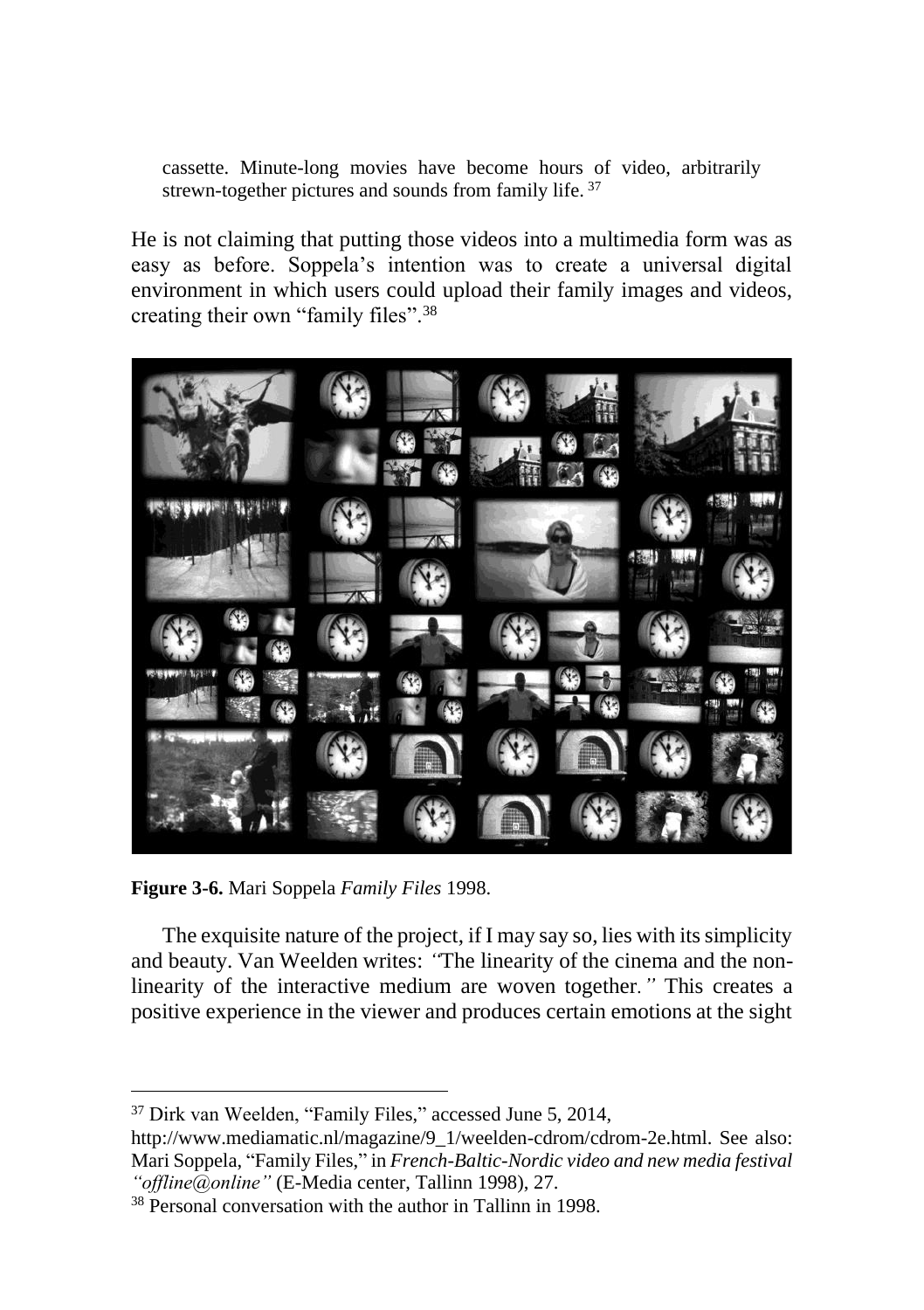of activities which are both banal and beautiful. Dirk van Weelden shares his exaltation:

Soppela is not a video artist, pasting together personal pictures with a black box. She writes in the electronic medium, and does so in the most fundamental sense of the word. She creates forms which allow the user to see pictures which are both everyday and less everyday, which are filled with meaning. And all of this stems from the subtle power of a keen mind. And love.<sup>39</sup>

Agnes Hegedüs's *Things Spoken* (1998) is also family-centred.<sup>40</sup> The author scanned some of her personal belongings and added her own comments on them, as well as those of her colleagues and husband. <sup>41</sup> Again, from the point of view of the user, unexciting things come to life and they become populated with events and characters. A comment which is connected with a certain object contains a link to some other object or words, allowing the user to interlink to somewhere else. As comments are auditory and are read in a reflective and nostalgic tone, there is a certain melancholic quality to the work. The comments are embarrassingly intimate: about things and documents preserved from a maternity ward, birth information and things normally not shared, including children's digestion details. This kind of openness makes the viewer defenceless, forcing him to forget the technical medium out of which personal experiences pour. Here there is a clear parallel with Soppela's project in which we see a young mother amidst idyllic family meetings. In Hegedüs' work the personal dimension is brought even closer to the user. To some extent, her project which is based on "things", *Their Things Spoken*, is similar.

It was published in the multimedia projects collection "(dis) LOCATIONS<sup>"42</sup>, along with the work of five other authors (Jeffrey Shaw, Peter Weibel, Ian Howard, Susan Norrie and Dennis Del Favero). Here she questions friends and colleagues, who each present one object of importance for them and describe its value in their lives. The author writes:

<sup>39</sup> Dirk van Weelden, "Family Files."

<sup>40</sup> CD-ROM Artintact5, Artists' interactive CD-ROM Magazine (Cantz Verlag, 1998).

<sup>41</sup> Flora Asseyer, Ken Feingold, Agnes Hegedüs, Annette Hünnekens, Gertrud Klotz, Jeffrey Shaw.

<sup>42</sup> Curator and Editor: Dennis Del Favero and Jeffrey Shaw; ZKM digital arts edition 2001.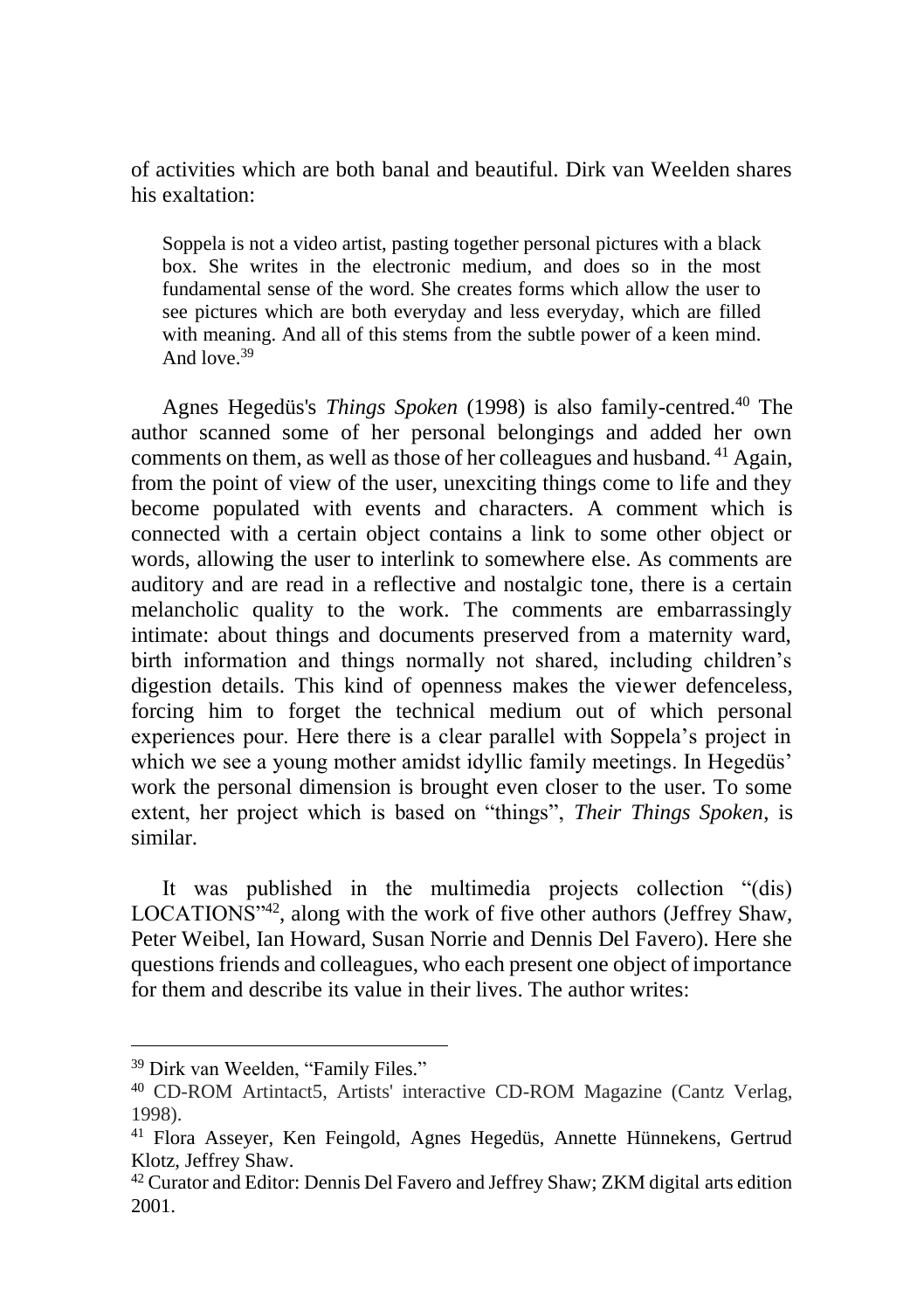"Their Things Spoken" refers to the gulf between the conservation and valuation of officially recognised cultural representations and the information content of bearers of personal significance originating in apparently unimportant, unknown biographies. The artist distributed among visitors to the ZKM a leaflet asking, "Why not put your favourite object in a museum?" This question stimulated the museum visitors to reflect upon rituals of appreciating and keeping, and to relate the museum exhibits to the relics to which they attribute private significance.<sup>43</sup>



**Figure 3-7.** Agnes Hegedüs *Things Spoken* 1998.

Takahiko Iimura's multimedia project *Interactive: AIUEONN Six Features* (1998)<sup>44</sup> remains somehow outside the convention of telling and archiving personal stories. Here we encounter grotesque self-reflection. The author modifies his facial expressions as he pronounces the letters A I U E O and NN through the Sony software "System G". The results are unnatural mimic transformations which are clearly of computer origin. This is a tendency that we can follow throughout the history of the application of new media: its use for experiments in self-reflection, not only the presentation

https://www.digitalartarchive.at/database/general/work/their-things-spoken.html. <sup>44 "</sup>Interactive: AIUEONN Six Features", accessed June 5, 2014,

http://www.takaiimura.com/work/CD-ROMaiueonn.html.

<sup>43</sup> "Their Things Spoken", accessed June 5, 2014,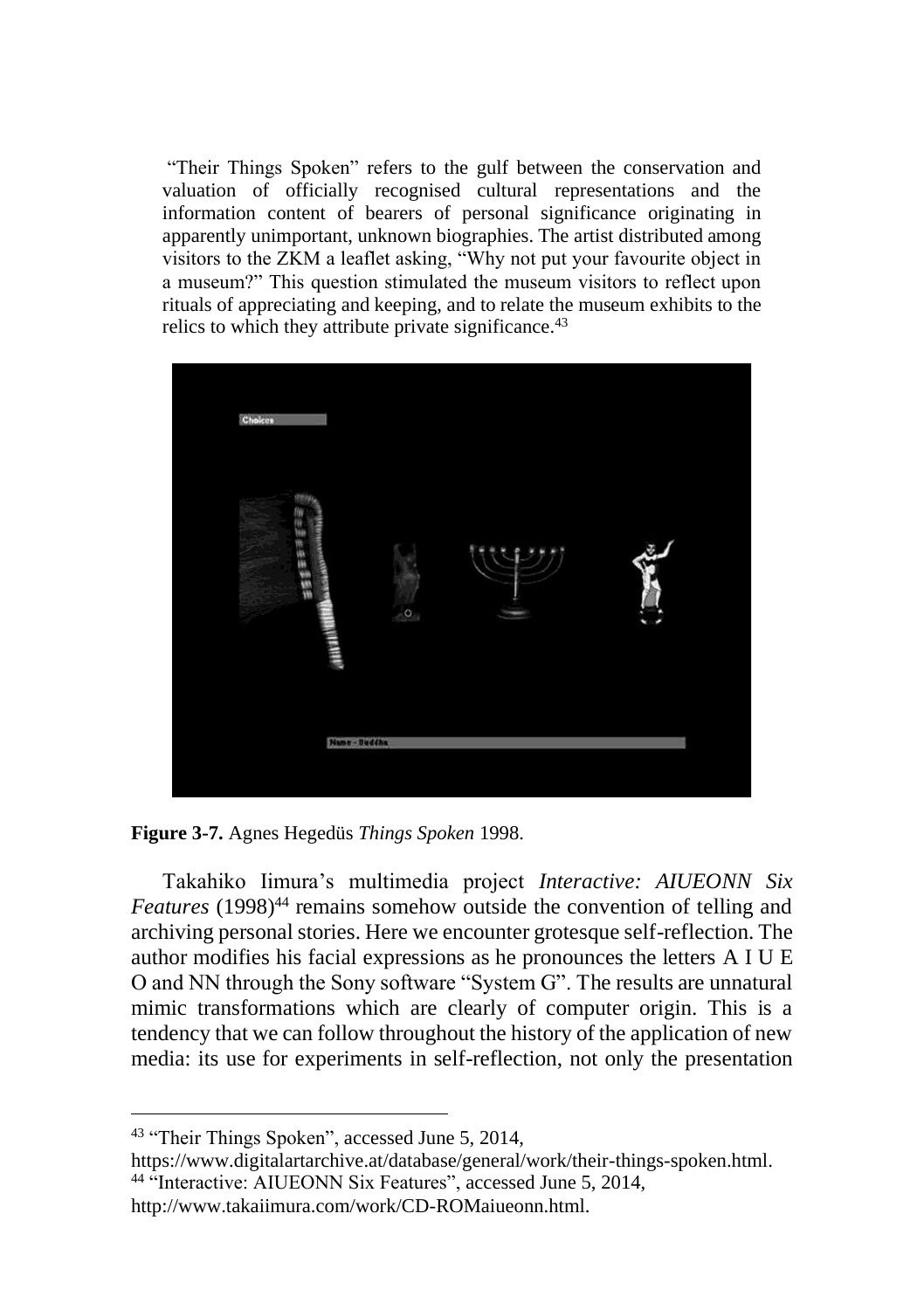of reality. As each new medium is essentially a tool for transformation, this ability can be used to effect a change in portraiture.

Amongst the above-mentioned works, Granö deals with the documentation of others, creating a database of database makers. Soppela and Hegedüs are personal and family centred, showing different ways of talking about themselves. In Iimura's work, we encounter a completely different intimacy, which has nothing in common with the previous examples. We see a database of grimaces and attention is focused on the author, as it is in the works of Soppela and Hegedüs. Iimura's work can be compared with Natalie Bookchin's CD-ROM *Databank of the Everyday* (1996), where the user can move through a database of everyday and looping movements, and where we see parallels with Eric Lanz's project.

### **Varia: Outside the Categories**

I will now add to the discussion several examples that fall outside the other categories, whose material is not categorised under artistic projects, but which still contain documentary material. In these examples, authorship is questionable; either they are not individual works, or the project is born outside the experimental artistic field or is commercial or commissioned.

I will give three examples in which documentarity is hidden by other features. *1935 - Matka Kyröjärven pitäjään* (Hannu Sinisalo, Yrjö Teinilä et al. Finland, Everscreen Mediateam Oy, 1999.) dramatises the history of the village of Kyröjärvi. If this work had been more generously funded it might have resulted in a computer game. A local image archive is used, a script for the characters was written and the text is presented by actors. The life and characters of a Lapland village of the 1930s are revived.

The Serbian artist Zoran Naskovski's *War Frames* (video stills, installation and web project,  $1999$ <sup>45</sup> is a reflection on the 1999 NATO bombing of Serbia. Raw material is taken from news media, and in appearance it is web-based multimedia, which can be distributed by the author to festivals online or shared with acquaintances directly. This project is worth discussing as it does not fit into the category of "CD projects"—it is web-based and can also be presented as computer files.

<sup>45</sup> Zoran Naskovski "War Frames", accessed June 5, 2014, http://www.medarh.org/visual.php.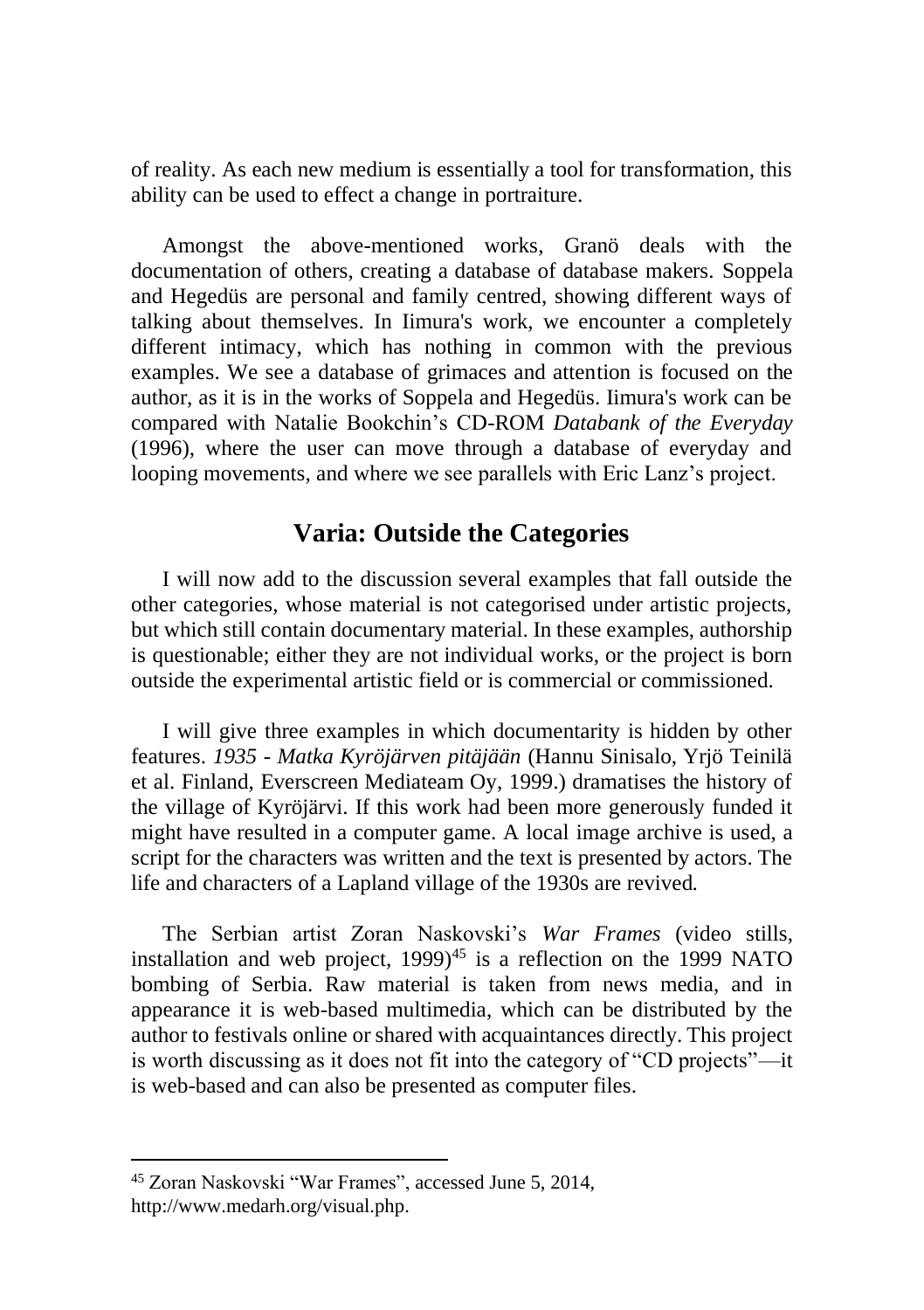Bombing is a dramatic event no matter which side one is on; collateral damage is unavoidable. Naskovski adds a personal view to the image material taken from television and newspapers in Serbia. Screenshots of children's programmes are presented ironically with, for example, warning signs of approaching bombing appearing in the corner of children's animations. This shows a situation which is not experienced in other countries, but which could plausibly happen anywhere. The combination of brutal physical demolition with ephemeral electronic communication produces an unreal effect.

Steve Dixon's curated *Chameleons 2—Theatre In A Movie Screen* (1999) is a documentation of the methods of the multimedia theatre organisation Chameleons Group whose goal is to bring together video and live presentation. Dixon writes:

The narrative portrayed four characters in an imagined place and time somewhere between reality and a dream, who were striving to find a sense of self and their role within the external world. The primary research objective of the Chameleons Group was to bring a closer integration of the video and of live action."<sup>46</sup>

In a performance environment, windows and doors are cut into walls on which video images are superimposed. In an environment between experimental physical space and a virtual projection room, there are actors inspired by shared dreams.

#### **Interactive Documentary in Estonia**

Several Estonian interactive film projects meet the definition of documentary. From the 1990s, using multimedia authoring, one can name Ando Keskküla, Mare Tralla, Ivika Kivi, Kristel Sibul, Tuuli Lepik, Raul Keller, Tiia Johannson and Raivo Kelomees. They were aware of the character of the medium and primarily tried to realise their own art projects. Clearly, they were motivated by international developments, and new media in Estonia proved to be technically and physically the most easily acquirable technology which could be used to step into international communication networks. The term "interactive documentary" is, however, not applicable to all projects by the above-mentioned artists.

<sup>46</sup> Steve Dixon (director), Chameleons 2: Theatre in a movie screen, (University of Salford, 1999) CD-ROM.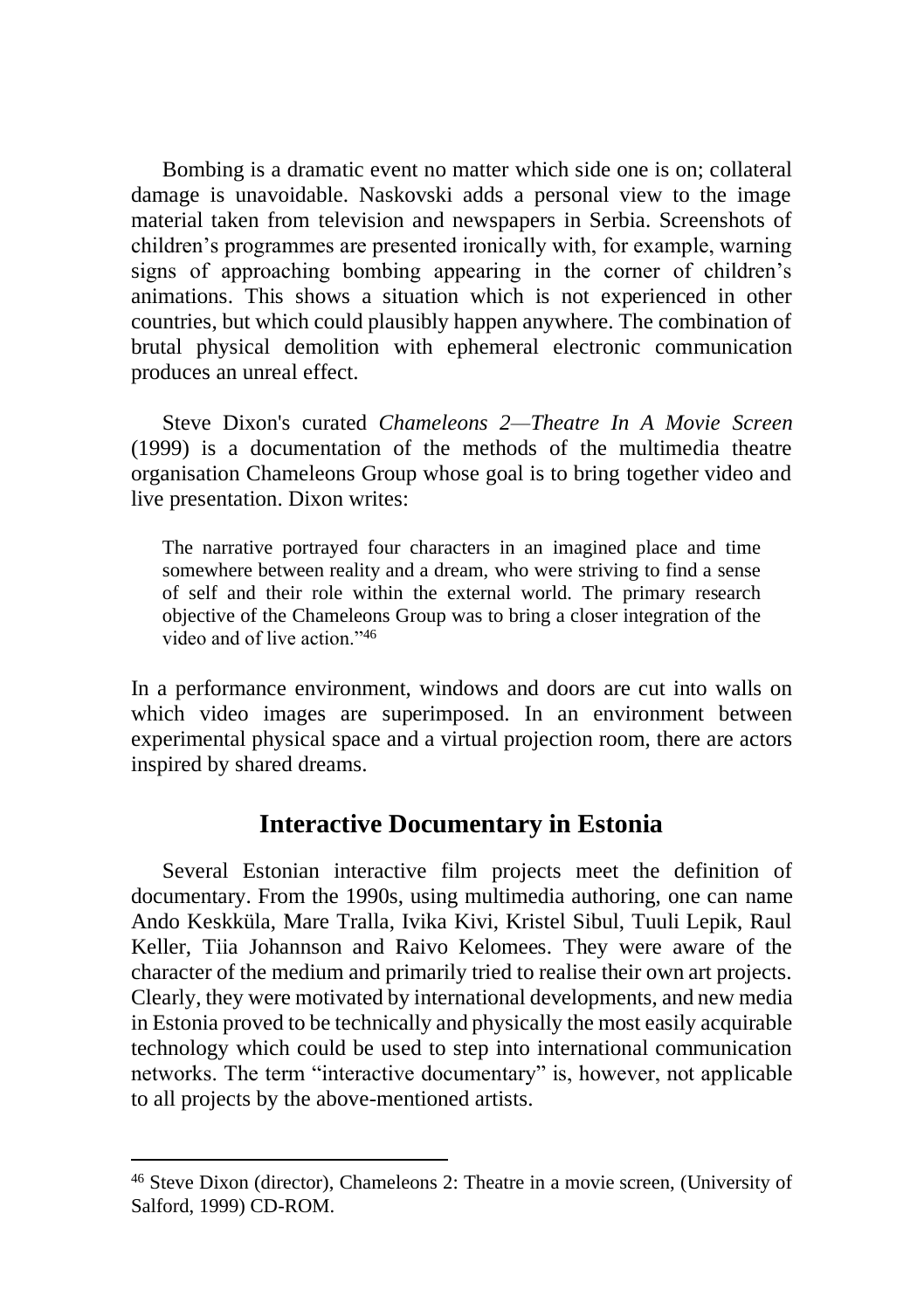Mare Tralla's CD-ROM *her.space* of 1997 (first version 1996)<sup>47</sup> focuses on the author's life, particularly her childhood, in Soviet Estonia. The work is divided into several chapters, and presents the ironic point of view of the author towards society and women's identity. The project is intentionally feminist with its use of documentary content.<sup>48</sup>

I would like to particularly focus on Kristel Sibul's *What is media art?* (2001), where the author presents the standard question "what is media art?" to artists and art historians, from the ex-rector of her academy to her own colleagues. It is documentation of the moment at its best, but it reveals confusion regarding this new term—which is still present today.

Raivo Kelomees' CD-ROM *tokyocity.ee* (1999) is a multimedia presentation of a trip to Tokyo. The project has been examined by the German researcher Jutta Zaremba in her doctoral work.<sup>49</sup> The installation was presented in a Tallinn gallery in spring 1999, and later distributed on disc.

As I am emphasising the documental approach, I will leave out other projects (such as Ivika Kivi's *Virbits*, which is an alphabet book for preschoolers) and focus on projects dealing with artists' multimedia of the 1990s incorporating documentary content. It should be added that these works arose from a pedagogical context, mostly in the Tartu Art College and Estonian Academy of Arts, and are connected with Chris Hales, who has taught more than fifteen workshops in Estonia since 2002. The fact that these projects were produced under supervision slightly dilutes their value, but the ideas and actual realisation were carried out by the young artists themselves. Supervisors helped to write the programmes, including sharing ready-made programming modules with students, but the results prove interesting and provide excellent examples of creative documentaries in the

<sup>47</sup> Mare Tralla, accessed June 5, 2014, http://lizard.artun.ee/~trimadu/cv.html.

<sup>48</sup> Writing this, I was relying on my memory of multimedia and a CD-ROM which was made for an old version of MacOS. Without this old OS, it is no longer possible to review the disc. Unfortunately, other projects of the 1990s have suffered the same fate.

<sup>49</sup> Jutta Zaremba, New York und Tokio in der Medienkunst: urbane Mythen zwischen Musealisierung und Mediatisierung. (Transcript Verlag, Bielefeld, 2006) The project is discussed on pages 164-173, in a separate chapter. The project is also discussed by F. Popper, *From Technological to Virtual Art*, (The MIT Press, Cambridge, Mass.), 2007, 148. The project belongs to the collection of the Estonian Art Museum.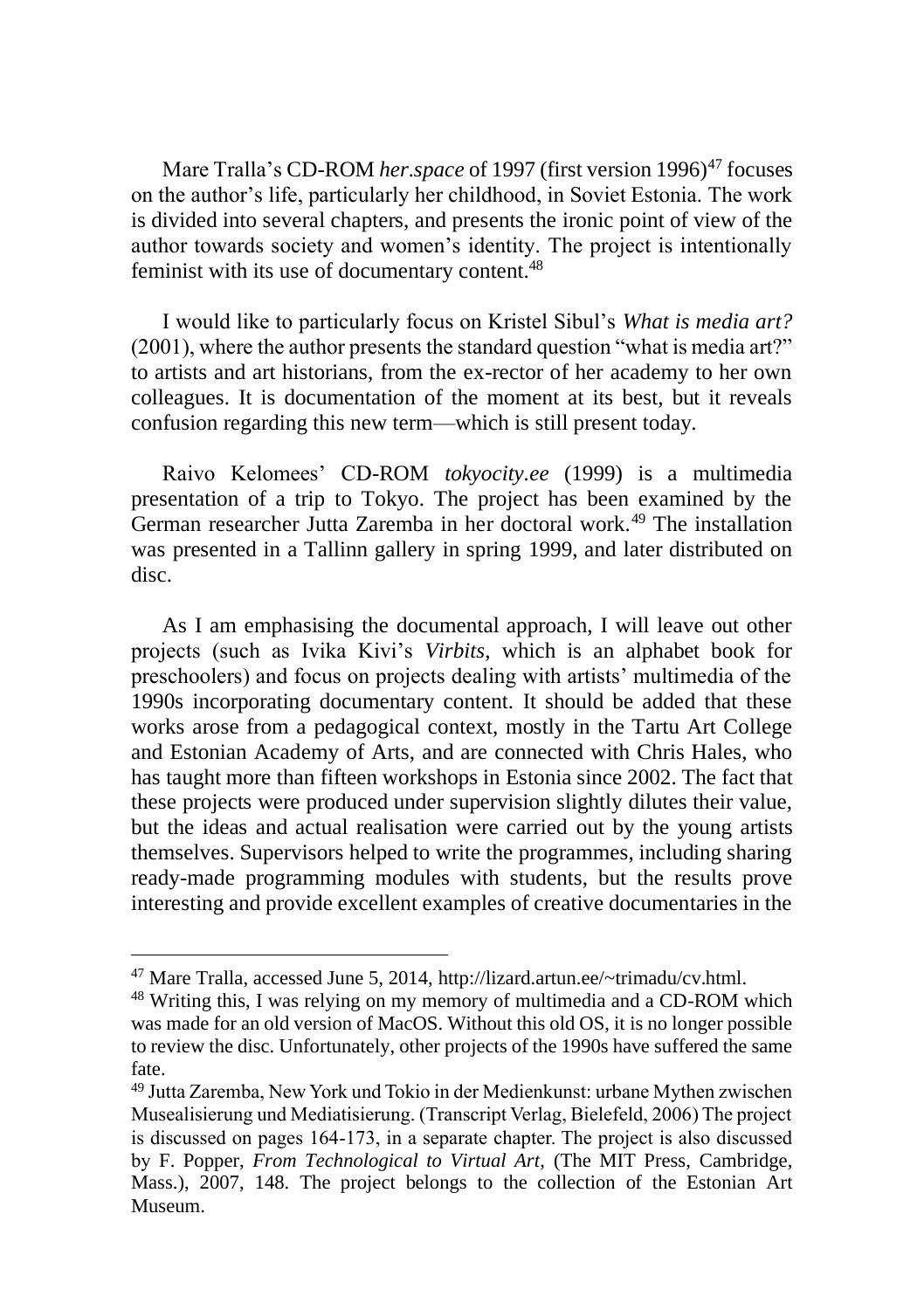multimedia format. I have written about them on several occasions,  $50$  but I think these works should be discussed once more, as the goal here is to place them in the context of the artistic trend of documentary multimedia over the course of twenty years.

In the project *Tour of Tartu*, whose authors are Gabriela Järvet, Lauri Järvlepp, Kaiko Lipsmäe and Stella Vainikko (Tartu Art College, 2002), we see a screen divided into two sub-screens and a girl, the main character of the documentary. She moves through the city, along Ülikooli, Vanemuise, Pepleri and Vallikraavi Streets, which form a square on the map. On the screen, she is presented from two points of view: her own and the point of view of a bystander. The user can choose between different speeds of movement: standing, walking, running and riding in a car. The emotional atmosphere of the work is quite rich. It can be described as thoughtful and melancholic in a way that makes it quite different from other works. In terms of atmosphere, there is a similarity to Mari Soppela's project, which also has a distinctive emotional reality.

*The Sleepy Tramp*, by Holger Lihtmaa, Ingrid Väärsi, Maiken Urmet and Heiko Unt, (Tartu Art College 2002) is a depiction of the adventures of a homeless person in a Tartu "slum", the city district of Karlova in Tartu. The user can choose different ways to interfere with the tramp as he tries to sleep and remain sober. His obstacles are a flowerpot, dog, woman, toilet seat and housekeeper. The film ends with the escape of the tramp from the area. Several times the user is presented with two choices, each giving a different result, but the video clip viewed subsequently is the same in both cases. The video material was recorded in real locations, mainly on the campus of the Tartu Art College, and is reminiscent of Charlie Chaplin films, including using tango music composed by Chaplin. Time is frozen and, knowing that the surroundings of Tartu Art College changed later, we experience the passing of time.

<sup>50</sup> Raivo Kelomees, "Kolmes saalis esitleb ennast tulevikukino" (Future Cinema in Three Exhibition Rooms) *Postimees*, 17.02.2004; Raivo Kelomees, "Jagatud autorsus: kunstniku hajumine elektroonilistel väljadel" (Shared Authorship: Dispersal of the Artist in Electronic Fields), in *Studies on Art and Architecture*. Tallinn, 2007/3 (16), 78-80.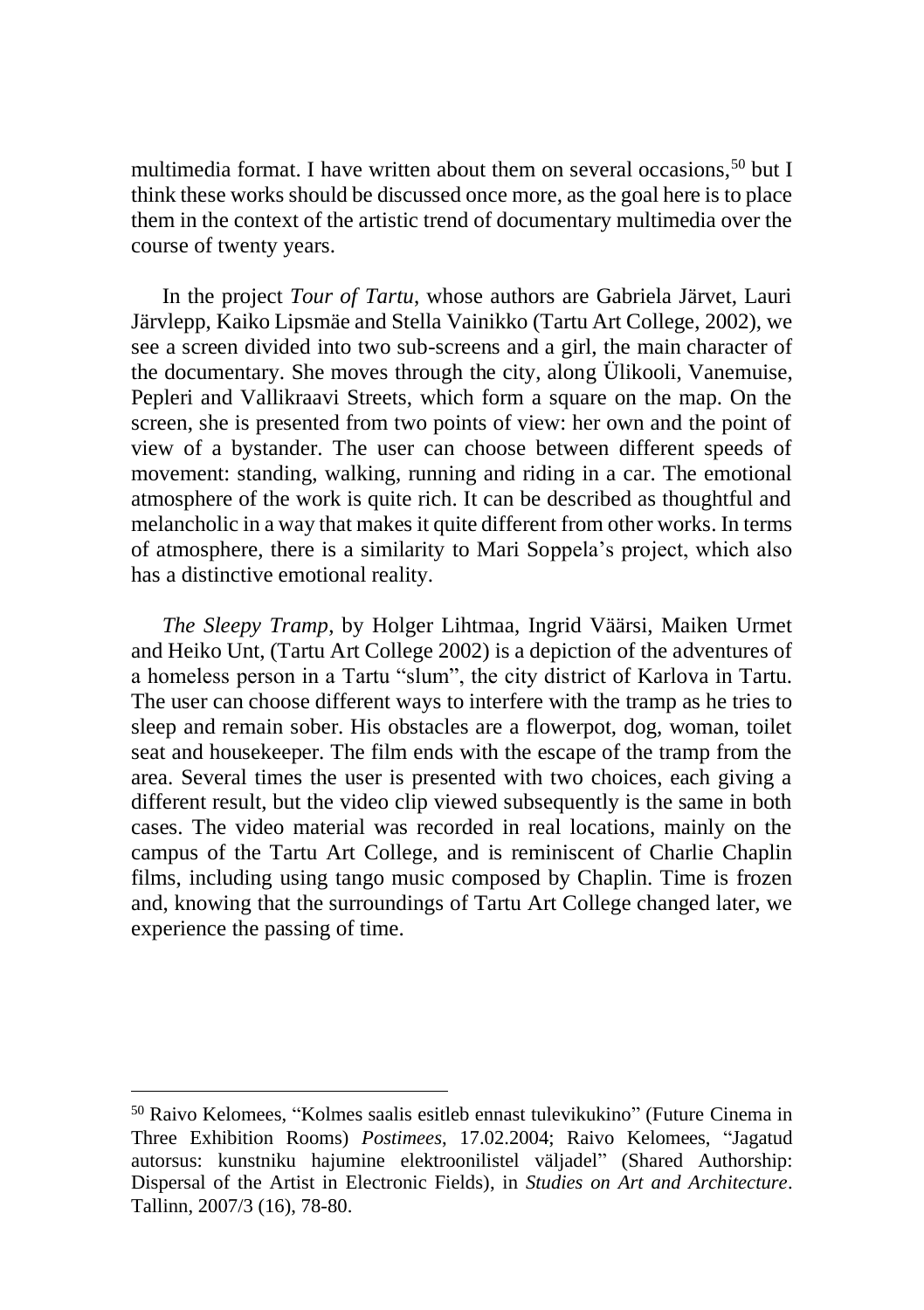

**Figure 3-8.** *Tour of Tartu* 2002**.**



**Figure 3-9.** Alis Mäesalu *8 Études About Rooms* 2003.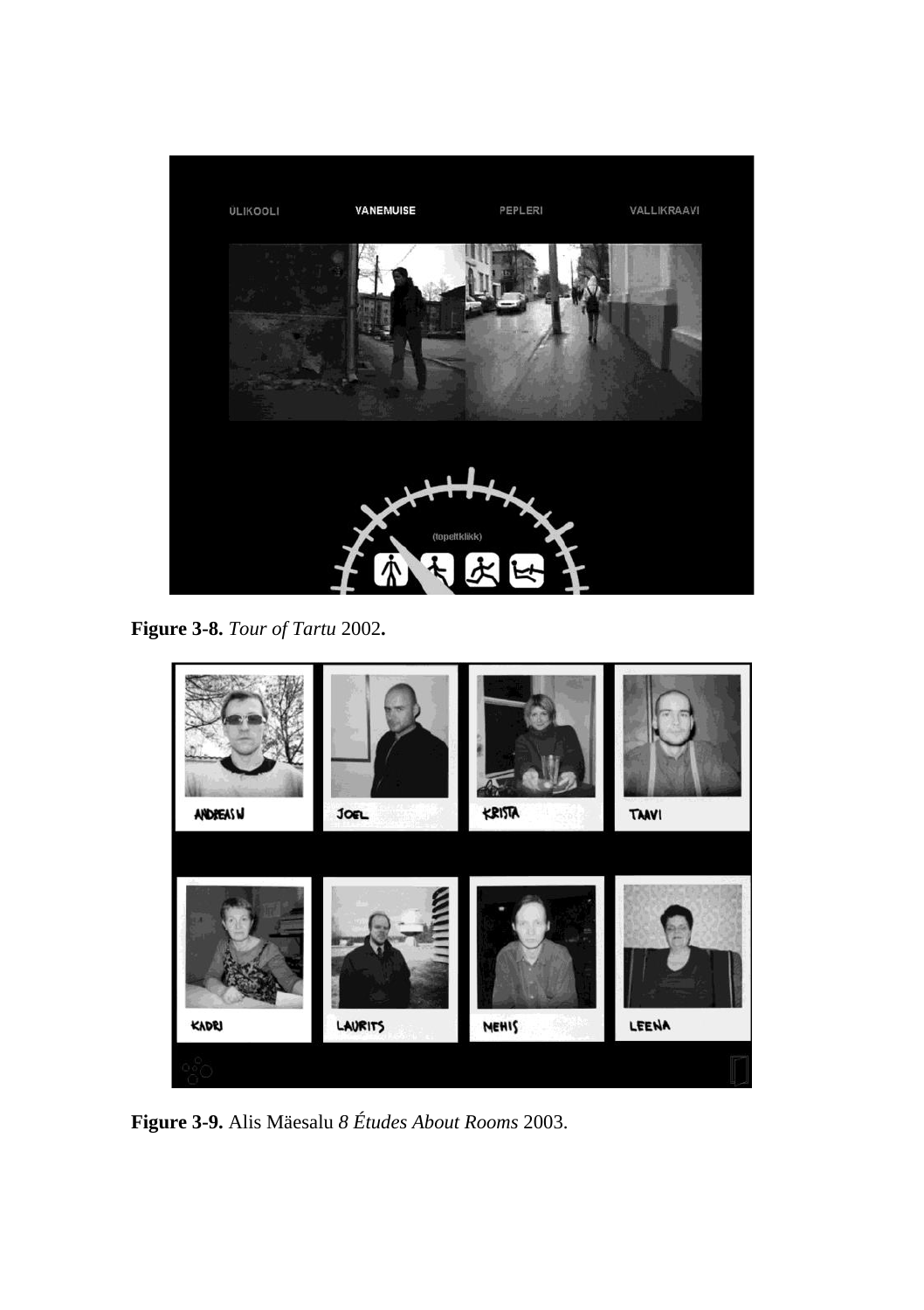Database cinema examples include Kristo Rihm's *Kes elab kapis?* (*Who Lives in the Closet?* Tartu Art College, 2003) and Alis Mäesalu's *8 etüüdi ruumist* (*8 Études About Rooms*, Tartu Art College, 2003).<sup>51</sup> In both cases the video and audio material is grouped around the same subject. Rihm's work is a multimedia portrait about a shelf on which personal belongings of his fellow students have been placed. Each owner is characterised by an image, music or video material. Mäesalu has interviewed eight people and asked them to describe their experience of space. Among them are real people: a teacher, an astronomer and a blind person. Rihm's and Mäesalu's projects are similar in the sense that we see hotspots or "buttons" in rows on the screen. While in Mäesalu's project the user cannot make choices about whether to click on "hot" areas or not, in Rihm's project on each shelf and personal shelf area there are several sub-hotspots. Formally, Rihm's work is more complicated, but the clarity and unusualness of Mäesalu's project are dominating features. Rihm's project is a mixture of things connected with familiar personalities, Mäesalu satisfies the user with less. However, one must not evaluate the projects from the point of view of quality; rather, we have here different approaches and concepts.

To our study of documentary projects Taavi Varm's *Alphabet* (2003) can be added. He ironically articulates the alphabet, distorting his face into grimaces and referring to his grandmother, who forced him to speak correctly. Triinu Borga and Alis Mäesalu's *Tolstoi Doors* (2003) is a sketch for an interactive story located in the Karlova district, where the user can enter different stories through the doors of wooden houses. Marge Pärnits's *Memory Game* (2003) is based on the toy collection of Vladimir Sapozhnin, but the interface is designed as a memory game, yet also functions as an archive. Fideelia-Signe Roots' interactive tutorial *Maali nii ja naa/Paint yourself (*Tartu Art College, 2004) is clearly a documentary based on the author herself as a painting instructor. Here, the user can choose combinations of brushes, water or spirit, acrylic or oil paints, and paint a virtual project. *Salme projekt* (2006) was realised by a team of students, the content being a DVD based on six streets, evidently inspired by the *Aspen Moviemap*. In Virve Vilumets and Mihkel Mõttus' *People and Possessions* (2006), the user has to guess the owners of the items shown on the screen. It is about real people, although it is in the form of a game. Maria Laanelepp, in her work *Names* (2008), questions her friends and acquaintances about whether they like their names, and why. She asks them when their name days are, whether they celebrate them, whether there is a special meaning

<sup>51</sup> Both projects are supervised by Raivo Kelomees.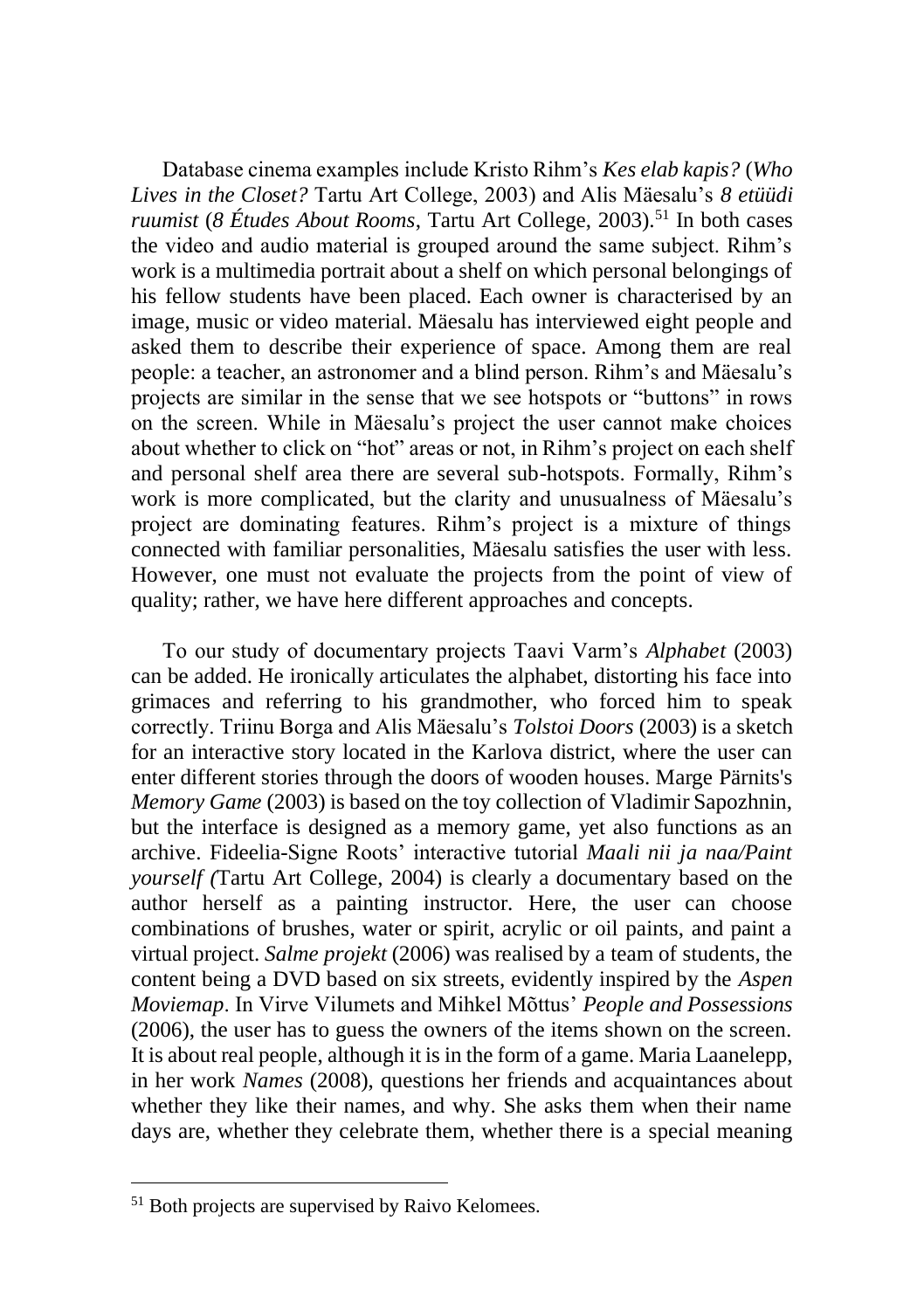of their name, how their name was chosen and what kind of nicknames they have had. The personal questionnaire produces short answers, which document both the participants and the time. Finally, among other authors one could mention Martin Rästa, Pille Tammejõe, Aive Kalmus, Lauri Rahusoo and Andrus Lauringson, who have made projects which can be analysed in terms of interactive narratives and documentary.

All these works were predominantly designed as typical multimedia projects in which the user is initially presented with interfaces offering choices. *Sleepy Tramp* is an exception, as the user is not brought back to the first page. The user can repeatedly make one of two choices, and the movement is only forward. Fictional projects are mentioned here only because the artists have intentionally used local environments, i.e. they are "documented" fictions.

## **Artists' Multimedia at the Beginning of the New Millenium**

At this point we can ask what happened to documentary multimedia projects at the beginning of the new millenium. The time frame is of course artificial. We can talk about a certain "tiredness of aesthetic form", as we can observe in other artistic trends. There was clearly a shift from CD-ROM to DVD; the DVD in comparison with the CD being a bigger disc. Many thorough overviews have been published on the medium, such as *New Screen Media: Cinema/Art/Narrative*, <sup>52</sup> edited by Martin Rieser and Andrea Zapp which was accompanied by a DVD of project samples.

In 2002-2003 Karlsruhe ZKM organised the exhibition *FUTURE CINEMA. The Cinematic Imaginary after Film,* which was curated by Jeffrey Shaw and Peter Weibel. Interactive and participatory film were placed in an historical context and visitors could examine participatory and collaborative film practices from the end of the 19th century until today. The exhibition situated interactive film in the broader context of art and cultur. Interactive documentary formed just a part of a wider picture.

Although it is not possible to give precise numbers reflecting the "aesthetic tiredness" of interactive multimedia, some clear factors can be cited to show the changed situation: the rise in internet speed, new browsers

<sup>52</sup> New Screen Media: Cinema/Art/Narrative. Ed. Martin Rieser and Andrea Zapp (London: British Film Institute, 2002).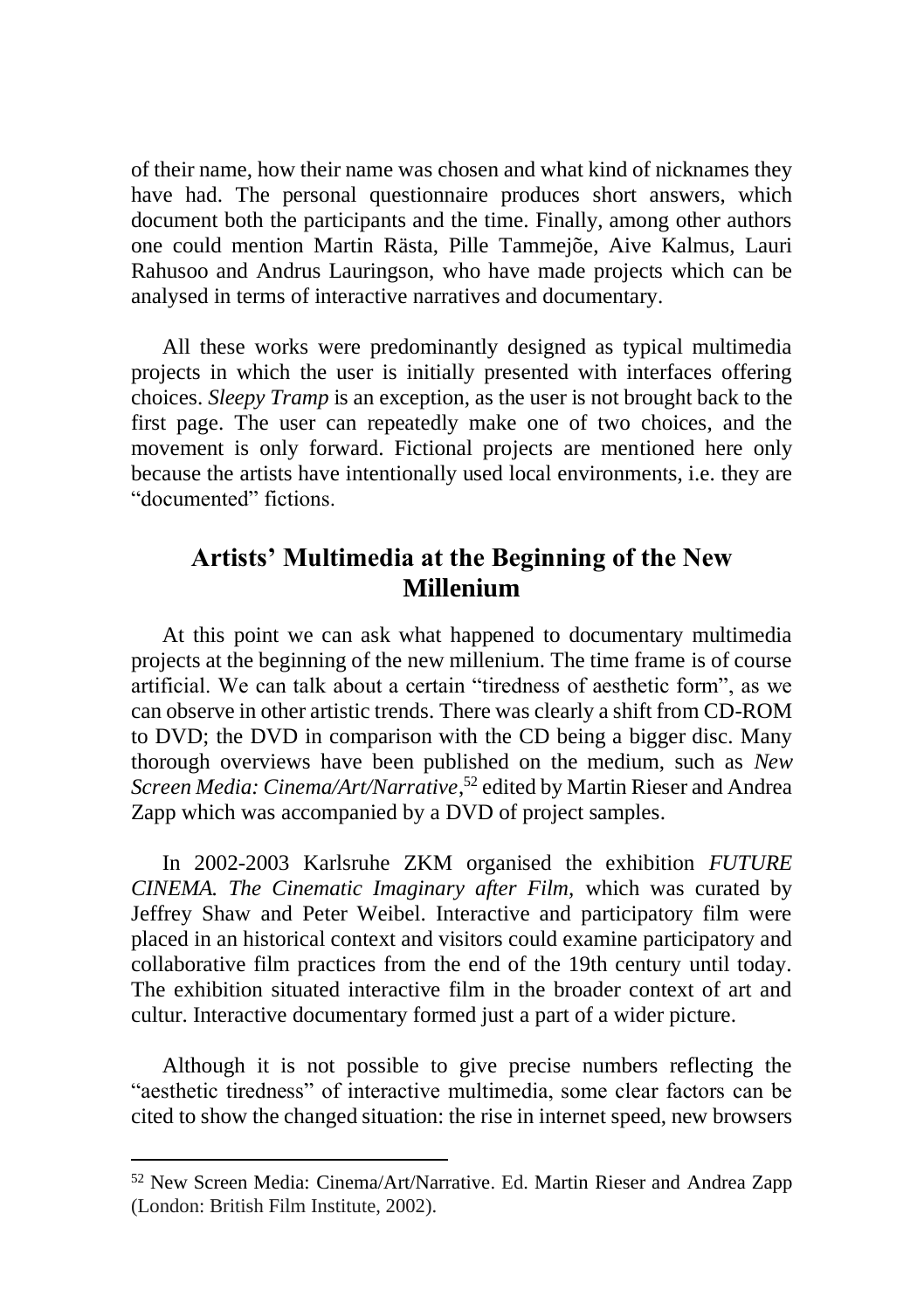and HTML standards, video codecs and websites dedicated to video. The change may also be reflected in the themes chosen for many video festivals. It is true that each format became exhausted, and when alternative technologies emerged, new authors replaced the old ones.

The programmer Florian Thalhofer, who will be discussed in detail later, created his Korsakow software using the multimedia software Macromedia Director for the interactive connection of video clips. He has developed a programme for other collaboration groups and continues his efforts in this field. I would call Thalhofer a transitional personality who is carrying forward the Director experience into the interactive form of the documentary.

Dating to the beginning of the 2000s, Lev Manovich and Andreas Kratky's *Soft Cinema*<sup>53</sup> should be mentioned; being an experiment in the field of database cinema. The artist and theoretician Manovich made an introduction to database cinema in his *Little-Movies* (1994), discussed the topic in the fifth chapter of his book *The Language of New Media,* and continues to try to realise his dream of database cinema with the help of the programmer Andreas Kratky.

The content of the project involves the possibility of editing real-time video material by means of a computer programme. Four hundred and twenty-five clips are offered, and the length of each story is two minutes. The design refers to Piet Mondrian's constructivist layout, videos are presented in different windows and they have different shapes—the asymmetric design being a conscious choice to make the project different from ordinary cinema. Manovich uses horizontal movement of text, which is familiar from news programmes. We clearly see the invasion of computer interface design into cinema aesthetics, and it is also influenced by television and information screens.

<sup>53</sup> Lev Manovich and Andreas Kratky, SOFT CINEMA: Navigating the Database DVD-video with 40-page colour booklet (The MIT Press, 2005). See also: "Soft Cinema: ambient narrative," accessed June 5, 2014, www.softcinema.net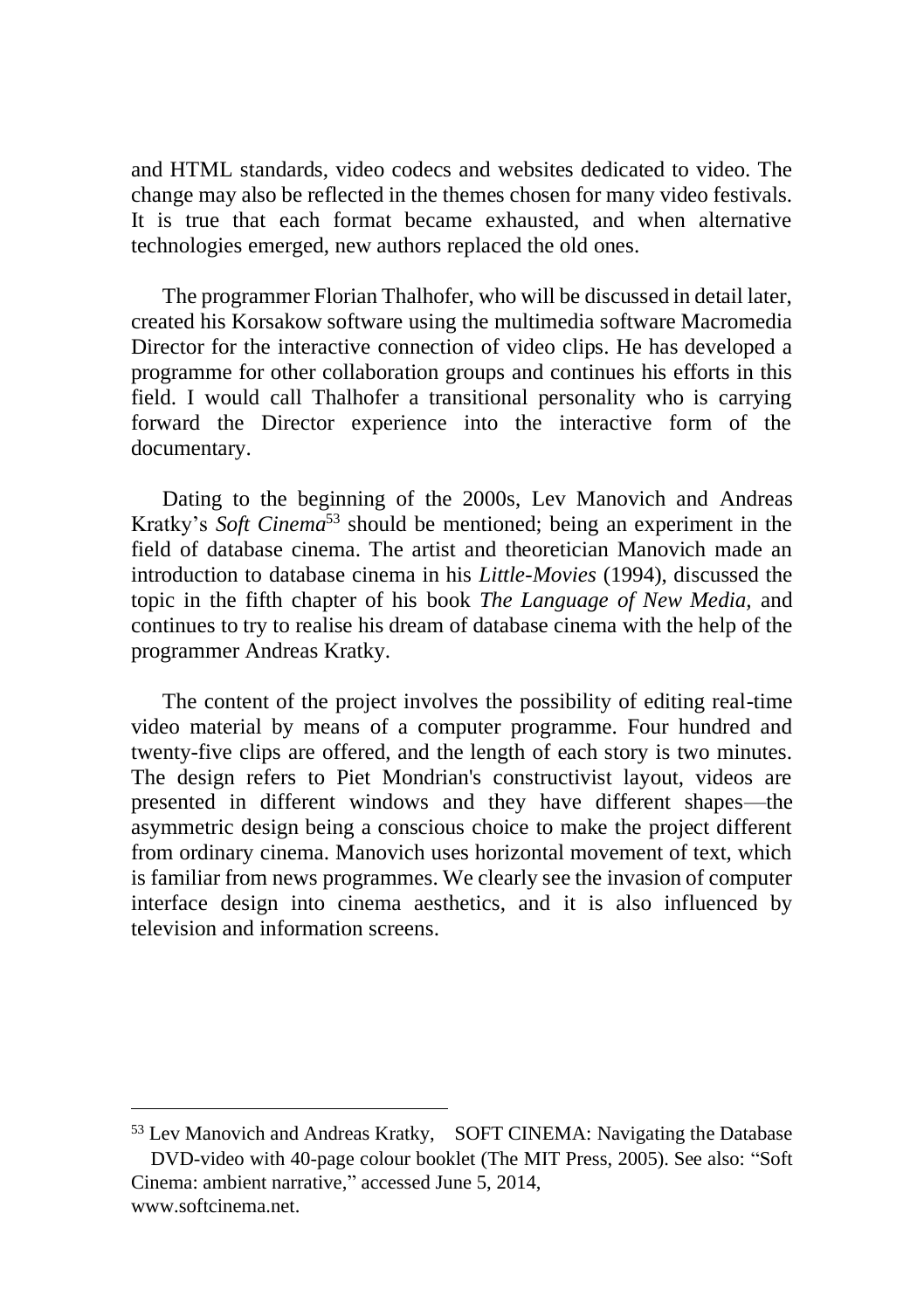

**Figure 3-10.** Lev Manovich and Andreas Kratky *Soft Cinema* 2002.

As Manovich says in an interview recorded on DVD, the authoring system is based on ten features. Some decisions are chance-based, while others are based on meta-rules. In the Texas version, there is more randomness. The project demonstrates how to utilise computers to show subjectivity and to present consciousness in new ways. Here Manovich turns to the topic which he analysed in his text "From the Externalization of the Psyche to the Implantation of Technology"  $(1995)$ ,<sup>54</sup> referring to Hugo Münsterberg and Sergei Eisenstein.

Over all, it seems that artists' multimedia ebbed at the beginning of the 2000s, the *Future Cinema* exhibition and *Soft Cinema* experiment marking peaks of this development. YouTube, and developments in Flash and internet bandwidth raised online and interactive video to new levels. The situation is characterised by the change of name of the Interactive Cinema Group (1987-2004)<sup>55</sup> at MIT Media Lab, led by Glorianna Davenport, to the

<sup>54</sup> Lev Manovich, "From the Externalization of the Psyche to the Implantation of Technology", accessed June 5, 2014, http://manovich.net/index.php/projects/fromthe-externalization-of-the-psyche-to-the-implantation-of-technology

<sup>55</sup> Interactive Cinema Group, (no longer active) accessed June 5, 2014, http://ic.media.mit.edu.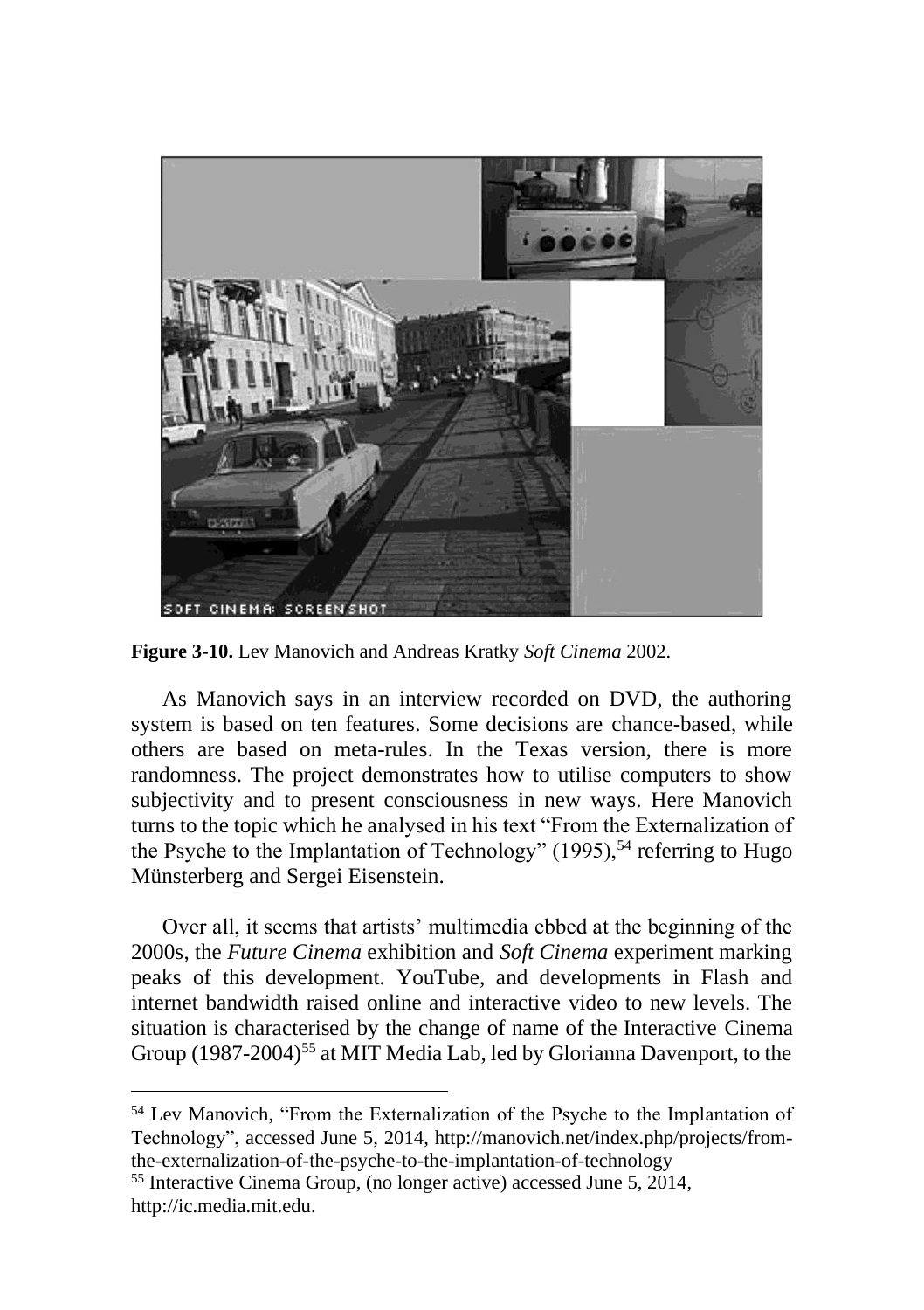Media Fabric group, and the disappearance of the Media Lab research groups completely; their last works were created in 2006.

In connection with the 2000s one could ask if the predictions of Huhtamo and Weibel about multimedia as a preparation for web-based projects came true. The answer is certainly affirmative, because internet bandwith increased—and 2005 may have been the turning point, since in this year YouTube came into existence along with several other web environments. The opportunities for video compression and adapting them for the web rose dramatically. The "net-video" format, video clips linked to websites, were not rare in the latter half of the 1990s, but were limited in terms of codecs and bandwidth.

#### **Interactive Documentary on the Internet**

As a sign of the aforementioned boom, several noteworthy conferences dedicated to interactive documentary emerged: ICIDS (International Conference on Interactive Digital Storytelling, http://icids.org), the DNA Symposium (http://www.dnasymposium.com), the Europrix Academic Network Conference (EADiM, http://academics.eadim.org), and the Interactive Documentary Conference in the context of the Amsterdam International Documentary festival. The MIT Open Documentary Lab (http://opendoclab.mit.edu), which deals mostly with collaborative and interactive documentary should also be mentioned, as well as the docSHIFT Institute at the Documentary Organization of Canada<sup>56</sup> which supports and distributes the creation of stories on different platforms and develops innovative interactive documentary projects. <sup>57</sup> Their portal contains a substantial archive of interactive documentaries, "The docSHIFT Index".<sup>58</sup> Interactive documentary options can also be found on the i-Docs webpage.<sup>59</sup>

What generalisations can we make about the movement of interactive documentaries to the internet platform? Are there any decisive changes in this field in terms of the aesthetic dimension? In this regard I would mention the i-Docs mapping, created by Sandra Gaudenzi and Arnau Gifreu, who

<sup>56</sup> Documentary Organization of Canada, accessed June 5, 2014,

http://www.doctoronto.ca.

<sup>57</sup> The docSHIFT Institute, accessed June 5, 2014,

http://www.doctoronto.ca/docshift-institute.

<sup>&</sup>lt;sup>58</sup> The docSHIFT Index, accessed June 5, 2014,

http://www.doctoronto.ca/docshift-index.

<sup>59</sup> i-Docs webpage, accessed June 5, 2014, http://i-docs.org/resources/.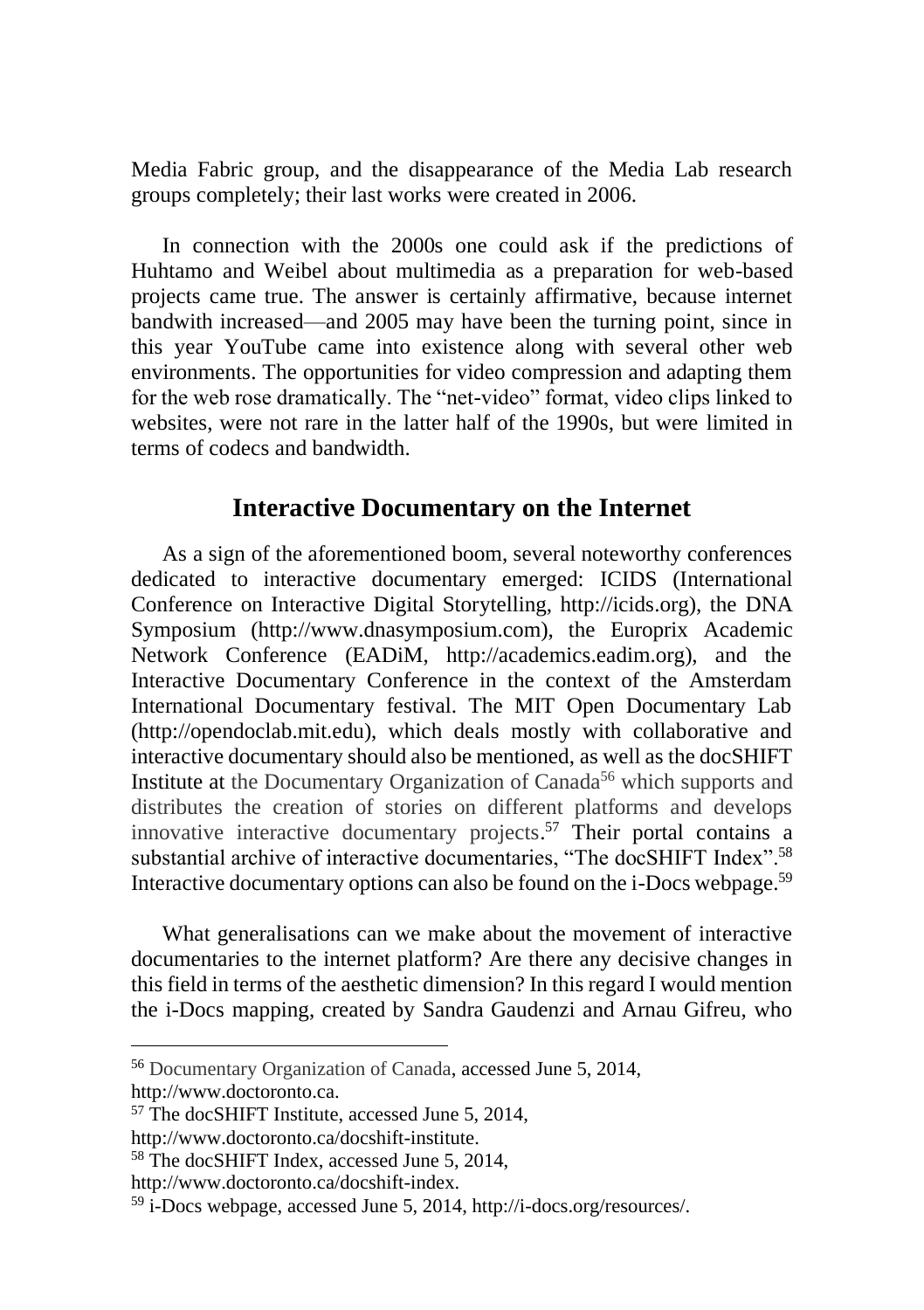define the development of interactive documentary in ten points.<sup>60</sup> It was written in 2011 and follows trends which are emerging almost in front of our eyes, although it is certainly not the final word concerning this content. The authors mention, amongst the ten factors which have influenced interactive documentary: changes in HTML standards, the increase in funds for the production of works, new technical platforms, *augmented reality*  software possibilities, interactive documentary as a new kind of activism, the possibilities of documentary and fictional projects, transmedia projects, the emergence of new i-Doc events and conferences, the new and evolving blogs and websites, and the initiation of new training programmes.

Gaudenzi and Gifreu have also discussed self-evident facts: software (HTML 5 and Javascript) and the speed of the internet have now created an environment where earlier innovative but technically unrealisable ideas can be brought to life. Primarily this concerns the compression possibilities of video material and the environments for uploading it. Nowadays upload possibilities are directly embedded in software programmes, this software being basically web-based. For instance, Apple Mac Final Cut Pro makes it possible, from the same menu, to "share" video directly to the web or to a hard drive.

Text editing software works on the same principle, making it possible to upload predesigned pages directly to the web. Here we can mention cloud technologies, typified by "iCloud" for the Mac environment, although more broadly all of the internet can be understood as the "cloud", where users upload or download their material. On the other hand, web-based programmes now exist which need not even be purchased by users and which are meant for open use directly from the portal website. WeVideo of Youtube might be mentioned in this regard, and there are many others as well, but it is most important to note here the trend and what it demonstrates: that users should not buy commercial software, because the work can be left online, as well as all the raw material. The typical rhetoric of these programmes is that the user is invited to "tell your story"—the software tool is for telling a personal story.

Differences from earlier software and the cultural situation include better financial possibilities and an institutional interest in the resultant products. Indeed, it could be called a production rather than an enthusiast's activity,

<sup>60</sup> The i-Docs' "evolution", in just 10 points, accessed June 5, 2014, http://idocs.org/2012/02/26/the-i-docs-evolution-in-just-10-points/.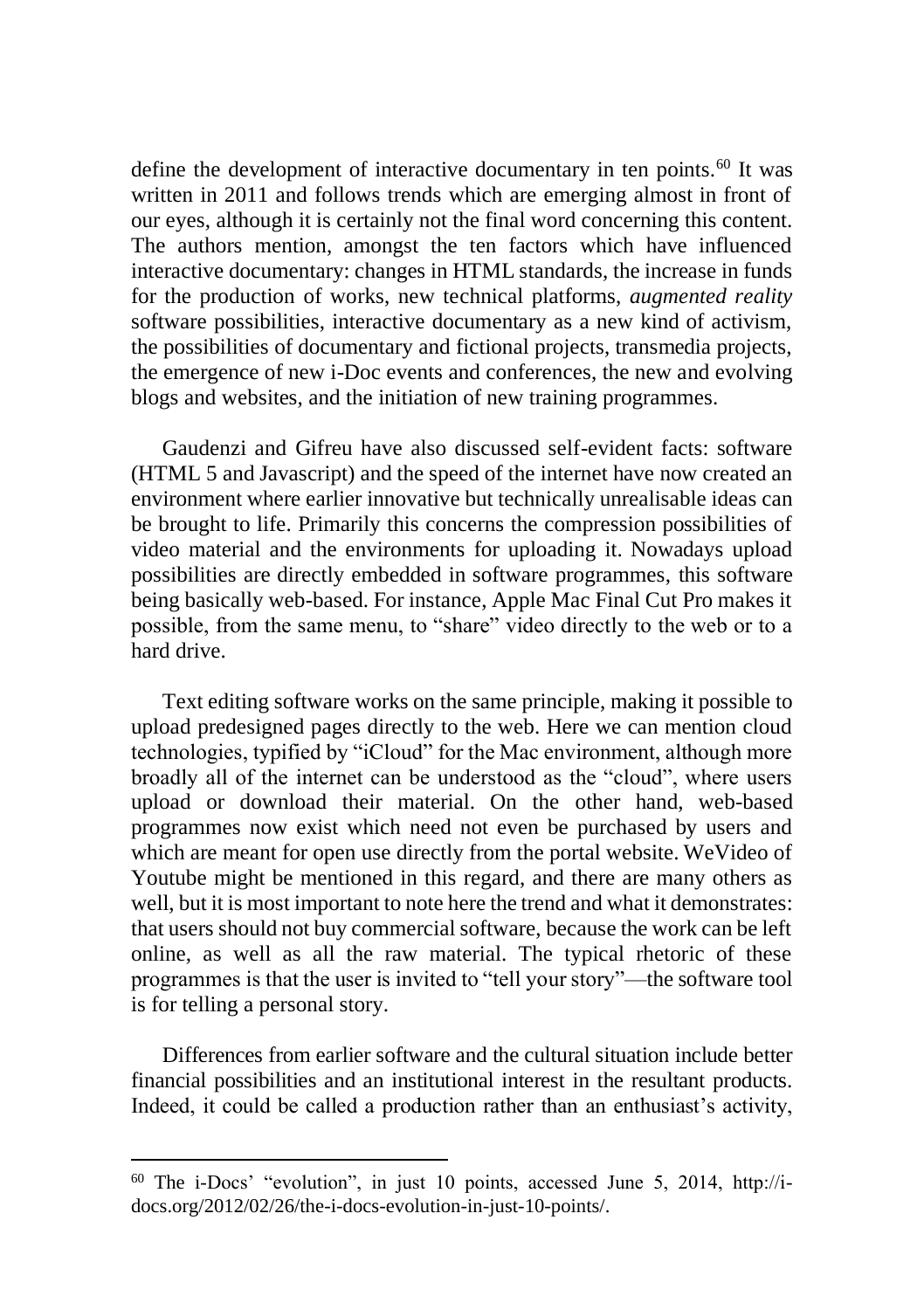since the web environment is overwhelming. The National Film Board of Canada and French organisations, for example, support different projects.

A good example is Time Magazine's project *Beyond 9/11*, <sup>61</sup> which contains interviews with 9/11 survivors. Perfect technical realisation and interviews that include such personalities as George W. Bush and many war veterans place this documentary in the context of mainstream media—it is no longer a marginal project for a selected few. Immersion in content, traditionality and non-experimentality have become more evident, and dramatic events are revealed through personal viewpoints and biographies. From the point of view of visuality and graphic realisation the project is rather conservative and inexpressive, but a *memento mori* project should hardly be visually attractive. Nevertheless, the difference is remarkable when compared with Katerina Cizek's project Out My Window,<sup>62</sup> which has a visually opulent form. These are just two examples representing the visual-technical extremes, although in the sense of content they are rather close, i.e. they both offer a database of biographical narratives. They are similar in being works dedicated to a single consistent topic: one is about 9/11, and the other is related to life in multistorey buildings.



**Figure 3-11.** Katerina Cizek *Out My Window* 2009-.

Technological development is heading in the direction predicted in the 1990s where everything is becoming more interactive, spatial and tangible. Laptops, tablets and other new tools contain integrated movement and

<sup>62</sup> Katerina Cizek "Out My Window" accessed June 5, 2014,

http://interactive.nfb.ca/#/outmywindow.

<sup>61</sup> "Beyond 9/11", accessed June 5, 2014, http://www.time.com/time/beyond911/.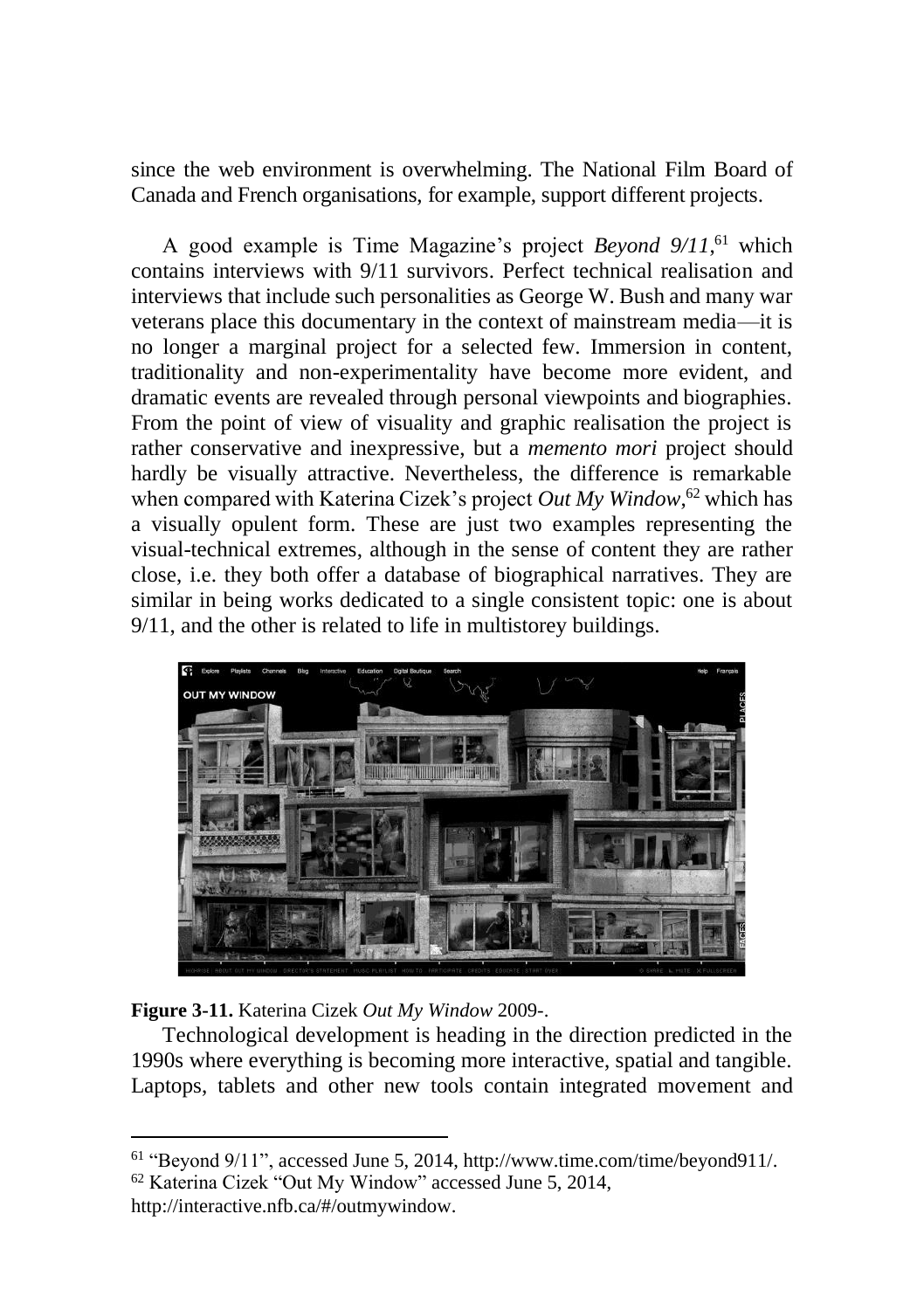position sensors, three-axis gyro accelerometers and other features. We might consider, for example, a product by Condition One,<sup>63</sup> an "embeddable" immersive video player", offering virtual windows whose effect is most impressive with an iPad or iPhone. The product's producers write that *"*The virtual window that Condition One offers viewers provides unlimited viewpoints of a single video".<sup>64</sup> With the help of desktop computers, we can see the effect using Firefox and Google Chrome browsers and it is impressive: moving the pad results in instant changes in the point of view of the videos (clearly a video should be filmed in such a way that different points of view are available).

Other examples are products by Touchpress<sup>65</sup> made for school children, such as *The Elements*, <sup>66</sup> which is a programme downloadable from AppStore that makes it possible to research different materials and elements in 3D, turn objects 360 degrees and magnify them. We can certainly say that interactive multimedia technologies of the 1990s, which were dedicated to the anatomy of visual arts, are re-incarnated in products that can be used on pads or smartphones. Intuitivity and tangibility have been developed further in such a way that objects are not manipulated by a mouse, but directly by a finger or hand, or by moving the pad or phone in space.

To illustrate the situation more clearly, I will give as an example the works of Florian Thalhofer.<sup>67</sup> referred to previously as a transitional personality, who started in the 1990s by modifying the dominant authoring software Macromedia Director in order to design his programme Korsakow System. But then he moved forward. Thalhofer is clearly motivated by his authorial ambitions, which is evidenced by his projects *The LoveStory Project* (2002), *13ter Stock* (2005) and *Planet Galata* (2010). He presents stories from the margins of society, about Turkish people in Germany and the inhabitants of Istanbul's Galata bridge. These interactive products have been turned into linear films as well. Looking more closely at *Planet Galata*, the specific appeal of the web version is the possibility of interrupting narratives and switching to others. As a whole it was compiled almost as a collection of short documentary clips and interrelated mini-stories.

<sup>63</sup> Condition One, accessed June 5, 2014, http://conditionone.com/.

<sup>64</sup> Condition One, accessed June 5, 2014, http://conditionone.com/solution/.

<sup>65</sup> Touchpress, accessed June 5, 2014, http://www.touchpress.com.

<sup>&</sup>lt;sup>66</sup> "The Elements," accessed June 5, 2014,

http://www.touchpress.com/titles/theelementsmac/.

<sup>67</sup> Florian Thalhofer, accessed June 5, 2014, http://www.thalhofer.com.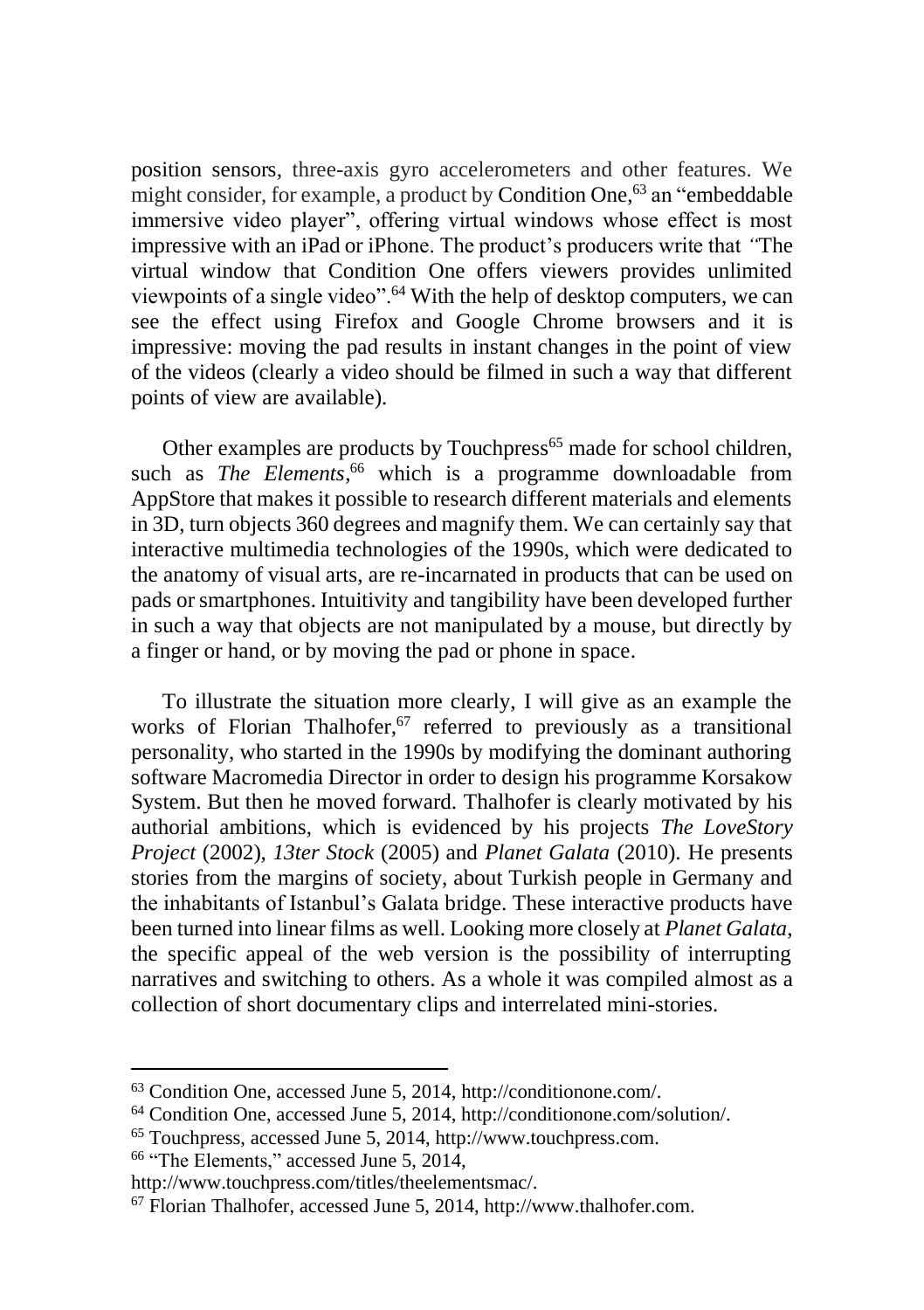

**Figure 3-12.** Florian Thalhofer *Planet Galata* 2010.

In that sense, The National Film Board of Canada's projects *Out My*  Window,<sup>68</sup> Highrise<sup>69</sup>, Capturing Reality<sup>70</sup> and other web-specific projects are much more interesting. *Highrise* won an Emmy and, as explained in an annotation, it is a "multi-year, many-media, collaborative documentary experiment at the National Film Board of Canada that explores vertical living around the world". In the Board's call for interactive projects, it seems that the initiators are unsure what to expect. They are at least expecting innovation: "...to put it another way, we are striving to produce things we haven't yet imagined, with technology that hasn't yet been invented*"*. <sup>71</sup> Although the field is undoubtedly in constant turbulent change, bandwidth is still rising and technical tools are advancing, it still seems that authors are mostly interested in telling stories about people's lives.

### **Conclusion**

The goal of this chapter has been to analyse the phenomenon of interactive documentary and place it in an historical context. Mostly this survey contains information on the last forty years, a time period characterised by developments in documentary image-recording technologies and interactive manipulation. Primarily, I derived my standpoint from experimental media art and visual art, but to a small degree

<sup>68</sup> Katerina Cizek "Out My Window".

<sup>69</sup> The National Film Board of Canada, "Highrise," accessed June 5, 2014, http://highrise.nfb.ca.

<sup>70</sup> The National Film Board of Canada, "Capturing Reality," accessed June 5, 2014, http://films.nfb.ca/capturing-reality/.

<sup>&</sup>lt;sup>71</sup> The National Film Board of Canada, "Interactive Creators Guide," accessed June 5, 2014,

http://interactive.nfb.ca/downloads/NFBInteractive-CreatorsGuide.pdf.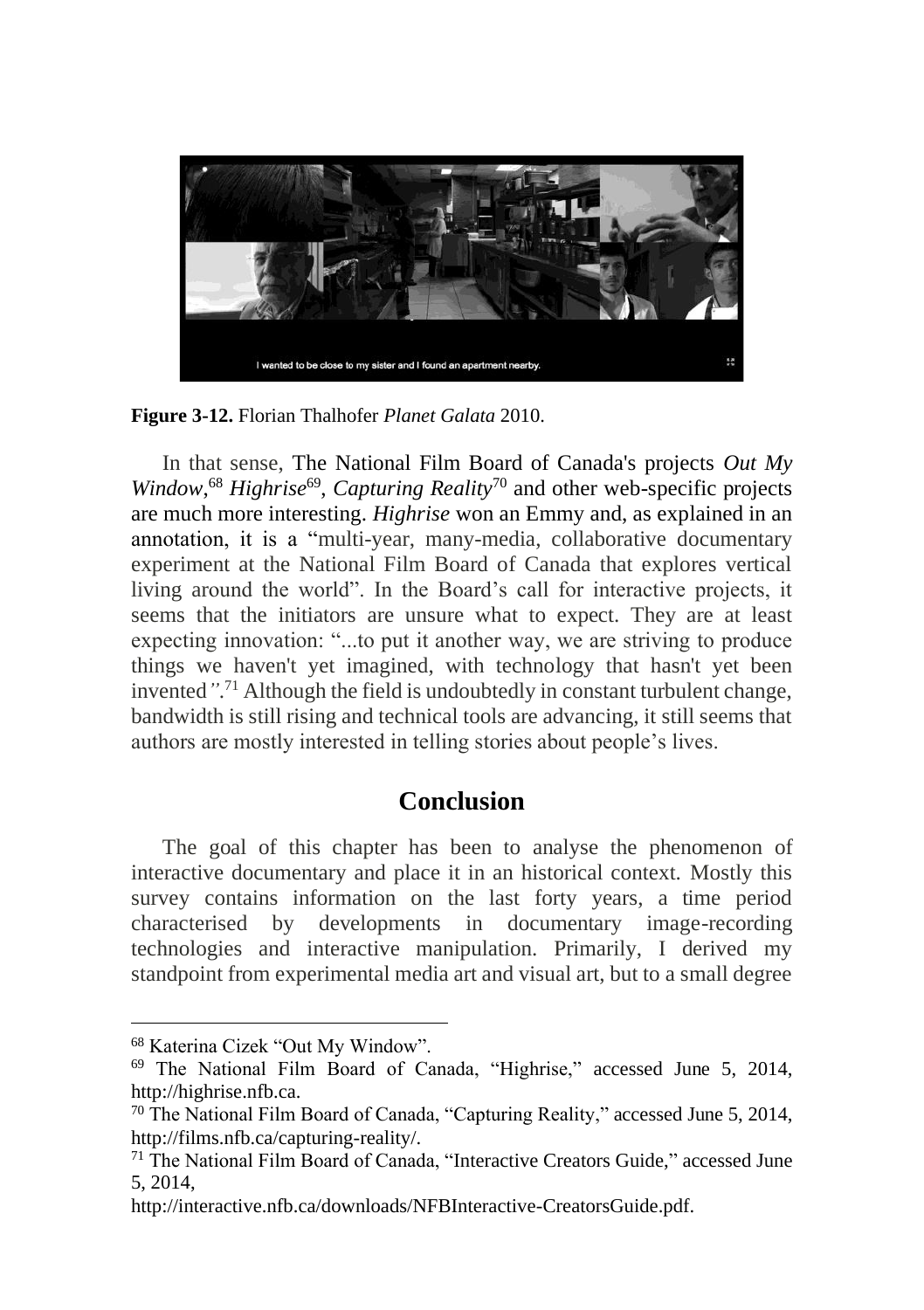I have relied on film, documentary and journalism. One could also add approaches which are games, collaborative tele-projects, and crowdsourcing-based acquisition of material, but this chapter is focused on one direction. Since this field has changed completely in the last forty years and different branches of this activity have taken place in different cultural fields, such as film, visual art, journalism, computer games and literature, my interests and emotions are connected primarily with innovations in the interactive multimedia of the 1990s, and my personal relationship to the media and presentation modes is inescapable.

I aimed to include in the chapter my admiration of an art form that became almost invisible because of changes in computer platforms. But this admiration is naturally not for the form, but for the content. These projects deal with a topic that concerns viewers and has always been a topic of art: the artist's personal experiences and the lives of the people around them. I think that the projects of Graham Harwood, Mari Soppela, George Legrady and other artists present human experience in a form that turns it into new content, new experience and new art.

The previously described examples involve somewhat conservative efforts at multimedia, as the works are presented on screens and some of them are recorded on carriers. I have tried, however, to give an indication of a growing trend which is described as a transfer of interactive documentary onto the web. Certainly I could give examples of less conservative works, such as projects by Blast Theory, location-based gaming, and the combining of mobile devices, internet and live art into consistent experiences. Additionally, I omitted experiments on television where viewer participation is realised through mobile applications and the internet. I have focused on a selection of works that include such features as the use of personal material, non-fictionality, definite location and recognisable environment, engagement of the viewer/user, recording a moment, archival work and databaseness.

In conclusion, the goal of this text was to analyse interactive documentary in the context of experimental media art and visual art and its dependence on technical tools. I have tried to connect it with the earlier strategies of user participation in the context of screen-based art. I have attempted to write a brief history of documentary multimedia, to define the heyday of the medium (*Future Cinema* and *SoftCinema*) and to show the development of the i-documentary in the 2000s and the transfer to online platforms and different software. I regard Estonian multimedia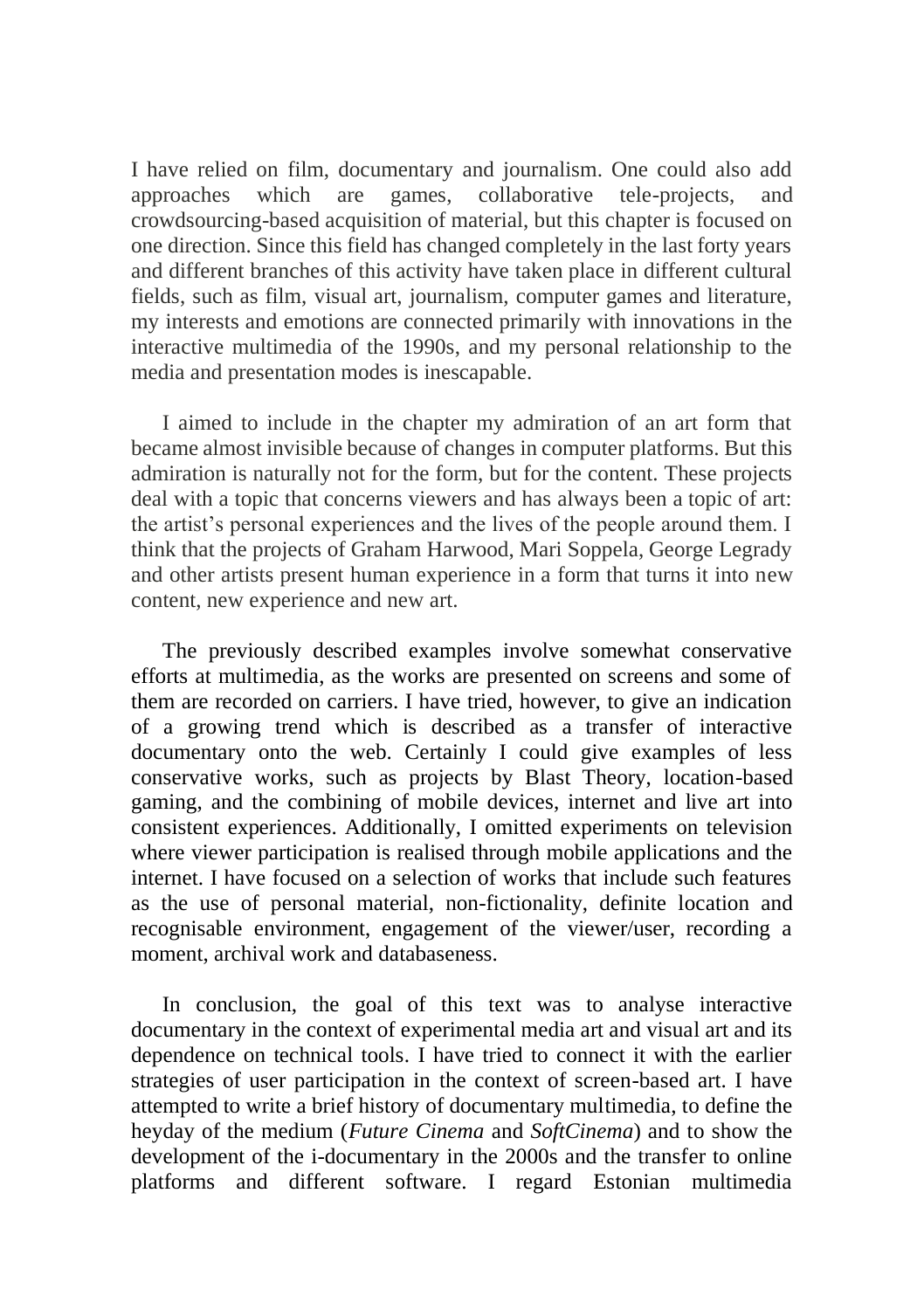documentaries as important. They are worth a separate historical and typological analysis, especially since it is a creative area not yet defined in the "big" local art history.

#### **Bibliography**

- *artintact 2*. Edited by Zentrum für Kunst und Medientechnologie (ZKM), Karlsruhe, texts by Christoph Blase, Timothy Druckrey, Jean Gagnon and Anna Szepesi; essays by Luc Courchesne, Miroslaw Rogala and Tamás Waliczky, 1995.
- *artintact 5*, CD-ROM. Artists' interactive CD-ROM Magazine Published by: Cantz Verlag, 1998.

"Aspen Moviemap." Accessed June 5, 2014. http://www.naimark.net/projects/aspen.html.

- Benjamin, Walter. "Das Kunstwerk im Zeitalter seiner technischen Reproduzierbarkeit." In: Walter Benjamin, *Gesammelte Schriften*, unter mitwirkung von Theodor W. Adorno und Gershom Sholme herausgeben von Rolf Tiedemann und Hermann Schweppenhäuser. Sieben Bände (in 14 Teilbänden). Frankfurt am Main: Suhrkamp, 1991, I/2, 471-508.
- —. "The Work of Art in the Age of Mechanical Reproduction." Accessed June 5, 2014.

https://www.marxists.org/reference/subject/philosophy/works/ge/benja min.htm.

Beyond 9/11. Accessed June 5, 2014.

http://www.time.com/time/beyond911/.

- Bruner, Jerome. "Life as Narrative," in *Social Research*, Vol. 54, No. 1 (Spring 1987).
- Campus, Peter.. "*Interface*." Accessed June 5, 2014.

- Cizek, Katerina. "Out My Window." Accessed June 5, 2014. http://interactive.nfb.ca/#/outmywindow.
- Condition One. Accessed June 5, 2014. http://conditionone.com/.
- Dixon, Steve (director). "Chameleons 2: Theatre in a movie screen," University of Salford, 1999, CD-ROM.
- Documentary Organization of Canada. Accessed June 5, 2014.

http://www.doctoronto.ca.

- Furukawa, Kiyoshi; Fujihata, Masaki; Münch, Wolfgang "Small Fish." CD-ROM. ZKM/Center for Art and Media Karlsruhe, 1999.
- Gaudenzi, Sandra and Gifreu, Arnau. "The i-docs' "evolution", in just 10 points." Accessed June 5, 2014. http://i-docs.org/2012/02/26/the-i-docsevolution-in-just-10-points/.

http://www.medienkunstnetz.de/works/interface/.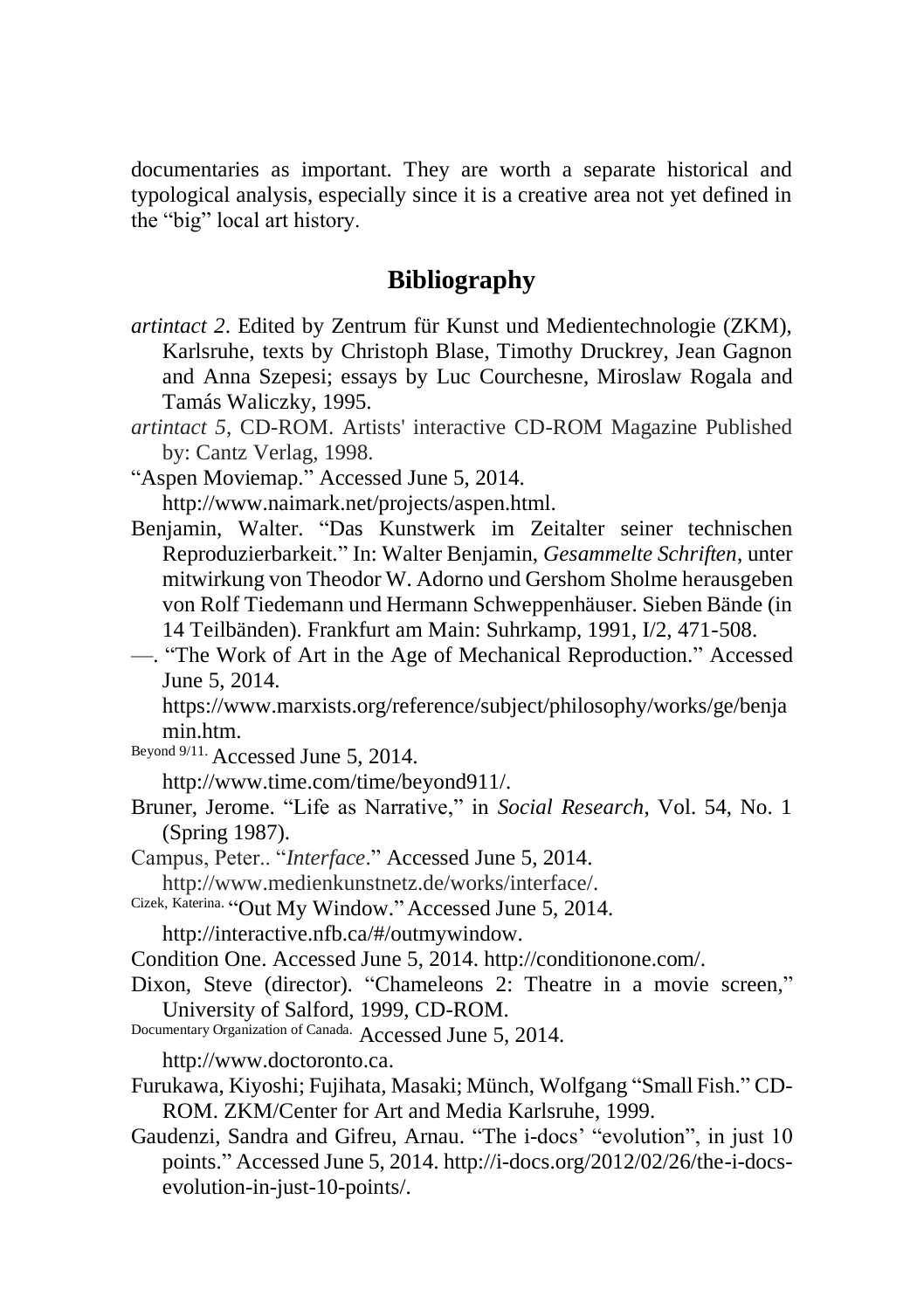Graham, Dan. "Opposing Mirrors and Video Monitors on Time Delay." Accessed June 5, 2014.

http://www.sfmoma.org/explore/collection/artwork/4180#ixzz33mSFI wWq.

- Granö, Veli and Haaslahti, Hanna. "Tangible Cosmologies". Accessed June 5, 2014. http://veligrano.com/esineiden-valtakunta-1997/tangiblecosmologies/.
- Greenaway, Peter. "Cinema Militants Lecture. Toward a re-invention of cinema," 28/09/2003. Accessed June 5, 2014.

http://petergreenaway.org.uk/essay3.htm.

- Greenaway, Peter. *Interviews (Conversations with Filmmakers),* Vernon W. Gras. Univ. Press of Mississippi, 2000.
- Hales, Chris. "RETHINKING THE INTERACTIVE MOVIE: A practical investigation demonstrating original and engaging ways of creating and combining "live action" video segments under audience and/or computer control". A thesis submitted in partial fulfilment of the requirements of the University of East London for the degree of Doctor of Philosophy, 2006.
- Harwood, Graham. "Rehearsal of Memory" (Artist statement). Harwood 96. Accessed June 5, 2014. http://www.mongrel.org.uk/rehearsal.
- Hegedüs, Agnes. "Their Things Spoken." Accessed June 5, 2014. https://www.digitalartarchive.at/database/general/work/their-thingsspoken.html.
- Heidenreich, Stefan. "Steps toward Collaborative Video: Time and Authorship". In *Imagery in the 21st Century.* Ed. by Oliver Grau with Thomas Veigl. The MIT Press, Cambridge, Mass., 2011.
- Huhtamo, Erkki. "Art on the CD-ROM Frontier a Mirage, a Fly in the Eye, or a real Thing? " In *5 th International Sound Basis Visual Art Festival,* Wroclaw, 3-7 May 1995. Open Studio/WRO, Wroclaw 1995.
- I-Docs recources. Accessed June 5, 2014. http://i-docs.org/resources/.
- Iimura, Takahiko. "INTERACTIVE: AIUEONN SIX FEATURES. CD-ROM". Accessed June 5, 2014. http://www.takaiimura.com/work/CD-ROMaiueonn.html.
- Interactive Cinema Group. Accessed June 5, 2014. http://ic.media.mit.edu.
- Interactive Creators Guide. Accessed June 5, 2014.
	- http://interactive.nfb.ca/downloads/NFBInteractive-CreatorsGuide.pdf.
- Kelomees, Raivo. "Jagatud autorsus: kunstniku hajumine elektroonilistel väljadel/ Shared Authorship: Dispersal of the Artist in Electronic Fields." In *Studies on Art and Architecture*. Tallinn, 2007/3.
- —. "Kolmes saalis esitleb ennast tulevikukino/Future Cinema in Three Exhibition Rooms." *Postimees*, 17.02.2004.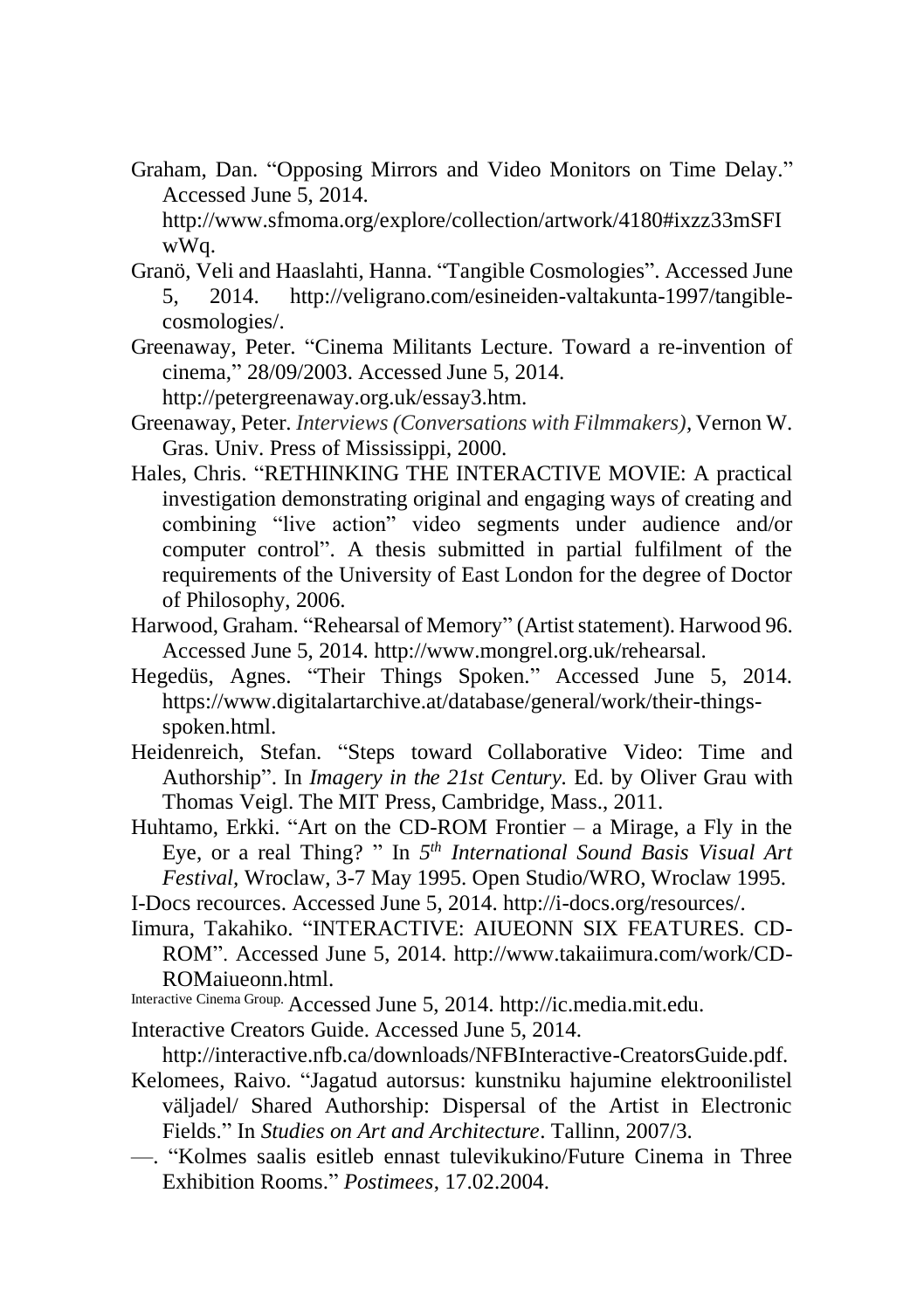- Lederman, Russet. "NYC Thought Pictures: Memories of Place", 1999. Accessed June 5, 2014. http://www.russetlederman.com/nyc-thoughtpictures/.
- Legrady, Georg. Accessed June 5, 2014. http://www.georgelegrady.com.
- Liulia, Marita. Accessed June 5, 2014.
- http://www.maritaliulia.com/en/productions/maire/index.php.
- Manovich, Lev and Kratky, Andreas. *SOFT CINEMA: Navigating the Database.* DVD-video with 40-page colour booklet. The MIT Press, 2005. See also: "Soft Cinema." Accessed June 5, 2014. www.softcinema.net
- Manovich, Lev. "From the Externalization of the Psyche to the Implantation of Technology". Accessed June 5, 2014. http://manovich.net/index.php/projects/from-the-externalization-of-thepsyche-to-the-implantation-of-technology.
- —. "What Comes After Remix?" 2007. Accessed June 5, 2014. www.manovich.net.
- Nauman, Bruce. "Live-Taped Video Corridor". Accessed June 5, 2014. http://www.medienkunstnetz.de/works/live-taped-video-corridor/.
- Pryor, Sally. "Extending Integrationist theory through the creation and analysis of a multimedia work of art: Postcard From Tunis." Thesis submitted for the degree of Doctor of Philosophy in the School of Communication, Design and Media. University of Western Sydney, Nepean, 31 August 2003.
- Rieser, Martin and Zapp, Andrea (Eds.), *New Screen Media: Cinema/Art/Narrative.* London: British Film Institute, 2002.
- Soppela, Mari. "Family Files." In *French-Baltic-Nordic video and new media festival* "offline@online.ee". Catalogue, E-Media center, Tallinn 1998.
- Thalhofer, Florian. Accessed June 5, 2014. http://www.thalhofer.com.